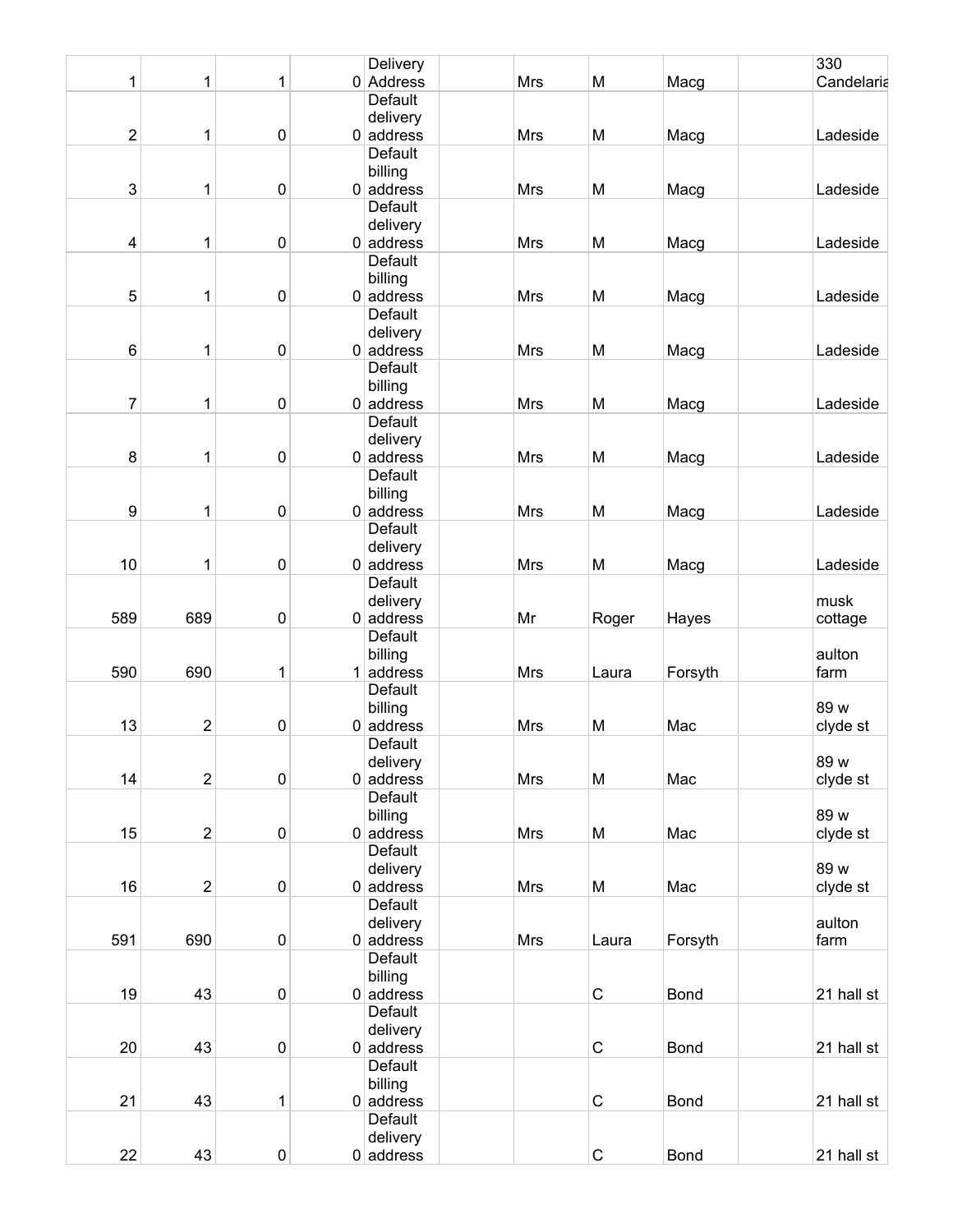|    |    |                  | Default                       |            |        |                    |                   |
|----|----|------------------|-------------------------------|------------|--------|--------------------|-------------------|
|    |    |                  | billing                       |            |        |                    | 46 The            |
| 23 | 52 | $\pmb{0}$        | $0$ address                   | <b>Mrs</b> | Hazel  | Hankins            | <b>Drive</b>      |
|    |    |                  | Default                       |            |        |                    | 46 The            |
| 24 | 52 | $\boldsymbol{0}$ | delivery<br>$0$ address       | Mrs        | Hazel  | Hankins            | <b>Drive</b>      |
|    |    |                  | <b>Default</b>                |            |        |                    |                   |
|    |    |                  | billing                       |            |        |                    | 46 The            |
| 25 | 52 | $\mathbf{1}$     | $0$ address                   | Mrs        | Hazel  | Hankins            | <b>Drive</b>      |
|    |    |                  | <b>Default</b>                |            |        |                    |                   |
|    |    |                  | delivery                      |            |        |                    | 46 The            |
| 26 | 52 | $\pmb{0}$        | $0$ address                   | Mrs        | Hazel  | Hankins            | <b>Drive</b>      |
|    |    |                  |                               |            |        |                    | 47                |
|    |    |                  | <b>Billing</b>                |            |        |                    | Drumlin           |
| 27 | 54 | 1                | 1 Address                     | Mrs        | John   | Mactaggar          | <b>Drive</b>      |
|    |    |                  | <b>Default</b>                |            |        |                    |                   |
|    |    |                  | billing                       |            |        |                    | First             |
| 28 | 65 | $\boldsymbol{0}$ | $0$ address<br><b>Default</b> | Mrs        | Nicola | Covington          | <b>Floor Flat</b> |
|    |    |                  | delivery                      |            |        |                    | First             |
| 29 | 65 | 0                | $0$ address                   | Mrs        | Nicola | Covington          | <b>Floor Flat</b> |
|    |    |                  | <b>Default</b>                |            |        |                    |                   |
|    |    |                  | billing                       |            |        |                    | First             |
| 30 | 65 | 1                | $0$ address                   | Mrs        | Nicola | Covington          | <b>Floor Flat</b> |
|    |    |                  | Default                       |            |        |                    |                   |
|    |    |                  | delivery                      |            |        |                    | First             |
| 31 | 65 | $\boldsymbol{0}$ | $0$ address                   | Mrs        | Nicola | Covington          | Floor Flat        |
|    |    |                  | Default                       |            |        |                    |                   |
|    |    |                  | billing                       |            |        |                    |                   |
| 32 | 67 | $\boldsymbol{0}$ | $0$ address                   | Mrs        | E      | <b>MacGillivra</b> | 6 Peel St         |
|    |    |                  | Default                       |            |        |                    |                   |
| 33 | 67 | $\boldsymbol{0}$ | delivery<br>$0$ address       | Mrs        | E      | <b>MacGillivra</b> | 6 Peel St         |
|    |    |                  | <b>Default</b>                |            |        |                    |                   |
|    |    |                  | billing                       |            |        |                    |                   |
| 34 | 67 | $\pmb{0}$        | $0$ address                   | Mrs        | E      | <b>MacGillivra</b> | 6 Peel St         |
|    |    |                  | Default                       |            |        |                    |                   |
|    |    |                  | delivery                      |            |        |                    |                   |
| 35 | 67 | $\boldsymbol{0}$ | $0$ address                   | Mrs        | E      | <b>MacGillivra</b> | 6 Peel St         |
|    |    |                  | Default                       |            |        |                    |                   |
|    |    |                  | billing                       |            |        |                    |                   |
| 36 | 67 | $\pmb{0}$        | $0$ address<br>Default        | Mrs        | E      | MacGillivra        | 6 Peel St         |
|    |    |                  | delivery                      |            |        |                    |                   |
| 37 | 67 | $\boldsymbol{0}$ | $0$ address                   | Mrs        | E      | <b>MacGillivra</b> | 6 Peel St         |
|    |    |                  | Default                       |            |        |                    |                   |
|    |    |                  | billing                       |            |        |                    |                   |
| 38 | 67 | $\pmb{0}$        | $0$ address                   | Mrs        | E      | <b>MacGillivra</b> | 6 Peel St         |
|    |    |                  | Default                       |            |        |                    |                   |
|    |    |                  | delivery                      |            |        |                    |                   |
| 39 | 67 | $\pmb{0}$        | $0$ address                   | Mrs        | E      | <b>MacGillivra</b> | 6 Peel St         |
|    |    |                  | Default                       |            |        |                    |                   |
|    |    |                  | billing                       |            |        |                    | 89 West           |
| 40 | 67 | $\pmb{0}$        | $0$ address<br>Default        | Mrs        | E      | <b>MacGillivra</b> | Clyde St          |
|    |    |                  | delivery                      |            |        |                    | 89 West           |
| 41 | 67 | 0                | $0$ address                   | Mrs        | E      | <b>MacGillivra</b> | Clyde St          |
|    |    |                  | Default                       |            |        |                    |                   |
|    |    |                  | billing                       |            |        |                    | 89 West           |
| 42 | 67 | $\pmb{0}$        | $0$ address                   | Mrs        | E      | <b>MacGillivra</b> | Clyde St          |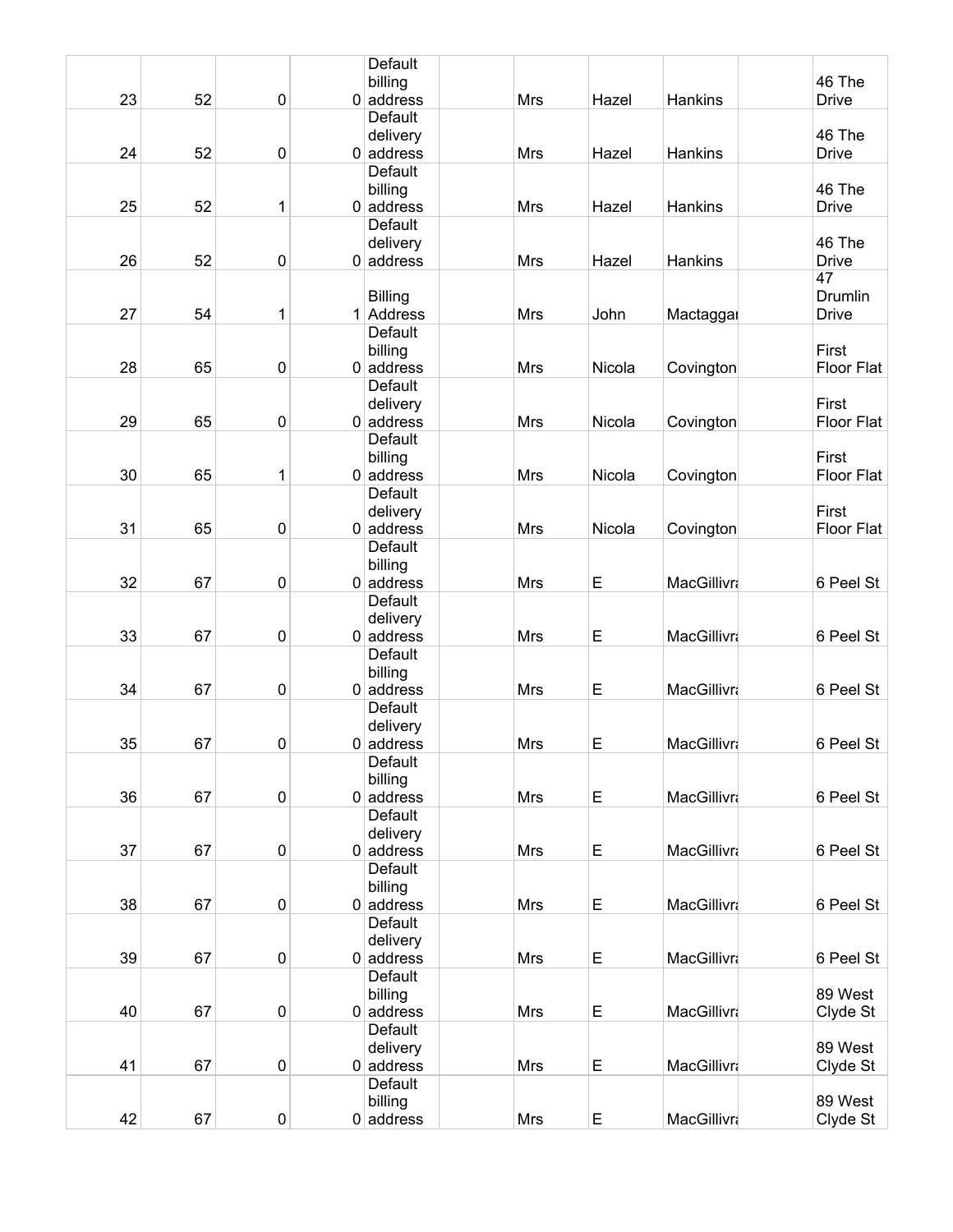|     |                |           | Default        |            |         |                    |            |
|-----|----------------|-----------|----------------|------------|---------|--------------------|------------|
|     |                |           | delivery       |            |         |                    | 89 West    |
| 43  | 67             | $\pmb{0}$ | $0$ address    | Mrs        | E       | <b>MacGillivra</b> | Clyde St   |
|     |                |           | Default        |            |         |                    |            |
|     |                |           | billing        |            |         |                    | 89 West    |
| 44  | 67             | $\pmb{0}$ | $0$ address    | <b>Mrs</b> | E       | <b>MacGillivra</b> | Clyde St   |
|     |                |           | Default        |            |         |                    |            |
|     |                |           | delivery       |            |         |                    | 89 West    |
| 45  | 67             | $\pmb{0}$ | $0$ address    | <b>Mrs</b> | E       | <b>MacGillivra</b> | Clyde St   |
|     |                |           | <b>Default</b> |            |         |                    |            |
|     |                |           | billing        |            |         |                    | Campbell   |
| 46  | $\overline{c}$ | $\pmb{0}$ | $0$ address    | Mr         | A       | MacGillivri Smiths | <b>St</b>  |
|     |                |           | Default        |            |         |                    |            |
|     |                |           | delivery       |            |         |                    | Campbell   |
| 47  | $\overline{2}$ | $\pmb{0}$ | $0$ address    | Mr         | A       | MacGillivri Smiths | <b>St</b>  |
|     |                |           | <b>Default</b> |            |         |                    |            |
|     |                |           | billing        |            |         |                    | 123 main   |
| 613 | 699            | $\pmb{0}$ | $0$ address    | <b>Mrs</b> | Eliz    | MacG               | street     |
|     |                |           | Default        |            |         |                    |            |
|     |                |           | billing        |            |         |                    | musk       |
| 588 | 689            | 1         | $1$ address    | Mr         | Roger   | Hayes              | cottage    |
|     |                |           |                |            |         |                    | 31833      |
|     |                |           |                |            |         |                    | Upper      |
|     |                |           | Default        |            |         |                    | Bear       |
|     |                |           | billing        |            |         |                    | Creek      |
| 50  | 68             | $\pmb{0}$ | $0$ address    |            | Sandra  | Slonim             | Road       |
|     |                |           |                |            |         |                    | 31833      |
|     |                |           |                |            |         |                    |            |
|     |                |           |                |            |         |                    | Upper      |
|     |                |           | Default        |            |         |                    | Bear       |
|     |                |           | delivery       |            |         |                    | Creek      |
| 51  | 68             | $\pmb{0}$ | $0$ address    |            | Sandra  | Slonim             | Road       |
|     |                |           |                |            |         |                    | 31833      |
|     |                |           |                |            |         |                    | Upper      |
|     |                |           | Default        |            |         |                    | Bear       |
|     |                |           | billing        |            |         |                    | Creek      |
| 52  | 68             | 1         | $0$ address    |            | Sandra  | Slonim             | Road       |
|     |                |           |                |            |         |                    | 31833      |
|     |                |           |                |            |         |                    | Upper      |
|     |                |           | Default        |            |         |                    | Bear       |
|     |                |           | delivery       |            |         |                    | Creek      |
| 53  | 68             | $\pmb{0}$ | $0$ address    |            | Sandra  | Slonim             | Road       |
|     |                |           | Default        |            |         |                    | 9218       |
|     |                |           | billing        |            |         |                    | Ridge      |
| 549 | 596            | 1         | $1$ address    |            | Jenna   | August             | Pine Trail |
|     |                |           | Default        |            |         |                    | 9218       |
|     |                |           | delivery       |            |         |                    | Ridge      |
| 550 | 596            | $\pmb{0}$ | $0$ address    |            | Jenna   | August             | Pine Trail |
|     |                |           | Default        |            |         |                    | 11         |
|     |                |           | billing        |            |         |                    | Crombie    |
| 551 | 609            | $\pmb{0}$ | $0$ address    | Mrs        | Valerie | Muir               | Circle     |
|     |                |           | Default        |            |         |                    | 11         |
|     |                |           | delivery       |            |         |                    | Crombie    |
| 552 | 609            | $\pmb{0}$ | $0$ address    | Mrs        | Valerie | Muir               | Circle     |
|     |                |           | Default        |            |         |                    | 11         |
|     |                |           | billing        |            |         |                    | Crombie    |
| 553 | 609            | $\pmb{0}$ | $0$ address    | Mrs        | Valerie | Muir               | Circle     |
|     |                |           | Default        |            |         |                    | 256        |
|     |                |           | delivery       |            |         |                    | Ogden      |
| 560 | 614            | $\pmb{0}$ | $0$ address    |            | Ryan    | Melanson           | Drive SE   |
|     |                |           | Default        |            |         |                    | 256        |
|     |                |           | billing        |            |         |                    | Ogden      |
|     |                |           |                |            |         |                    |            |
| 559 | 614            | $\pmb{0}$ | $0$ address    |            | Ryan    | Melanson           | Drive SE   |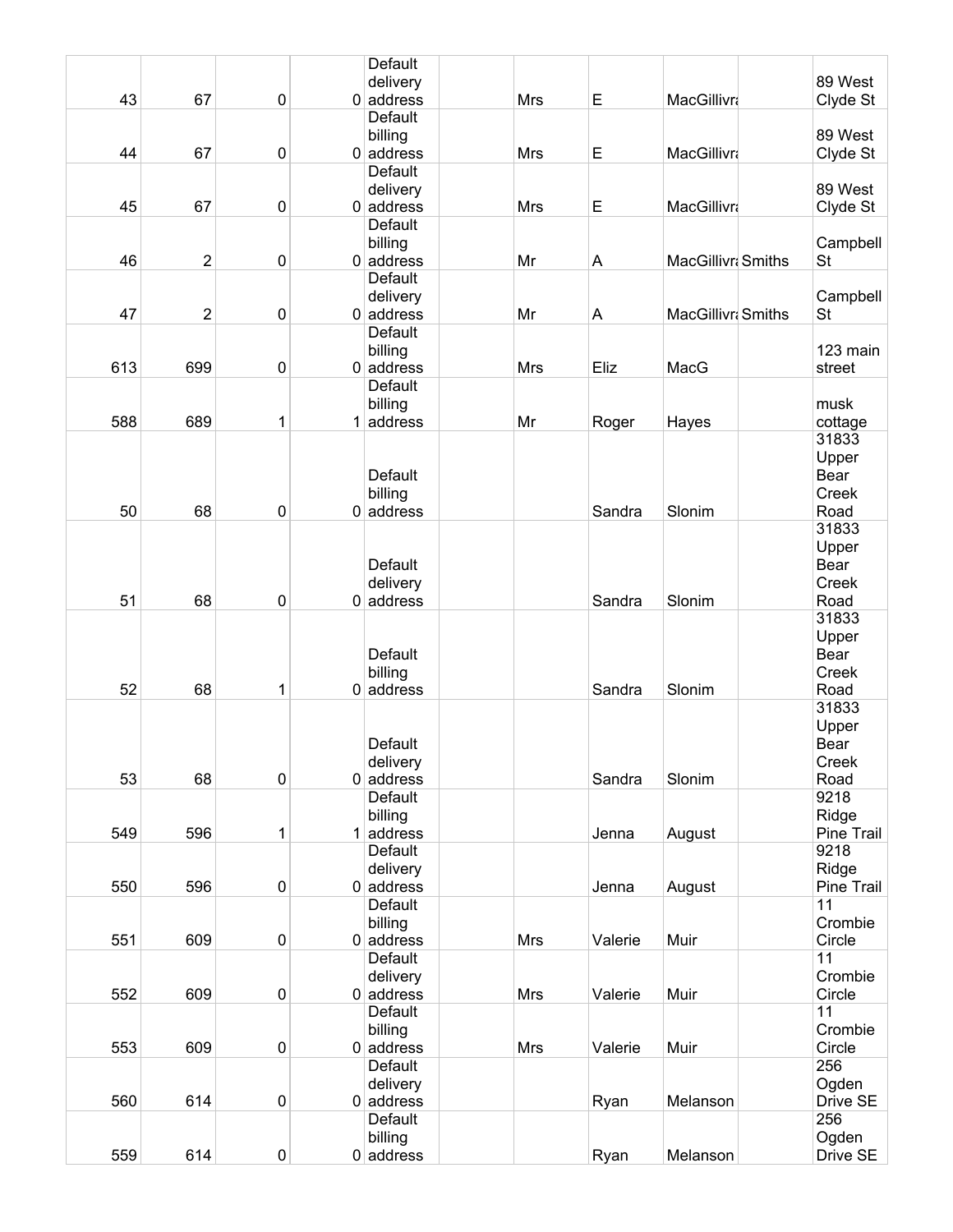|     |     |           | <b>Default</b>                |                |         |           |        | 11              |
|-----|-----|-----------|-------------------------------|----------------|---------|-----------|--------|-----------------|
|     |     |           | delivery                      |                |         |           |        | Crombie         |
| 558 | 609 | $\pmb{0}$ | $0$ address                   | <b>Mrs</b>     | Valerie | Muir      |        | Circle          |
|     |     |           | Default                       |                |         |           |        |                 |
|     |     |           | billing                       |                |         | Irvine    |        |                 |
| 592 | 691 | 1         | $1$ address                   | Mrs            | Jane    | Robertson |        | Gateside        |
|     |     |           | Default                       |                |         |           |        |                 |
|     |     |           | delivery                      |                |         | Irvine    |        |                 |
| 593 | 691 | 0         | $0$ address                   | Mrs            | Jane    | Robertson |        | Gateside        |
|     |     |           | <b>Default</b>                |                |         |           |        | 11              |
|     |     |           | billing                       |                |         |           |        | Crombie         |
| 557 | 609 | 1         | $1$ address                   | Mrs            | Valerie | Muir      |        | Circle          |
|     |     |           | Default                       |                |         |           |        | 11              |
|     |     |           | delivery                      |                |         |           |        | Crombie         |
| 556 | 609 | $\pmb{0}$ | $0$ address                   | Mrs            | Valerie | Muir      |        | Circle          |
|     |     |           | <b>Default</b>                |                |         |           |        | 11              |
|     |     |           | billing                       |                |         |           |        | Crombie         |
| 555 | 609 | $\pmb{0}$ | $0$ address                   | Mrs            | Valerie | Muir      |        | Circle<br>11    |
|     |     |           | Default                       |                |         |           |        | Crombie         |
| 554 |     |           | delivery                      |                |         |           |        |                 |
|     | 609 | 0         | $0$ address<br><b>Default</b> | Mrs            | Valerie | Muir      |        | Circle<br>731   |
|     |     |           | billing                       |                |         |           |        | woodleave       |
| 69  | 72  | 1         | $1$ address                   |                | Patty   | Kirschner |        | road            |
|     |     |           | Default                       |                |         |           |        | 731             |
|     |     |           | delivery                      |                |         |           |        | woodleave       |
| 70  | 72  | $\pmb{0}$ | $0$ address                   |                | Patty   | Kirschner |        | road            |
|     |     |           | Default                       |                |         |           |        |                 |
|     |     |           | billing                       |                |         |           |        | The             |
| 72  | 73  | 1         | $0$ address                   | Countess Petra |         | Hickey    |        | Crossing        |
|     |     |           | Default                       |                |         |           |        |                 |
|     |     |           | delivery                      |                |         |           |        | The             |
| 73  | 73  | $\pmb{0}$ | $0$ address                   | Countess Petra |         | Hickey    |        | Crossing        |
|     |     |           | Default                       |                |         |           |        | 30              |
|     |     |           | billing                       |                |         |           |        | Francis         |
| 74  | 74  | $\pmb{0}$ | $0$ address                   | Mr             | Karl    | Traynier  |        | Road            |
|     |     |           | Default                       |                |         |           |        | $\overline{30}$ |
|     |     |           | delivery                      |                |         |           |        | Francis         |
| 75  | 74  | 0         | $0$ address                   | Mr             | Karl    | Traynier  |        | Road            |
|     |     |           | Default                       |                |         |           |        | 30              |
|     |     |           | billing                       |                |         |           |        | Francis         |
| 76  | 74  | 1         | $0$ address                   | Mr             | Karl    | Traynier  |        | Road            |
|     |     |           | Default                       |                |         |           |        | 30              |
|     |     |           | delivery                      |                |         |           |        | Francis         |
| 77  | 74  | $\pmb{0}$ | $0$ address                   | Mr             | Karl    | Traynier  |        | Road            |
|     |     |           | Default                       |                |         |           |        | Plaza de        |
|     |     |           | billing                       |                |         |           |        | la              |
| 78  | 75  | $\pmb{0}$ | $0$ address                   |                | Sarah   | Keenan    |        | Moreria 1       |
|     |     |           | Default                       |                |         |           |        | Plaza de        |
|     |     |           | delivery                      |                |         |           |        | la              |
| 79  | 75  | $\pmb{0}$ | $0$ address                   |                | Sarah   | Keenan    |        | Moreria 1       |
|     |     |           | Default                       |                |         |           |        | Plaza de        |
|     |     |           | billing                       |                |         |           |        | la              |
| 80  | 75  | $\pmb{0}$ | $0$ address                   |                | Sarah   | Keenan    |        | Moreria 1       |
|     |     |           | Default                       |                |         |           |        | Plaza de        |
| 81  | 75  | $\pmb{0}$ | delivery<br>$0$ address       |                | Sarah   | Keenan    |        | la<br>Moreria 1 |
|     |     |           | Default                       |                |         |           |        | Plaza de        |
|     |     |           | billing                       |                |         |           | Sarah  | la              |
| 82  | 75  | $\pmb{0}$ | $0$ address                   |                | Sarah   | Keenan    | Keenan | Moreria 1       |
|     |     |           |                               |                |         |           |        |                 |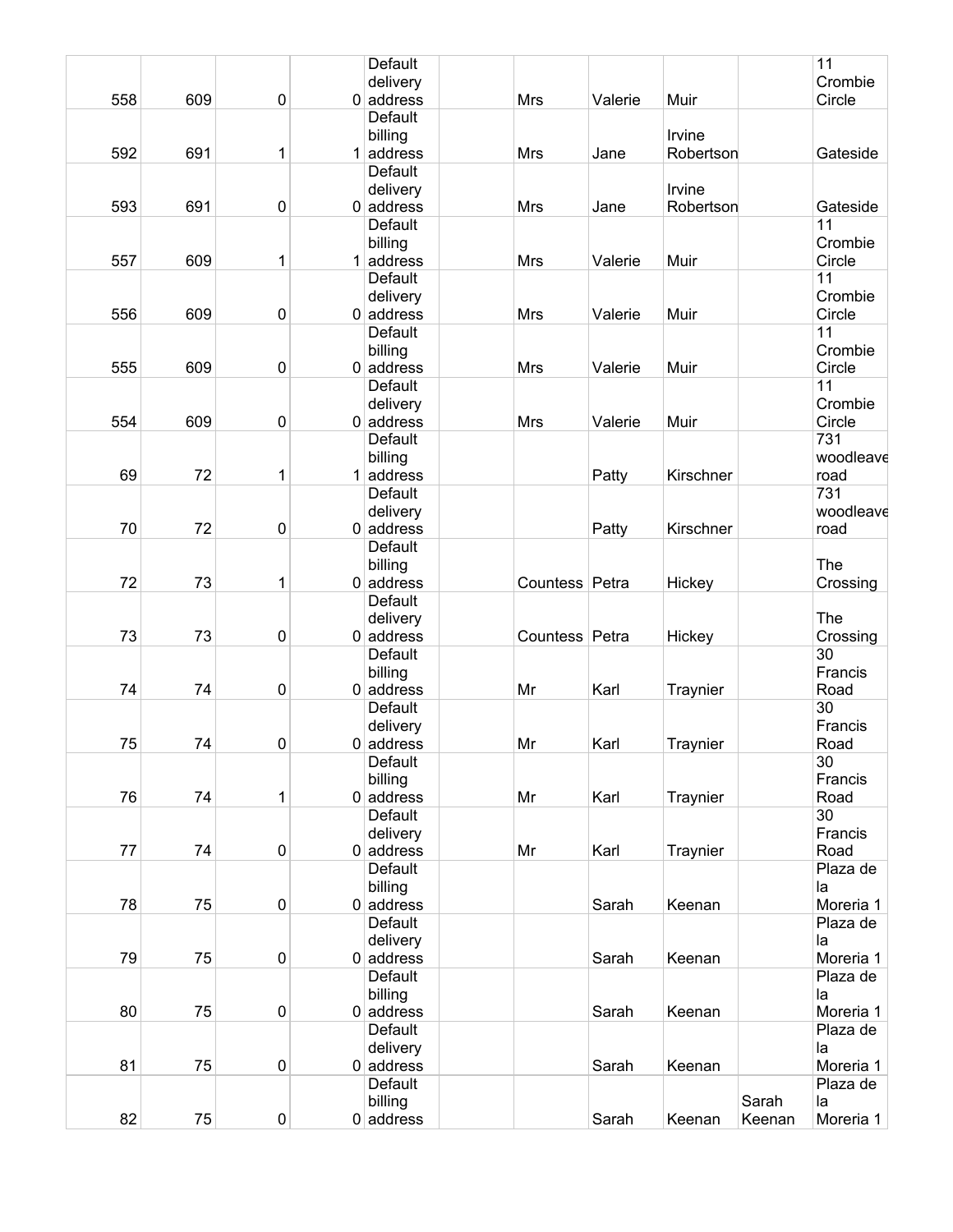|     |    |                  | Default                 |             |          |                     |        |                       |
|-----|----|------------------|-------------------------|-------------|----------|---------------------|--------|-----------------------|
|     |    |                  | delivery                |             |          | RamÃ <sup>3</sup> n |        | Calle                 |
| 83  | 75 | $\boldsymbol{0}$ | $0$ address             | Ms.         | Consuelo | Chornet             |        | Sauce 11              |
|     |    |                  | Default                 |             |          |                     |        | Plaza de              |
|     |    |                  | billing                 |             |          |                     | Sarah  | la                    |
| 84  | 75 | $\boldsymbol{0}$ | $0$ address             |             | Sarah    | Keenan              | Keenan | Moreria 1             |
|     |    |                  | <b>Default</b>          |             |          |                     |        |                       |
|     |    |                  | delivery                |             |          | RamÃ <sup>3</sup> n |        | Calle                 |
| 85  | 75 | $\boldsymbol{0}$ | $0$ address             | Ms.         | Consuelo | Chornet             |        | Sauce 11              |
|     |    |                  | Default                 |             |          |                     |        | Plaza de              |
|     |    |                  | billing                 |             |          |                     | Sarah  | la                    |
| 86  | 75 | 1                | $0$ address             |             | Sarah    | Keenan              | Keenan | Moreria 1             |
|     |    |                  | Default                 |             |          |                     |        |                       |
|     |    |                  | delivery                |             |          | RamÃ <sup>3</sup> n |        | Calle                 |
| 87  | 75 | $\pmb{0}$        | $0$ address             | Ms.         | Consuelo | Chornet             |        | Sauce 11              |
|     |    |                  | Default                 |             |          |                     |        |                       |
|     |    |                  | billing                 |             |          |                     |        |                       |
| 89  | 77 | 1                | $0$ address             | <b>Miss</b> | Siobhan  | Mathieson           |        | <b>Flat 0/2</b>       |
|     |    |                  | Default                 |             |          |                     |        |                       |
|     |    |                  | delivery                |             |          |                     |        |                       |
| 90  | 77 | 0                | $0$ address             | <b>Miss</b> | Siobhan  | Mathieson           |        | <b>Flat 0/2</b>       |
|     |    |                  | <b>Default</b>          |             |          |                     |        |                       |
|     |    |                  | billing                 |             |          |                     |        |                       |
| 91  | 78 | $\pmb{0}$        | $0$ address             | Ms          | Rachael  | Garrett             |        | The Flat              |
|     |    |                  | Default                 |             |          |                     |        |                       |
|     |    |                  | delivery                |             |          |                     |        |                       |
| 92  | 78 | $\boldsymbol{0}$ | $0$ address             | Ms          | Rachael  | Garrett             |        | The Flat              |
|     |    |                  | Default                 |             |          |                     |        |                       |
|     |    |                  | billing                 |             |          |                     |        |                       |
| 93  | 78 | 1                | $0$ address             | Ms          | Rachael  | Garrett             |        | The Flat              |
|     |    |                  | Default                 |             |          |                     |        |                       |
|     |    |                  | delivery                |             |          |                     |        |                       |
| 94  | 78 | $\boldsymbol{0}$ | $0$ address             | Ms          | Rachael  | Garrett             |        | The Flat              |
|     |    |                  | Default                 |             |          |                     |        | 906                   |
|     |    |                  | billing                 |             |          |                     |        | Colorado              |
| 95  | 85 | 1                | $0$ address             |             | Hillari  | <b>Burgess</b>      |        | st                    |
|     |    |                  | Default                 |             |          |                     |        | 906                   |
|     |    |                  | delivery                |             |          |                     |        | Colorado              |
| 96  | 85 | 0                | $0$ address             |             | Hillari  | <b>Burgess</b>      |        | st                    |
|     |    |                  | Default                 |             |          |                     |        | 2578 N.               |
|     |    |                  | billing                 |             |          |                     |        | Prospect              |
| 97  | 88 | $\pmb{0}$        | $0$ address             |             | Sean     | Morrison            |        | Ave.                  |
|     |    |                  | Default                 |             |          |                     |        | 2578 N.               |
|     |    |                  | delivery                |             |          |                     |        | Prospect              |
| 98  | 88 | 0                | $0$ address             |             | Sean     | Morrison            |        | Ave.                  |
|     |    |                  | Default                 |             |          |                     |        | 2578 N.               |
|     |    |                  | billing                 |             |          |                     |        | Prospect              |
| 99  | 88 | 1                | $0$ address             |             | Sean     | Morrison            |        | Ave.                  |
|     |    |                  | Default                 |             |          |                     |        | 2578 N.               |
|     |    |                  | delivery                |             |          |                     |        | Prospect              |
| 100 | 88 | $\pmb{0}$        | $0$ address             |             | Sean     | Morrison            |        | Ave.                  |
|     |    |                  | Default                 |             |          |                     |        | 107                   |
| 101 | 91 | $\pmb{0}$        | billing<br>$0$ address  | Mrs         | Ruth     | Smith               |        | <b>Branch</b><br>Road |
|     |    |                  | Default                 |             |          |                     |        | 107                   |
|     |    |                  |                         |             |          |                     |        | <b>Branch</b>         |
| 102 | 91 | $\pmb{0}$        | delivery<br>$0$ address | Mrs         | Ruth     | Smith               |        | Road                  |
|     |    |                  | Default                 |             |          |                     |        | 107                   |
|     |    |                  | billing                 |             |          |                     |        | <b>Branch</b>         |
| 103 | 91 | 1                | $0$ address             | Mrs         | Ruth     | Smith               |        | Road                  |
|     |    |                  |                         |             |          |                     |        |                       |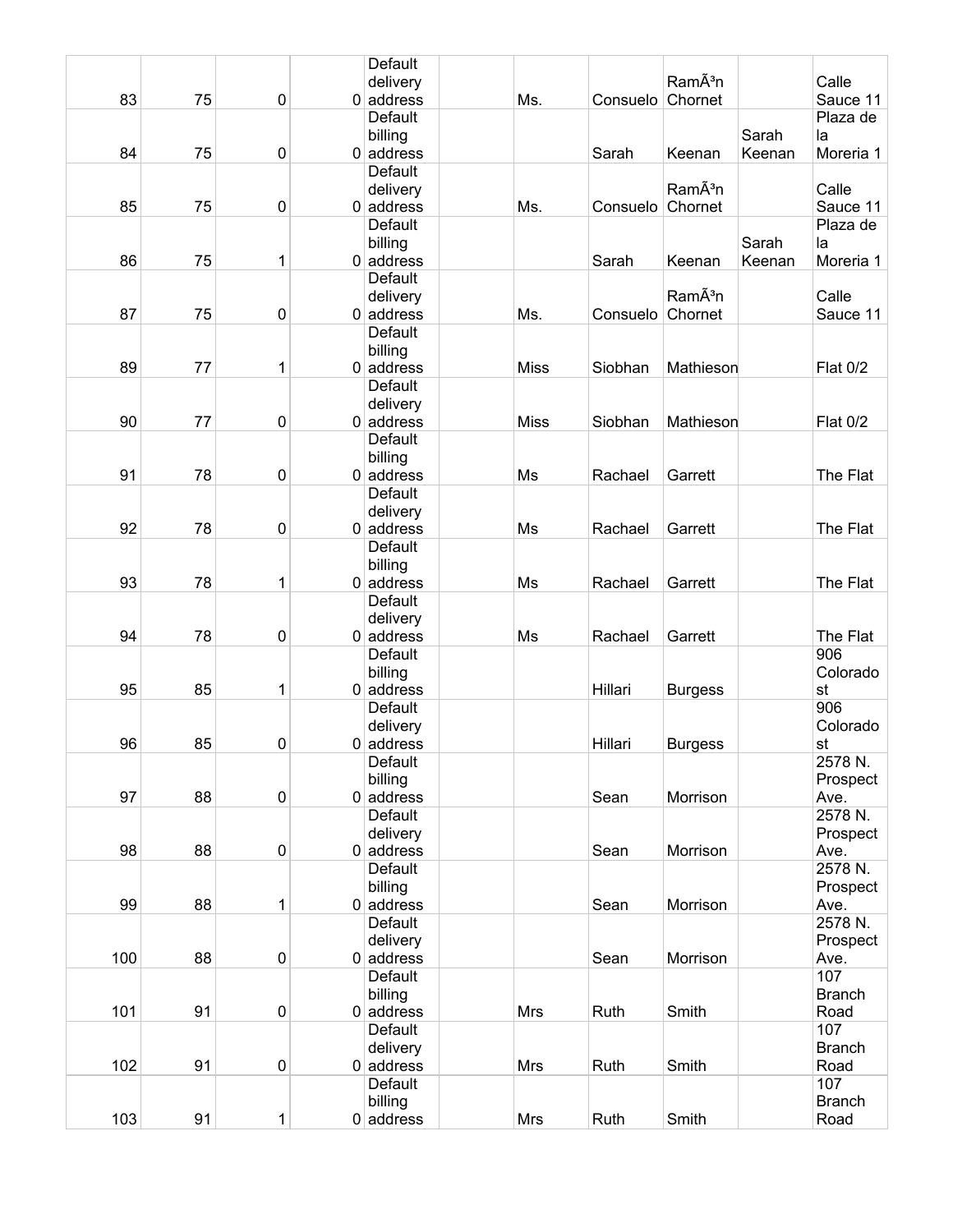|     |    |           | Default                 |     |           |        | 107               |
|-----|----|-----------|-------------------------|-----|-----------|--------|-------------------|
|     |    |           | delivery                |     |           |        | <b>Branch</b>     |
| 104 | 91 | $\pmb{0}$ | $0$ address             | Mrs | Ruth      | Smith  | Road              |
|     |    |           | Default                 |     |           |        | $\overline{33}$   |
|     |    |           | billing                 |     |           |        | Lyndhurst         |
| 105 | 94 | $\pmb{0}$ | $0$ address             | Dr  | Suzanne   | Nance  | Road<br>33        |
|     |    |           | Default                 |     |           |        |                   |
| 106 | 94 | 0         | delivery<br>$0$ address | Dr  | Suzanne   | Nance  | Lyndhurst<br>Road |
|     |    |           | <b>Default</b>          |     |           |        | 33                |
|     |    |           | billing                 |     |           |        | Lyndhurst         |
| 107 | 94 | 1         | $0$ address             | Dr  | Suzanne   | Nance  | Road              |
|     |    |           | Default                 |     |           |        | $\overline{33}$   |
|     |    |           | delivery                |     |           |        | Lyndhurst         |
| 108 | 94 | 0         | $0$ address             | Dr  | Suzanne   | Nance  | Road              |
|     |    |           | <b>Default</b>          |     |           |        |                   |
|     |    |           | billing                 |     |           |        | 13 <sub>c</sub>   |
| 109 | 97 | $\pmb{0}$ | $0$ address             |     | Christian | Deike  | Steinacker        |
|     |    |           | Default                 |     |           |        |                   |
|     |    |           | delivery                |     |           |        | 13 <sub>c</sub>   |
| 110 | 97 | 0         | $0$ address             |     | Christian | Deike  | Steinacker        |
|     |    |           | <b>Default</b>          |     |           |        | 13 <sub>c</sub>   |
| 111 | 97 | $\pmb{0}$ | billing<br>$0$ address  |     | Christian | Deike  | Steinacker        |
|     |    |           | Default                 |     |           |        |                   |
|     |    |           | delivery                |     |           |        | 13 <sub>c</sub>   |
| 112 | 97 | $\pmb{0}$ | $0$ address             |     | Christian | Deike  | Steinacker        |
|     |    |           | Default                 |     |           |        |                   |
|     |    |           | billing                 |     |           |        | 13 <sub>c</sub>   |
| 113 | 97 | $\pmb{0}$ | $0$ address             |     | Christian | Deike  | Steinacker        |
|     |    |           | Default                 |     |           |        |                   |
|     |    |           | delivery                |     |           |        | 13 <sub>c</sub>   |
| 114 | 97 | 0         | $0$ address             |     | Christian | Deike  | Steinacker        |
|     |    |           | Default                 |     |           |        |                   |
|     |    |           | billing                 |     |           |        | 13 <sub>c</sub>   |
| 115 | 97 | $\pmb{0}$ | $0$ address             |     | Christian | Deike  | Steinacker        |
|     |    |           | Default<br>delivery     |     |           |        | 13 <sub>c</sub>   |
| 116 | 97 | 0         | $0$ address             |     | Christian | Deike  | Steinacker        |
|     |    |           | Default                 |     |           |        |                   |
|     |    |           | billing                 |     |           |        | 13 <sub>c</sub>   |
| 117 | 97 | $\pmb{0}$ | $0$ address             |     | Christian | Deike  | Steinacker        |
|     |    |           | Default                 |     |           |        |                   |
|     |    |           | delivery                |     |           |        | 13 <sub>c</sub>   |
| 118 | 97 | 0         | $0$ address             |     | Christian | Deike  | Steinacker        |
|     |    |           | Default                 |     |           |        |                   |
|     |    |           | billing                 |     |           |        | 13 <sub>c</sub>   |
| 119 | 97 | $\pmb{0}$ | $0$ address             |     | Chistian  | Deike  | Steinacker        |
|     |    |           | Default                 |     |           |        |                   |
|     |    |           | delivery                |     |           |        | 13 <sub>c</sub>   |
| 120 | 97 | $\pmb{0}$ | $0$ address<br>Default  |     | Chistian  | Deike  | Steinacker        |
|     |    |           | billing                 |     |           |        | 13 <sub>c</sub>   |
| 121 | 97 | 1         | $0$ address             |     | Chistian  | Deike  | Steinacker        |
|     |    |           | Default                 |     |           |        |                   |
|     |    |           | delivery                |     |           |        | 13 <sub>c</sub>   |
| 122 | 97 | 0         | $0$ address             |     | Chistian  | Deike  | Steinacker        |
|     |    |           | Default                 |     |           |        |                   |
|     |    |           | billing                 |     |           |        | 30, The           |
| 123 | 99 | 0         | $0$ address             | Mr  | Amin      | Bakali | Limes             |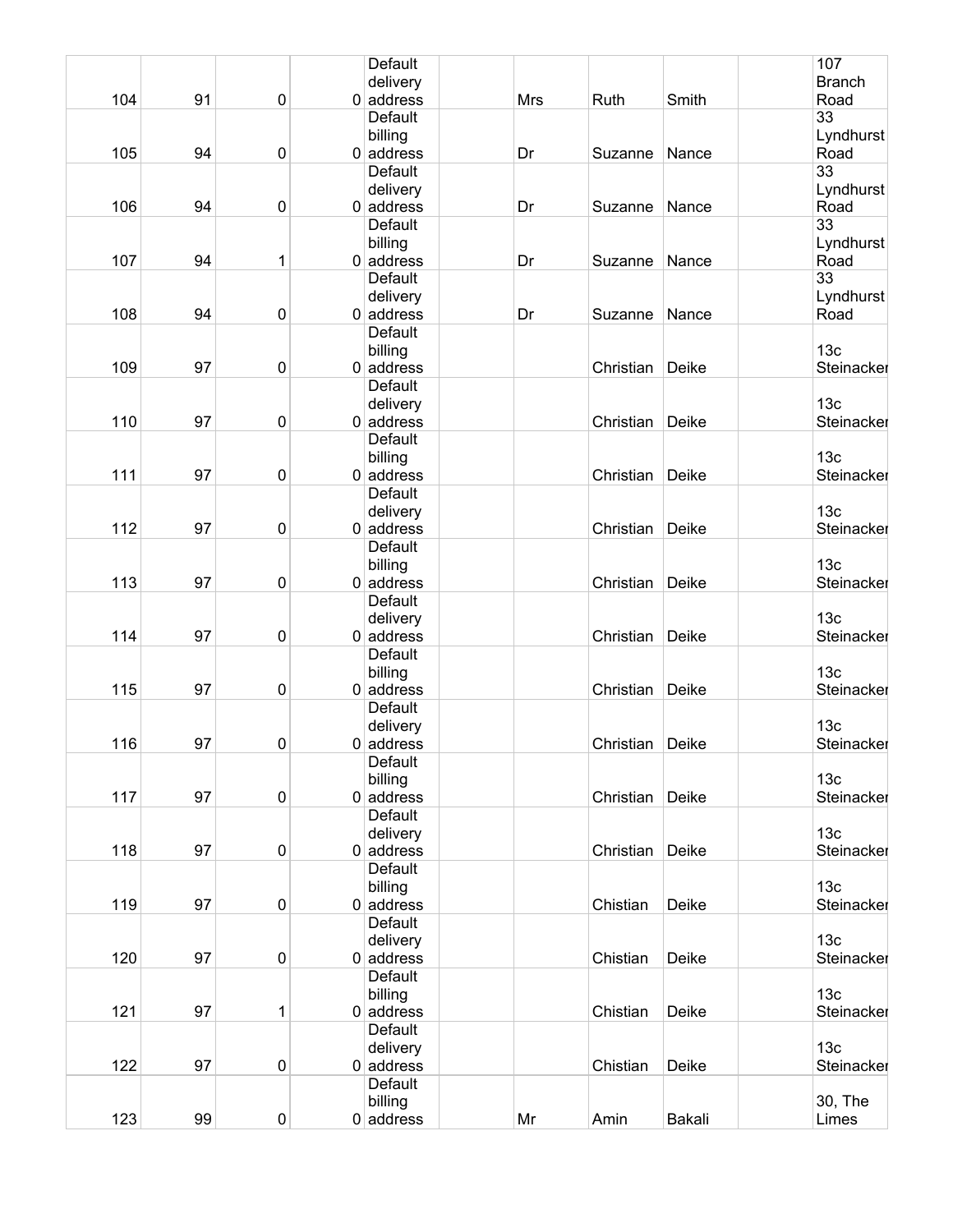| 124<br>99<br>$\pmb{0}$<br>Mr<br>$0$ address<br>Amin<br>Bakali<br>Limes<br>Default<br>30, The<br>billing<br>125<br>99<br>$0$ address<br>Mr<br>Bakali<br>Limes<br>1<br>Amin<br>Default<br>30, The<br>delivery<br>126<br>99<br>$\pmb{0}$<br>$0$ address<br>Mr<br>Limes<br>Amin<br>Bakali<br>40<br>wallacebra<br><b>Billing</b><br>127<br>101<br>1<br>1 Address<br>Mrs<br>drive<br>Linda W<br>Douglas<br>60<br>Default<br>billing<br>Abbotts<br>128<br>106<br>$\pmb{0}$<br>$0$ address<br>Mrs<br><b>Brown</b><br>road<br>Megan<br>60<br>Default<br>Abbotts<br>delivery<br>129<br>106<br>$\pmb{0}$<br>$0$ address<br><b>Mrs</b><br><b>Brown</b><br>road<br>Megan<br>60<br>Default<br>Abbotts<br>billing<br>130<br>106<br>$\pmb{0}$<br>$0$ address<br><b>Mrs</b><br><b>Brown</b><br>road<br>Megan<br>60<br>Default<br>Abbotts<br>delivery<br>131<br>106<br>$\pmb{0}$<br>$0$ address<br>Mrs<br><b>Brown</b><br>road<br>Megan<br>60<br>Default<br>Abbotts<br>billing<br>132<br>106<br>1<br>$0$ address<br>Mrs<br>Megan<br><b>Brown</b><br>road<br>60<br>Default<br>Abbotts<br>delivery<br>133<br>106<br>$\pmb{0}$<br>$0$ address<br><b>Mrs</b><br><b>Brown</b><br>road<br>Megan<br><b>Default</b><br>2 Chester<br>billing<br>134<br>107<br>1<br>$0$ address<br><b>Mrs</b><br>Jackie<br>Johnson<br>Place<br>Default<br>delivery<br>2 Chester<br>135<br>107<br>$\pmb{0}$<br>$0$ address<br>Mrs<br>Johnson<br>Place<br>Jackie<br>Dr.-<br>Wintrich-<br><b>Billing</b><br>112<br>136<br>1<br>$0$ Address<br>Claudia<br>Str. 51<br>Kersting<br>Shipping<br>Packstatio<br>137<br>112<br>$\pmb{0}$<br>27216446 113<br>1 Address<br>Claudia<br>Kersting<br>61/9<br>Default<br>billing<br>Hopetoun<br>138<br>115<br>$\pmb{0}$<br>$0$ address<br><b>Miss</b><br>Hay<br>street<br>Lauren<br>Default<br>61/9<br>delivery<br>Hopetoun<br>139<br>115<br>$\pmb{0}$<br>$0$ address<br><b>Miss</b><br>Hay<br>street<br>Lauren<br>Default<br>61/9<br>billing<br>Hopetoun<br>140<br>115<br>1<br>$0$ address<br><b>Miss</b><br>Hay<br>street<br>Lauren<br>Default<br>61/9<br>delivery<br>Hopetoun<br>141<br>115<br>$\pmb{0}$<br>$0$ address<br><b>Miss</b><br>Hay<br>street<br>Lauren<br>Default<br>39<br>Edward<br>billing<br>142<br>117<br>1<br>$0$ address<br>Mockli<br>Pde<br>Sandra<br>39<br>Default<br>Edward<br>delivery<br>143<br>117<br>$\pmb{0}$<br>Mockli<br>$0$ address<br>Pde<br>Sandra<br>133<br>Default<br>delivery<br>Hattonrigg<br>148<br>119<br>$\pmb{0}$<br>Baird<br>$0 $ address<br>Ms<br>Linda<br>Hamildaer Road |  |  | Default  |  |  |         |
|----------------------------------------------------------------------------------------------------------------------------------------------------------------------------------------------------------------------------------------------------------------------------------------------------------------------------------------------------------------------------------------------------------------------------------------------------------------------------------------------------------------------------------------------------------------------------------------------------------------------------------------------------------------------------------------------------------------------------------------------------------------------------------------------------------------------------------------------------------------------------------------------------------------------------------------------------------------------------------------------------------------------------------------------------------------------------------------------------------------------------------------------------------------------------------------------------------------------------------------------------------------------------------------------------------------------------------------------------------------------------------------------------------------------------------------------------------------------------------------------------------------------------------------------------------------------------------------------------------------------------------------------------------------------------------------------------------------------------------------------------------------------------------------------------------------------------------------------------------------------------------------------------------------------------------------------------------------------------------------------------------------------------------------------------------------------------------------------------------------------------------------------------------------------------------------------------------------------------------------------------------------------------------------------------------------------------------------------------------------------------------------------------------------------------------------------------------------------------------------------------------|--|--|----------|--|--|---------|
|                                                                                                                                                                                                                                                                                                                                                                                                                                                                                                                                                                                                                                                                                                                                                                                                                                                                                                                                                                                                                                                                                                                                                                                                                                                                                                                                                                                                                                                                                                                                                                                                                                                                                                                                                                                                                                                                                                                                                                                                                                                                                                                                                                                                                                                                                                                                                                                                                                                                                                          |  |  | delivery |  |  | 30, The |
|                                                                                                                                                                                                                                                                                                                                                                                                                                                                                                                                                                                                                                                                                                                                                                                                                                                                                                                                                                                                                                                                                                                                                                                                                                                                                                                                                                                                                                                                                                                                                                                                                                                                                                                                                                                                                                                                                                                                                                                                                                                                                                                                                                                                                                                                                                                                                                                                                                                                                                          |  |  |          |  |  |         |
|                                                                                                                                                                                                                                                                                                                                                                                                                                                                                                                                                                                                                                                                                                                                                                                                                                                                                                                                                                                                                                                                                                                                                                                                                                                                                                                                                                                                                                                                                                                                                                                                                                                                                                                                                                                                                                                                                                                                                                                                                                                                                                                                                                                                                                                                                                                                                                                                                                                                                                          |  |  |          |  |  |         |
|                                                                                                                                                                                                                                                                                                                                                                                                                                                                                                                                                                                                                                                                                                                                                                                                                                                                                                                                                                                                                                                                                                                                                                                                                                                                                                                                                                                                                                                                                                                                                                                                                                                                                                                                                                                                                                                                                                                                                                                                                                                                                                                                                                                                                                                                                                                                                                                                                                                                                                          |  |  |          |  |  |         |
|                                                                                                                                                                                                                                                                                                                                                                                                                                                                                                                                                                                                                                                                                                                                                                                                                                                                                                                                                                                                                                                                                                                                                                                                                                                                                                                                                                                                                                                                                                                                                                                                                                                                                                                                                                                                                                                                                                                                                                                                                                                                                                                                                                                                                                                                                                                                                                                                                                                                                                          |  |  |          |  |  |         |
|                                                                                                                                                                                                                                                                                                                                                                                                                                                                                                                                                                                                                                                                                                                                                                                                                                                                                                                                                                                                                                                                                                                                                                                                                                                                                                                                                                                                                                                                                                                                                                                                                                                                                                                                                                                                                                                                                                                                                                                                                                                                                                                                                                                                                                                                                                                                                                                                                                                                                                          |  |  |          |  |  |         |
|                                                                                                                                                                                                                                                                                                                                                                                                                                                                                                                                                                                                                                                                                                                                                                                                                                                                                                                                                                                                                                                                                                                                                                                                                                                                                                                                                                                                                                                                                                                                                                                                                                                                                                                                                                                                                                                                                                                                                                                                                                                                                                                                                                                                                                                                                                                                                                                                                                                                                                          |  |  |          |  |  |         |
|                                                                                                                                                                                                                                                                                                                                                                                                                                                                                                                                                                                                                                                                                                                                                                                                                                                                                                                                                                                                                                                                                                                                                                                                                                                                                                                                                                                                                                                                                                                                                                                                                                                                                                                                                                                                                                                                                                                                                                                                                                                                                                                                                                                                                                                                                                                                                                                                                                                                                                          |  |  |          |  |  |         |
|                                                                                                                                                                                                                                                                                                                                                                                                                                                                                                                                                                                                                                                                                                                                                                                                                                                                                                                                                                                                                                                                                                                                                                                                                                                                                                                                                                                                                                                                                                                                                                                                                                                                                                                                                                                                                                                                                                                                                                                                                                                                                                                                                                                                                                                                                                                                                                                                                                                                                                          |  |  |          |  |  |         |
|                                                                                                                                                                                                                                                                                                                                                                                                                                                                                                                                                                                                                                                                                                                                                                                                                                                                                                                                                                                                                                                                                                                                                                                                                                                                                                                                                                                                                                                                                                                                                                                                                                                                                                                                                                                                                                                                                                                                                                                                                                                                                                                                                                                                                                                                                                                                                                                                                                                                                                          |  |  |          |  |  |         |
|                                                                                                                                                                                                                                                                                                                                                                                                                                                                                                                                                                                                                                                                                                                                                                                                                                                                                                                                                                                                                                                                                                                                                                                                                                                                                                                                                                                                                                                                                                                                                                                                                                                                                                                                                                                                                                                                                                                                                                                                                                                                                                                                                                                                                                                                                                                                                                                                                                                                                                          |  |  |          |  |  |         |
|                                                                                                                                                                                                                                                                                                                                                                                                                                                                                                                                                                                                                                                                                                                                                                                                                                                                                                                                                                                                                                                                                                                                                                                                                                                                                                                                                                                                                                                                                                                                                                                                                                                                                                                                                                                                                                                                                                                                                                                                                                                                                                                                                                                                                                                                                                                                                                                                                                                                                                          |  |  |          |  |  |         |
|                                                                                                                                                                                                                                                                                                                                                                                                                                                                                                                                                                                                                                                                                                                                                                                                                                                                                                                                                                                                                                                                                                                                                                                                                                                                                                                                                                                                                                                                                                                                                                                                                                                                                                                                                                                                                                                                                                                                                                                                                                                                                                                                                                                                                                                                                                                                                                                                                                                                                                          |  |  |          |  |  |         |
|                                                                                                                                                                                                                                                                                                                                                                                                                                                                                                                                                                                                                                                                                                                                                                                                                                                                                                                                                                                                                                                                                                                                                                                                                                                                                                                                                                                                                                                                                                                                                                                                                                                                                                                                                                                                                                                                                                                                                                                                                                                                                                                                                                                                                                                                                                                                                                                                                                                                                                          |  |  |          |  |  |         |
|                                                                                                                                                                                                                                                                                                                                                                                                                                                                                                                                                                                                                                                                                                                                                                                                                                                                                                                                                                                                                                                                                                                                                                                                                                                                                                                                                                                                                                                                                                                                                                                                                                                                                                                                                                                                                                                                                                                                                                                                                                                                                                                                                                                                                                                                                                                                                                                                                                                                                                          |  |  |          |  |  |         |
|                                                                                                                                                                                                                                                                                                                                                                                                                                                                                                                                                                                                                                                                                                                                                                                                                                                                                                                                                                                                                                                                                                                                                                                                                                                                                                                                                                                                                                                                                                                                                                                                                                                                                                                                                                                                                                                                                                                                                                                                                                                                                                                                                                                                                                                                                                                                                                                                                                                                                                          |  |  |          |  |  |         |
|                                                                                                                                                                                                                                                                                                                                                                                                                                                                                                                                                                                                                                                                                                                                                                                                                                                                                                                                                                                                                                                                                                                                                                                                                                                                                                                                                                                                                                                                                                                                                                                                                                                                                                                                                                                                                                                                                                                                                                                                                                                                                                                                                                                                                                                                                                                                                                                                                                                                                                          |  |  |          |  |  |         |
|                                                                                                                                                                                                                                                                                                                                                                                                                                                                                                                                                                                                                                                                                                                                                                                                                                                                                                                                                                                                                                                                                                                                                                                                                                                                                                                                                                                                                                                                                                                                                                                                                                                                                                                                                                                                                                                                                                                                                                                                                                                                                                                                                                                                                                                                                                                                                                                                                                                                                                          |  |  |          |  |  |         |
|                                                                                                                                                                                                                                                                                                                                                                                                                                                                                                                                                                                                                                                                                                                                                                                                                                                                                                                                                                                                                                                                                                                                                                                                                                                                                                                                                                                                                                                                                                                                                                                                                                                                                                                                                                                                                                                                                                                                                                                                                                                                                                                                                                                                                                                                                                                                                                                                                                                                                                          |  |  |          |  |  |         |
|                                                                                                                                                                                                                                                                                                                                                                                                                                                                                                                                                                                                                                                                                                                                                                                                                                                                                                                                                                                                                                                                                                                                                                                                                                                                                                                                                                                                                                                                                                                                                                                                                                                                                                                                                                                                                                                                                                                                                                                                                                                                                                                                                                                                                                                                                                                                                                                                                                                                                                          |  |  |          |  |  |         |
|                                                                                                                                                                                                                                                                                                                                                                                                                                                                                                                                                                                                                                                                                                                                                                                                                                                                                                                                                                                                                                                                                                                                                                                                                                                                                                                                                                                                                                                                                                                                                                                                                                                                                                                                                                                                                                                                                                                                                                                                                                                                                                                                                                                                                                                                                                                                                                                                                                                                                                          |  |  |          |  |  |         |
|                                                                                                                                                                                                                                                                                                                                                                                                                                                                                                                                                                                                                                                                                                                                                                                                                                                                                                                                                                                                                                                                                                                                                                                                                                                                                                                                                                                                                                                                                                                                                                                                                                                                                                                                                                                                                                                                                                                                                                                                                                                                                                                                                                                                                                                                                                                                                                                                                                                                                                          |  |  |          |  |  |         |
|                                                                                                                                                                                                                                                                                                                                                                                                                                                                                                                                                                                                                                                                                                                                                                                                                                                                                                                                                                                                                                                                                                                                                                                                                                                                                                                                                                                                                                                                                                                                                                                                                                                                                                                                                                                                                                                                                                                                                                                                                                                                                                                                                                                                                                                                                                                                                                                                                                                                                                          |  |  |          |  |  |         |
|                                                                                                                                                                                                                                                                                                                                                                                                                                                                                                                                                                                                                                                                                                                                                                                                                                                                                                                                                                                                                                                                                                                                                                                                                                                                                                                                                                                                                                                                                                                                                                                                                                                                                                                                                                                                                                                                                                                                                                                                                                                                                                                                                                                                                                                                                                                                                                                                                                                                                                          |  |  |          |  |  |         |
|                                                                                                                                                                                                                                                                                                                                                                                                                                                                                                                                                                                                                                                                                                                                                                                                                                                                                                                                                                                                                                                                                                                                                                                                                                                                                                                                                                                                                                                                                                                                                                                                                                                                                                                                                                                                                                                                                                                                                                                                                                                                                                                                                                                                                                                                                                                                                                                                                                                                                                          |  |  |          |  |  |         |
|                                                                                                                                                                                                                                                                                                                                                                                                                                                                                                                                                                                                                                                                                                                                                                                                                                                                                                                                                                                                                                                                                                                                                                                                                                                                                                                                                                                                                                                                                                                                                                                                                                                                                                                                                                                                                                                                                                                                                                                                                                                                                                                                                                                                                                                                                                                                                                                                                                                                                                          |  |  |          |  |  |         |
|                                                                                                                                                                                                                                                                                                                                                                                                                                                                                                                                                                                                                                                                                                                                                                                                                                                                                                                                                                                                                                                                                                                                                                                                                                                                                                                                                                                                                                                                                                                                                                                                                                                                                                                                                                                                                                                                                                                                                                                                                                                                                                                                                                                                                                                                                                                                                                                                                                                                                                          |  |  |          |  |  |         |
|                                                                                                                                                                                                                                                                                                                                                                                                                                                                                                                                                                                                                                                                                                                                                                                                                                                                                                                                                                                                                                                                                                                                                                                                                                                                                                                                                                                                                                                                                                                                                                                                                                                                                                                                                                                                                                                                                                                                                                                                                                                                                                                                                                                                                                                                                                                                                                                                                                                                                                          |  |  |          |  |  |         |
|                                                                                                                                                                                                                                                                                                                                                                                                                                                                                                                                                                                                                                                                                                                                                                                                                                                                                                                                                                                                                                                                                                                                                                                                                                                                                                                                                                                                                                                                                                                                                                                                                                                                                                                                                                                                                                                                                                                                                                                                                                                                                                                                                                                                                                                                                                                                                                                                                                                                                                          |  |  |          |  |  |         |
|                                                                                                                                                                                                                                                                                                                                                                                                                                                                                                                                                                                                                                                                                                                                                                                                                                                                                                                                                                                                                                                                                                                                                                                                                                                                                                                                                                                                                                                                                                                                                                                                                                                                                                                                                                                                                                                                                                                                                                                                                                                                                                                                                                                                                                                                                                                                                                                                                                                                                                          |  |  |          |  |  |         |
|                                                                                                                                                                                                                                                                                                                                                                                                                                                                                                                                                                                                                                                                                                                                                                                                                                                                                                                                                                                                                                                                                                                                                                                                                                                                                                                                                                                                                                                                                                                                                                                                                                                                                                                                                                                                                                                                                                                                                                                                                                                                                                                                                                                                                                                                                                                                                                                                                                                                                                          |  |  |          |  |  |         |
|                                                                                                                                                                                                                                                                                                                                                                                                                                                                                                                                                                                                                                                                                                                                                                                                                                                                                                                                                                                                                                                                                                                                                                                                                                                                                                                                                                                                                                                                                                                                                                                                                                                                                                                                                                                                                                                                                                                                                                                                                                                                                                                                                                                                                                                                                                                                                                                                                                                                                                          |  |  |          |  |  |         |
|                                                                                                                                                                                                                                                                                                                                                                                                                                                                                                                                                                                                                                                                                                                                                                                                                                                                                                                                                                                                                                                                                                                                                                                                                                                                                                                                                                                                                                                                                                                                                                                                                                                                                                                                                                                                                                                                                                                                                                                                                                                                                                                                                                                                                                                                                                                                                                                                                                                                                                          |  |  |          |  |  |         |
|                                                                                                                                                                                                                                                                                                                                                                                                                                                                                                                                                                                                                                                                                                                                                                                                                                                                                                                                                                                                                                                                                                                                                                                                                                                                                                                                                                                                                                                                                                                                                                                                                                                                                                                                                                                                                                                                                                                                                                                                                                                                                                                                                                                                                                                                                                                                                                                                                                                                                                          |  |  |          |  |  |         |
|                                                                                                                                                                                                                                                                                                                                                                                                                                                                                                                                                                                                                                                                                                                                                                                                                                                                                                                                                                                                                                                                                                                                                                                                                                                                                                                                                                                                                                                                                                                                                                                                                                                                                                                                                                                                                                                                                                                                                                                                                                                                                                                                                                                                                                                                                                                                                                                                                                                                                                          |  |  |          |  |  |         |
|                                                                                                                                                                                                                                                                                                                                                                                                                                                                                                                                                                                                                                                                                                                                                                                                                                                                                                                                                                                                                                                                                                                                                                                                                                                                                                                                                                                                                                                                                                                                                                                                                                                                                                                                                                                                                                                                                                                                                                                                                                                                                                                                                                                                                                                                                                                                                                                                                                                                                                          |  |  |          |  |  |         |
|                                                                                                                                                                                                                                                                                                                                                                                                                                                                                                                                                                                                                                                                                                                                                                                                                                                                                                                                                                                                                                                                                                                                                                                                                                                                                                                                                                                                                                                                                                                                                                                                                                                                                                                                                                                                                                                                                                                                                                                                                                                                                                                                                                                                                                                                                                                                                                                                                                                                                                          |  |  |          |  |  |         |
|                                                                                                                                                                                                                                                                                                                                                                                                                                                                                                                                                                                                                                                                                                                                                                                                                                                                                                                                                                                                                                                                                                                                                                                                                                                                                                                                                                                                                                                                                                                                                                                                                                                                                                                                                                                                                                                                                                                                                                                                                                                                                                                                                                                                                                                                                                                                                                                                                                                                                                          |  |  |          |  |  |         |
|                                                                                                                                                                                                                                                                                                                                                                                                                                                                                                                                                                                                                                                                                                                                                                                                                                                                                                                                                                                                                                                                                                                                                                                                                                                                                                                                                                                                                                                                                                                                                                                                                                                                                                                                                                                                                                                                                                                                                                                                                                                                                                                                                                                                                                                                                                                                                                                                                                                                                                          |  |  |          |  |  |         |
|                                                                                                                                                                                                                                                                                                                                                                                                                                                                                                                                                                                                                                                                                                                                                                                                                                                                                                                                                                                                                                                                                                                                                                                                                                                                                                                                                                                                                                                                                                                                                                                                                                                                                                                                                                                                                                                                                                                                                                                                                                                                                                                                                                                                                                                                                                                                                                                                                                                                                                          |  |  |          |  |  |         |
|                                                                                                                                                                                                                                                                                                                                                                                                                                                                                                                                                                                                                                                                                                                                                                                                                                                                                                                                                                                                                                                                                                                                                                                                                                                                                                                                                                                                                                                                                                                                                                                                                                                                                                                                                                                                                                                                                                                                                                                                                                                                                                                                                                                                                                                                                                                                                                                                                                                                                                          |  |  |          |  |  |         |
|                                                                                                                                                                                                                                                                                                                                                                                                                                                                                                                                                                                                                                                                                                                                                                                                                                                                                                                                                                                                                                                                                                                                                                                                                                                                                                                                                                                                                                                                                                                                                                                                                                                                                                                                                                                                                                                                                                                                                                                                                                                                                                                                                                                                                                                                                                                                                                                                                                                                                                          |  |  |          |  |  |         |
|                                                                                                                                                                                                                                                                                                                                                                                                                                                                                                                                                                                                                                                                                                                                                                                                                                                                                                                                                                                                                                                                                                                                                                                                                                                                                                                                                                                                                                                                                                                                                                                                                                                                                                                                                                                                                                                                                                                                                                                                                                                                                                                                                                                                                                                                                                                                                                                                                                                                                                          |  |  |          |  |  |         |
|                                                                                                                                                                                                                                                                                                                                                                                                                                                                                                                                                                                                                                                                                                                                                                                                                                                                                                                                                                                                                                                                                                                                                                                                                                                                                                                                                                                                                                                                                                                                                                                                                                                                                                                                                                                                                                                                                                                                                                                                                                                                                                                                                                                                                                                                                                                                                                                                                                                                                                          |  |  |          |  |  |         |
|                                                                                                                                                                                                                                                                                                                                                                                                                                                                                                                                                                                                                                                                                                                                                                                                                                                                                                                                                                                                                                                                                                                                                                                                                                                                                                                                                                                                                                                                                                                                                                                                                                                                                                                                                                                                                                                                                                                                                                                                                                                                                                                                                                                                                                                                                                                                                                                                                                                                                                          |  |  |          |  |  |         |
|                                                                                                                                                                                                                                                                                                                                                                                                                                                                                                                                                                                                                                                                                                                                                                                                                                                                                                                                                                                                                                                                                                                                                                                                                                                                                                                                                                                                                                                                                                                                                                                                                                                                                                                                                                                                                                                                                                                                                                                                                                                                                                                                                                                                                                                                                                                                                                                                                                                                                                          |  |  |          |  |  |         |
|                                                                                                                                                                                                                                                                                                                                                                                                                                                                                                                                                                                                                                                                                                                                                                                                                                                                                                                                                                                                                                                                                                                                                                                                                                                                                                                                                                                                                                                                                                                                                                                                                                                                                                                                                                                                                                                                                                                                                                                                                                                                                                                                                                                                                                                                                                                                                                                                                                                                                                          |  |  |          |  |  |         |
|                                                                                                                                                                                                                                                                                                                                                                                                                                                                                                                                                                                                                                                                                                                                                                                                                                                                                                                                                                                                                                                                                                                                                                                                                                                                                                                                                                                                                                                                                                                                                                                                                                                                                                                                                                                                                                                                                                                                                                                                                                                                                                                                                                                                                                                                                                                                                                                                                                                                                                          |  |  |          |  |  |         |
|                                                                                                                                                                                                                                                                                                                                                                                                                                                                                                                                                                                                                                                                                                                                                                                                                                                                                                                                                                                                                                                                                                                                                                                                                                                                                                                                                                                                                                                                                                                                                                                                                                                                                                                                                                                                                                                                                                                                                                                                                                                                                                                                                                                                                                                                                                                                                                                                                                                                                                          |  |  |          |  |  |         |
|                                                                                                                                                                                                                                                                                                                                                                                                                                                                                                                                                                                                                                                                                                                                                                                                                                                                                                                                                                                                                                                                                                                                                                                                                                                                                                                                                                                                                                                                                                                                                                                                                                                                                                                                                                                                                                                                                                                                                                                                                                                                                                                                                                                                                                                                                                                                                                                                                                                                                                          |  |  |          |  |  |         |
|                                                                                                                                                                                                                                                                                                                                                                                                                                                                                                                                                                                                                                                                                                                                                                                                                                                                                                                                                                                                                                                                                                                                                                                                                                                                                                                                                                                                                                                                                                                                                                                                                                                                                                                                                                                                                                                                                                                                                                                                                                                                                                                                                                                                                                                                                                                                                                                                                                                                                                          |  |  |          |  |  |         |
|                                                                                                                                                                                                                                                                                                                                                                                                                                                                                                                                                                                                                                                                                                                                                                                                                                                                                                                                                                                                                                                                                                                                                                                                                                                                                                                                                                                                                                                                                                                                                                                                                                                                                                                                                                                                                                                                                                                                                                                                                                                                                                                                                                                                                                                                                                                                                                                                                                                                                                          |  |  |          |  |  |         |
|                                                                                                                                                                                                                                                                                                                                                                                                                                                                                                                                                                                                                                                                                                                                                                                                                                                                                                                                                                                                                                                                                                                                                                                                                                                                                                                                                                                                                                                                                                                                                                                                                                                                                                                                                                                                                                                                                                                                                                                                                                                                                                                                                                                                                                                                                                                                                                                                                                                                                                          |  |  |          |  |  |         |
|                                                                                                                                                                                                                                                                                                                                                                                                                                                                                                                                                                                                                                                                                                                                                                                                                                                                                                                                                                                                                                                                                                                                                                                                                                                                                                                                                                                                                                                                                                                                                                                                                                                                                                                                                                                                                                                                                                                                                                                                                                                                                                                                                                                                                                                                                                                                                                                                                                                                                                          |  |  |          |  |  |         |
|                                                                                                                                                                                                                                                                                                                                                                                                                                                                                                                                                                                                                                                                                                                                                                                                                                                                                                                                                                                                                                                                                                                                                                                                                                                                                                                                                                                                                                                                                                                                                                                                                                                                                                                                                                                                                                                                                                                                                                                                                                                                                                                                                                                                                                                                                                                                                                                                                                                                                                          |  |  |          |  |  |         |
|                                                                                                                                                                                                                                                                                                                                                                                                                                                                                                                                                                                                                                                                                                                                                                                                                                                                                                                                                                                                                                                                                                                                                                                                                                                                                                                                                                                                                                                                                                                                                                                                                                                                                                                                                                                                                                                                                                                                                                                                                                                                                                                                                                                                                                                                                                                                                                                                                                                                                                          |  |  |          |  |  |         |
|                                                                                                                                                                                                                                                                                                                                                                                                                                                                                                                                                                                                                                                                                                                                                                                                                                                                                                                                                                                                                                                                                                                                                                                                                                                                                                                                                                                                                                                                                                                                                                                                                                                                                                                                                                                                                                                                                                                                                                                                                                                                                                                                                                                                                                                                                                                                                                                                                                                                                                          |  |  |          |  |  |         |
|                                                                                                                                                                                                                                                                                                                                                                                                                                                                                                                                                                                                                                                                                                                                                                                                                                                                                                                                                                                                                                                                                                                                                                                                                                                                                                                                                                                                                                                                                                                                                                                                                                                                                                                                                                                                                                                                                                                                                                                                                                                                                                                                                                                                                                                                                                                                                                                                                                                                                                          |  |  |          |  |  |         |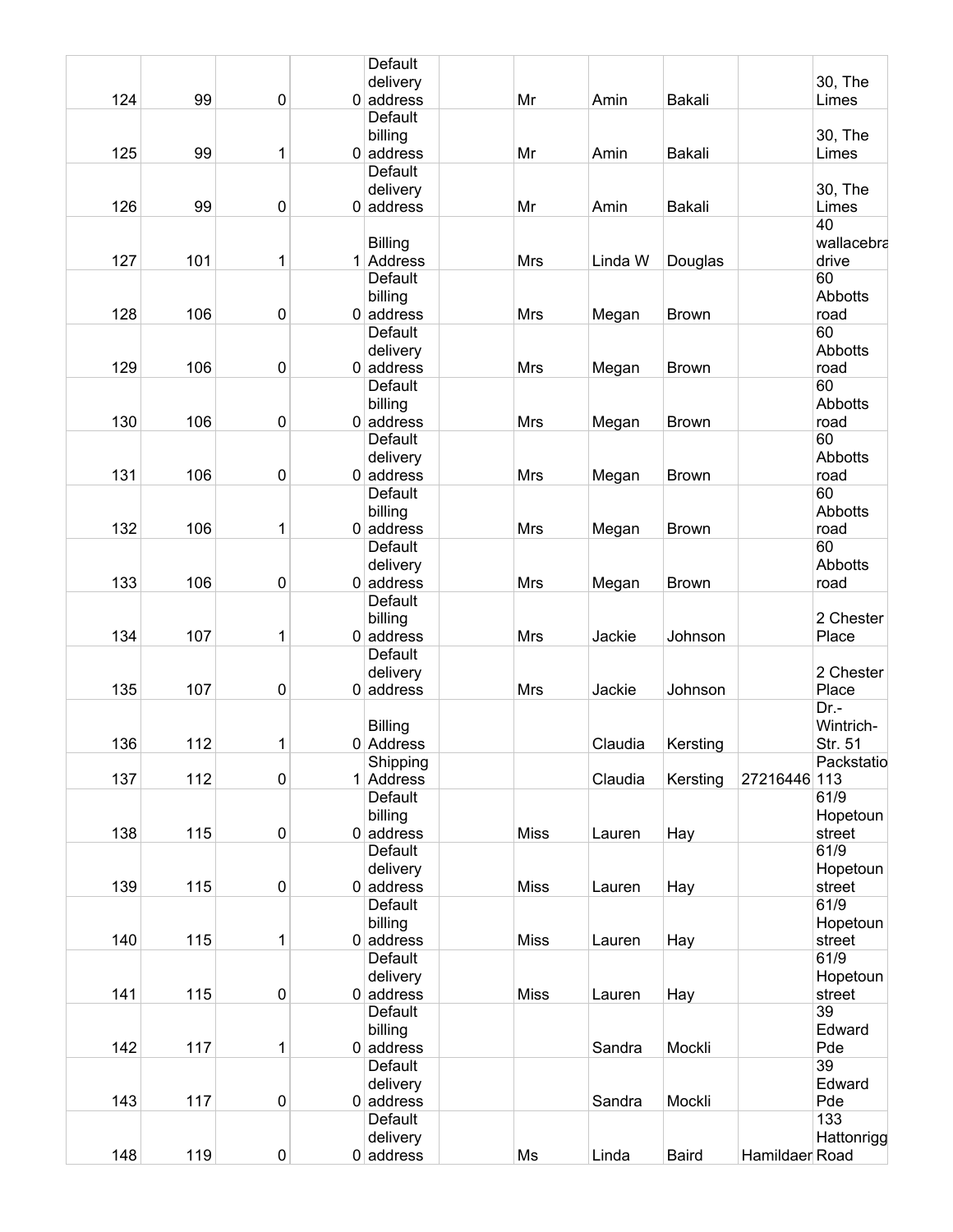|     |     |              |   | Default                 |            |            |                |                | 133                    |
|-----|-----|--------------|---|-------------------------|------------|------------|----------------|----------------|------------------------|
| 147 | 119 | 1            |   | billing<br>$0$ address  | Ms         | Linda      | <b>Baird</b>   | Hamildaer Road | Hattonrigg             |
|     |     |              |   |                         |            |            |                |                | Upper                  |
|     |     |              |   | <b>Billing</b>          |            |            |                |                | Flat, 2                |
| 146 | 118 | 1            | 1 | Address                 | Ms.        | Ruth       | Todd           |                | Burnside,              |
|     |     |              |   | <b>Default</b>          |            |            |                |                | 21                     |
|     |     |              |   | billing                 |            |            |                |                | Northumbe              |
| 149 | 121 | 1            |   | $0$ address             | Mr         | Colin      | Wallace        |                | Road                   |
|     |     |              |   | Default                 |            |            |                |                | 21                     |
|     |     |              |   | delivery                |            |            |                |                | Northumbe              |
| 150 | 121 | 0            |   | $0$ address             | Mr         | Colin      | Wallace        |                | Road                   |
|     |     |              |   | <b>Default</b>          |            |            |                | 7              | 9                      |
|     |     |              |   | billing                 |            |            |                |                | <b>INGLEWC OAKLAND</b> |
| 151 | 122 | 1            |   | $0$ address             | Mr         | Derek      | Morrison       | <b>COURT</b>   | <b>ROAD</b>            |
|     |     |              |   | Default                 |            |            |                | 7              | 9                      |
|     |     |              |   | delivery                |            |            |                |                | <b>INGLEWC OAKLAND</b> |
| 152 | 122 | 0            |   | $0$ address             | Mr         | Derek      | Morrison       | <b>COURT</b>   | <b>ROAD</b>            |
|     |     |              |   | Default                 |            |            |                |                | 82                     |
|     |     |              |   | billing                 |            |            |                |                | hillview               |
| 153 | 123 | 0            |   | $0$ address             | <b>Mrs</b> | Felicity   | Gray           |                | terrace                |
|     |     |              |   | Default                 |            |            |                |                | 82                     |
|     |     |              |   |                         |            |            |                |                | hillview               |
| 154 | 123 |              |   | delivery<br>$0$ address |            |            |                |                |                        |
|     |     | 0            |   | <b>Default</b>          | <b>Mrs</b> | Felicity   | Gray           |                | terrace<br>82          |
|     |     |              |   |                         |            |            |                |                |                        |
|     |     |              |   | billing                 |            |            |                |                | hillview               |
| 155 | 123 | 1            |   | $0$ address             | <b>Mrs</b> | Felicity   | Gray           |                | terrace                |
|     |     |              |   | Default                 |            |            |                |                | 82                     |
|     |     |              |   | delivery                |            |            |                |                | hillview               |
| 156 | 123 | 0            |   | $0$ address             | <b>Mrs</b> | Felicity   | Gray           |                | terrace                |
|     |     |              |   | Default                 |            |            |                |                | 13                     |
|     |     |              |   | billing                 |            |            |                | Robert         | Silverband             |
| 157 | 125 | 0            |   | $0$ address             |            | <b>Bob</b> | Green          | Green          | Gardens                |
|     |     |              |   | Default                 |            |            |                |                |                        |
|     |     |              |   | delivery                |            |            |                |                | Nord                   |
| 158 | 125 | 0            |   | $0$ address             |            | <b>Bob</b> | Green          | <b>ISS</b>     | Center                 |
|     |     |              |   | Default                 |            |            |                |                | 13                     |
|     |     |              |   | billing                 |            |            |                | Robert         | Silverband             |
| 159 | 125 | 1            |   | $0$ address             |            | <b>Bob</b> | Green          | Green          | Gardens                |
|     |     |              |   | Default                 |            |            |                |                |                        |
|     |     |              |   | delivery                |            |            |                |                | Nord                   |
| 160 | 125 | $\pmb{0}$    |   | $0$ address             |            | Bob        | Green          | <b>ISS</b>     | Center                 |
|     |     |              |   | Default                 |            |            |                |                |                        |
|     |     |              |   | billing                 |            |            |                |                | Rushleigh              |
| 161 | 126 | $\pmb{0}$    |   | $0$ address             | Mr         | David      | <b>Beattie</b> |                | House                  |
|     |     |              |   | Default                 |            |            |                |                | 16                     |
|     |     |              |   | delivery                |            |            |                |                | Blackford              |
| 162 | 126 | 0            |   | $0$ address             | Mrs        | Jane       | <b>Beattie</b> |                | Avenue                 |
|     |     |              |   | Default                 |            |            |                |                |                        |
|     |     |              |   | billing                 |            |            |                |                | Rushleigh              |
| 163 | 126 | $\pmb{0}$    |   | $0$ address             | Mr         | David      | <b>Beattie</b> |                | House                  |
|     |     |              |   | Default                 |            |            |                |                | 16                     |
|     |     |              |   | delivery                |            |            |                |                | Blackford              |
| 164 | 126 | $\pmb{0}$    |   | $0$ address             | <b>Mrs</b> | Jane       | <b>Beattie</b> |                | Avenue                 |
|     |     |              |   | Default                 |            |            |                |                |                        |
|     |     |              |   | billing                 |            |            |                |                | Rushleigh              |
| 165 | 126 | $\mathbf{1}$ |   | $0$ address             | Mr         | David      | <b>Beattie</b> |                | House                  |
|     |     |              |   | Default                 |            |            |                |                | 16                     |
|     |     |              |   |                         |            |            |                |                |                        |
|     |     |              |   | delivery                |            |            |                |                | Blackford              |
| 166 | 126 | $\pmb{0}$    |   | $0$ address             | Mrs        | Jane       | <b>Beattie</b> |                | Avenue                 |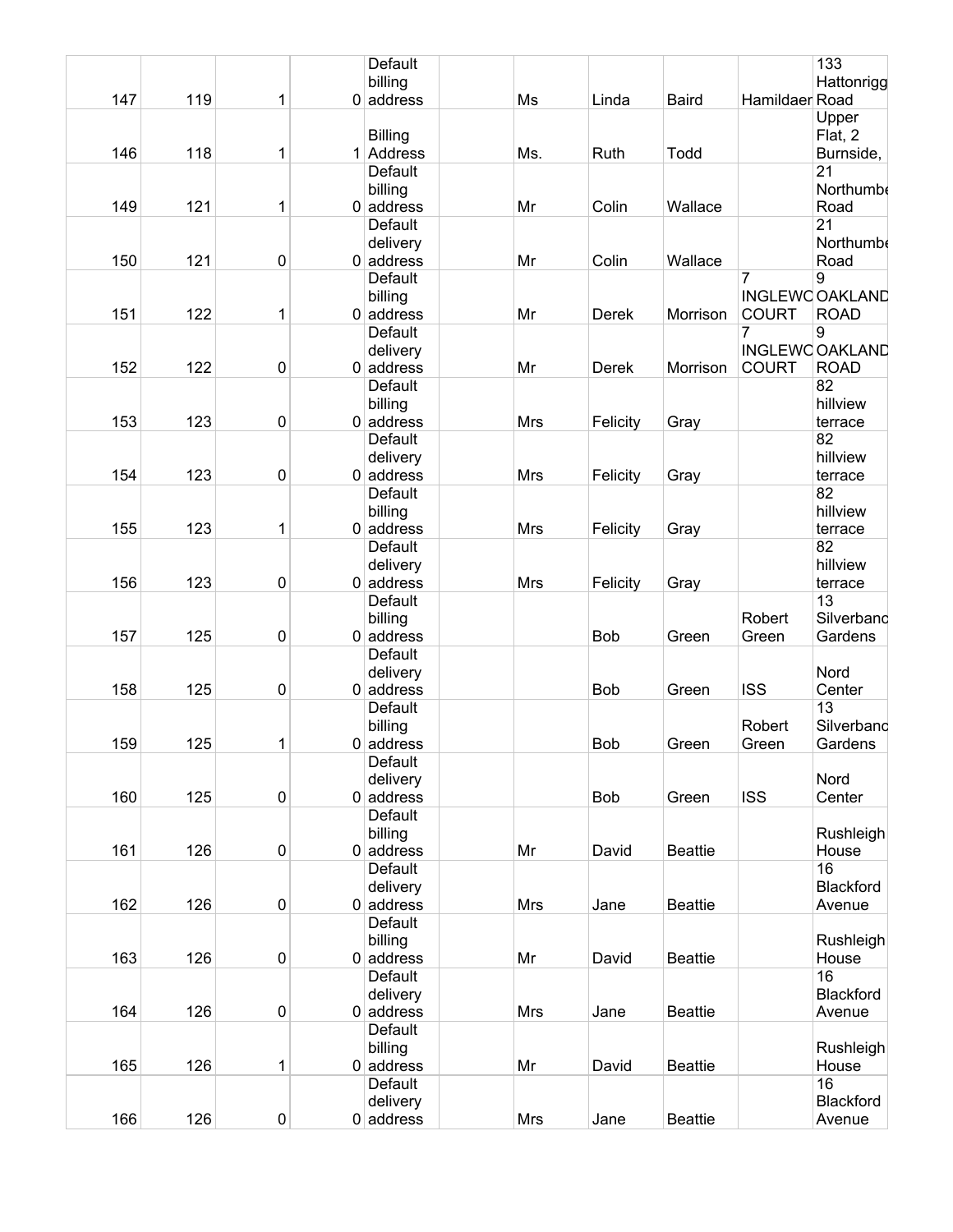|     |     |           | Default                 |    |            |           |                |                            |            |
|-----|-----|-----------|-------------------------|----|------------|-----------|----------------|----------------------------|------------|
|     |     |           | billing                 |    |            |           |                |                            | 19 Ross    |
| 167 | 127 | 1         | $0$ address             | Mr |            | lain      | <b>Brown</b>   |                            | Gardens    |
|     |     |           | Default                 |    |            |           |                |                            |            |
|     |     |           | delivery                |    |            |           |                |                            | Cairncross |
| 168 | 127 | $\pmb{0}$ | $0$ address             | Mr |            | lain      | <b>Brown</b>   |                            | House      |
|     |     |           | Default                 |    |            |           |                |                            |            |
|     |     |           | billing                 |    |            |           |                |                            | 44 Nixon   |
| 169 | 128 | 1         | $0$ address             | Mr |            | Chris     | Yorke          |                            | Terrace    |
|     |     |           | Default                 |    |            |           |                |                            | 139        |
|     |     |           | delivery                |    |            |           |                |                            |            |
|     | 128 |           |                         |    |            |           |                |                            | Plessey    |
| 170 |     | $\pmb{0}$ | $0$ address             | Mr |            | Chris     | Yorke          |                            | Road       |
|     |     |           | Default                 |    |            |           |                |                            | 415        |
|     |     |           | billing                 |    |            |           |                |                            | Foster     |
| 171 | 129 | $\pmb{0}$ | $0$ address             |    | Mrs.       | Laurie A. | Garner         |                            | Avenue     |
|     |     |           | Default                 |    |            |           |                |                            | 415        |
|     |     |           | delivery                |    |            |           |                |                            | Foster     |
| 172 | 129 | $\pmb{0}$ | $0$ address             |    | Mrs.       | Laurie A. | Garner         |                            | Avenue     |
|     |     |           | Default                 |    |            |           |                |                            | 415        |
|     |     |           | billing                 |    |            |           |                |                            | Foster     |
| 173 | 129 | 1         | $0$ address             |    | Mrs.       | Laurie A. | Garner         |                            | Avenue     |
|     |     |           | Default                 |    |            |           |                |                            | 415        |
|     |     |           | delivery                |    |            |           |                |                            | Foster     |
| 174 | 129 | 0         | $0$ address             |    | Mrs.       | Laurie A. | Garner         |                            | Avenue     |
|     |     |           | Default                 |    |            |           |                |                            | 20         |
|     |     |           | billing                 |    |            |           |                | Mrs C                      | Hawarden   |
| 175 | 135 | 1         | $0$ address             |    | <b>Mrs</b> | Carolyn   |                | McCrindle McCrindle        | Street     |
|     |     |           | Default                 |    |            |           |                |                            | 20         |
|     |     |           |                         |    |            |           |                | Mrs C                      | Hawarden   |
| 176 | 135 | $\pmb{0}$ | delivery<br>$0$ address |    |            |           |                | McCrindle McCrindle Street |            |
|     |     |           |                         |    | <b>Mrs</b> | Carolyn   |                |                            |            |
|     |     |           | Default                 |    |            |           |                |                            |            |
|     |     |           | billing                 |    |            |           |                |                            |            |
| 177 | 138 | $\pmb{0}$ | $0$ address             | Mr |            | Raja      | Bandak         |                            | Clovers    |
|     |     |           | Default                 |    |            |           |                |                            |            |
|     |     |           | delivery                |    |            |           |                |                            |            |
| 178 | 138 | $\pmb{0}$ | $0$ address             | Mr |            | Raja      | <b>Bandak</b>  |                            | Clovers    |
|     |     |           | Default                 |    |            |           |                |                            |            |
|     |     |           | billing                 |    |            |           |                |                            |            |
| 179 | 138 | 1         | $0$ address             | Mr |            | Raja      | <b>Bandak</b>  |                            | Clovers    |
|     |     |           | <b>Default</b>          |    |            |           |                |                            |            |
|     |     |           | delivery                |    |            |           |                |                            |            |
| 180 | 138 | $\pmb{0}$ | $0$ address             | Mr |            | Raja      | <b>Bandak</b>  |                            | Clovers    |
|     |     |           | Default                 |    |            |           |                |                            |            |
|     |     |           | billing                 |    |            |           |                |                            | 25         |
| 181 | 139 | $\pmb{0}$ | $0$ address             | Mr |            | Kevin     | <b>Bromage</b> |                            | Hillmeado  |
|     |     |           | Default                 |    |            |           |                |                            |            |
|     |     |           | delivery                |    |            |           |                |                            | 25         |
| 182 | 139 | $\pmb{0}$ | $0$ address             | Mr |            | Kevin     | <b>Bromage</b> |                            | Hillmeado  |
|     |     |           | Default                 |    |            |           |                |                            |            |
|     |     |           |                         |    |            |           |                |                            | 25         |
|     |     |           | billing                 |    |            |           |                |                            |            |
| 183 | 139 | 1         | $0$ address             | Mr |            | Kevin     | <b>Bromage</b> |                            | Hillmeado  |
|     |     |           | Default                 |    |            |           |                |                            |            |
|     |     |           | delivery                |    |            |           |                |                            | 25         |
| 184 | 139 | $\pmb{0}$ | $0$ address             | Mr |            | Kevin     | <b>Bromage</b> |                            | Hillmeado  |
|     |     |           | Default                 |    |            |           |                |                            | 9218       |
|     |     |           | delivery                |    |            |           |                |                            | Ridge      |
| 548 | 596 | $\pmb{0}$ | $0$ address             |    |            | Jenna     | August         |                            | Pine Trail |
|     |     |           | Default                 |    |            |           |                |                            | 9218       |
|     |     |           | billing                 |    |            |           |                |                            | Ridge      |
| 547 | 596 | 0         | $0$ address             |    |            | Jenna     | August         |                            | Pine Trail |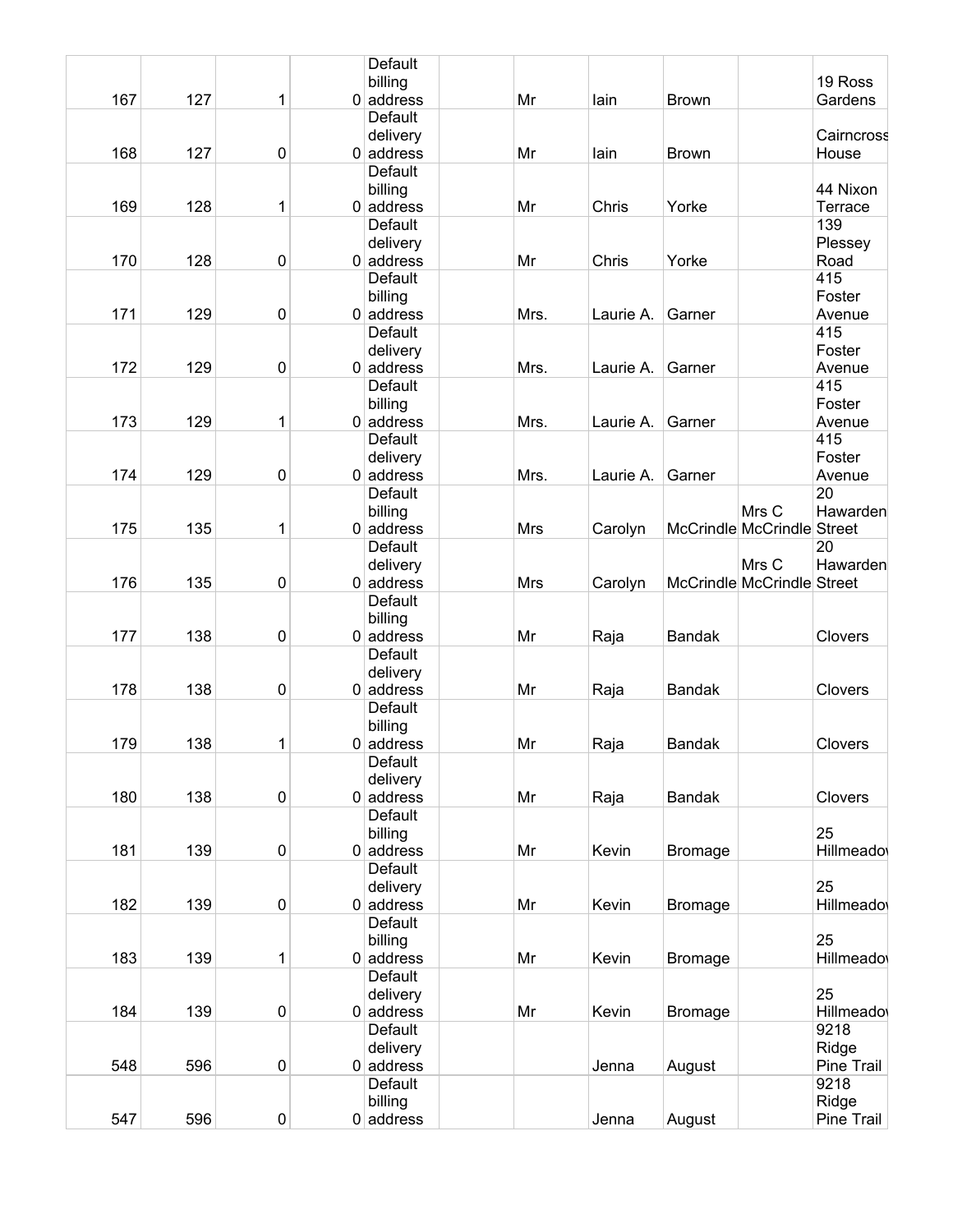|     |     |             |                |             |         |                |             | 19                   |
|-----|-----|-------------|----------------|-------------|---------|----------------|-------------|----------------------|
|     |     |             | Default        |             |         |                |             | Cherry               |
|     |     |             | delivery       |             |         |                |             | Blossom              |
| 546 | 564 | 0           | $0$ address    | <b>Miss</b> | Margot  | Page           |             | Close                |
|     |     |             | Default        |             |         |                |             |                      |
|     |     |             |                |             |         |                |             |                      |
|     |     |             | billing        |             |         |                |             | 11 Wath              |
| 189 | 141 | 1           | $0$ address    | Mrs         | Carol   | <b>Bailey</b>  |             | Road                 |
|     |     |             | Default        |             |         |                |             |                      |
|     |     |             | delivery       |             |         |                |             | 11 Wath              |
| 190 | 141 | 0           | $0$ address    | <b>Mrs</b>  | Carol   | <b>Bailey</b>  |             | Road                 |
|     |     |             |                |             |         |                |             | 26                   |
|     |     |             | <b>Billing</b> |             |         |                |             | Church               |
|     |     |             |                |             |         |                |             |                      |
| 191 | 142 | 1           | 1 Address      | Revd.       | Freda   | Evans          |             | Road,                |
|     |     |             | <b>Default</b> |             |         |                |             |                      |
|     |     |             | billing        |             |         | <b>Martins</b> |             | <b>150 The</b>       |
| 192 | 147 | 0           | $0$ address    | <b>Miss</b> | Adriana | Da Silva       |             | Chandlers            |
|     |     |             | Default        |             |         |                |             | 3 Emery              |
|     |     |             | delivery       |             |         | <b>Martins</b> |             | Down                 |
| 193 | 147 |             | $0$ address    | Mr          |         | Da Silva       |             |                      |
|     |     | 0           |                |             | Peter   |                |             | Close                |
|     |     |             | Default        |             |         |                |             |                      |
|     |     |             | billing        |             |         | <b>Martins</b> |             | <b>150 The</b>       |
| 194 | 147 | 1           | $0$ address    | <b>Miss</b> | Adriana | Da Silva       |             | Chandlers            |
|     |     |             | Default        |             |         |                |             | 3 Emery              |
|     |     |             | delivery       |             |         | <b>Martins</b> |             | Down                 |
| 195 | 147 | 0           | $0$ address    | Mr          | Peter   | Da Silva       |             | Close                |
|     |     |             |                |             |         |                |             |                      |
|     |     |             | <b>Default</b> |             |         |                |             |                      |
|     |     |             | billing        |             |         |                |             |                      |
| 196 | 148 | 0           | $0$ address    | Dhr         | Frank   | Leemhuis       |             | Warmoesl             |
|     |     |             | Default        |             |         |                |             |                      |
|     |     |             | delivery       |             |         |                |             |                      |
| 197 | 148 | 0           | $0$ address    | Dhr         | Frank   | Leemhuis       |             | Warmoesl             |
|     |     |             | Default        |             |         |                |             |                      |
|     |     |             |                |             |         |                |             |                      |
|     |     |             | billing        |             |         |                |             |                      |
| 198 | 148 | 0           | $0$ address    | Dhr         | Frank   | Leemhuis       |             | Warmoesl             |
|     |     |             | Default        |             |         |                |             |                      |
|     |     |             | delivery       |             |         |                |             |                      |
| 199 | 148 | 0           | $0$ address    | Dhr         | Frank   | Leemhuis       |             | Warmoesl             |
|     |     |             | Default        |             |         |                |             |                      |
|     |     |             | billing        |             |         |                |             |                      |
|     |     |             |                |             |         |                |             |                      |
| 200 | 148 | 1           | $0 $ address   | Dhr         | Frank   | Leemhuis       |             | Warmoesl             |
|     |     |             | <b>Default</b> |             |         |                |             |                      |
|     |     |             | delivery       |             |         |                |             |                      |
| 201 | 148 | $\pmb{0}$   | $0$ address    | Dhr         | Frank   | Leemhuis       |             | Warmoesl             |
|     |     |             |                |             |         |                |             | 19                   |
|     |     |             | Default        |             |         |                |             | Cherry               |
|     |     |             | delivery       |             |         |                |             | Blossom              |
| 544 | 564 | $\mathbf 0$ |                |             |         |                |             | Close                |
|     |     |             | $0$ address    | <b>Miss</b> | Margot  | Page           |             |                      |
|     |     |             |                |             |         |                |             | 19                   |
|     |     |             | Default        |             |         |                |             | Cherry               |
|     |     |             | billing        |             |         |                |             | Blossom              |
| 545 | 564 | 1           | $1$ address    | <b>Miss</b> | Margot  | Page           |             | Close                |
|     |     |             | Default        |             |         |                |             |                      |
|     |     |             | billing        |             |         |                |             | Implerstr.           |
|     |     |             |                |             |         |                |             |                      |
| 205 | 154 | $\pmb{0}$   | $0$ address    |             | Daniela | Tonn           |             | 72                   |
|     |     |             |                |             |         |                | <b>BioM</b> |                      |
|     |     |             | Default        |             |         |                | Cluster     | Am                   |
|     |     |             | delivery       |             |         |                |             | Developm Klopferspil |
| 206 | 154 | 0           | $0$ address    |             | Daniela | Tonn           | GmbH        | 19A                  |
|     |     |             | Default        |             |         |                |             |                      |
|     |     |             |                |             |         |                |             |                      |
|     |     |             | billing        |             |         |                |             | Implerstr.           |
| 207 | 154 | $\mathbf 1$ | $0$ address    |             | Daniela | Tonn           |             | 72                   |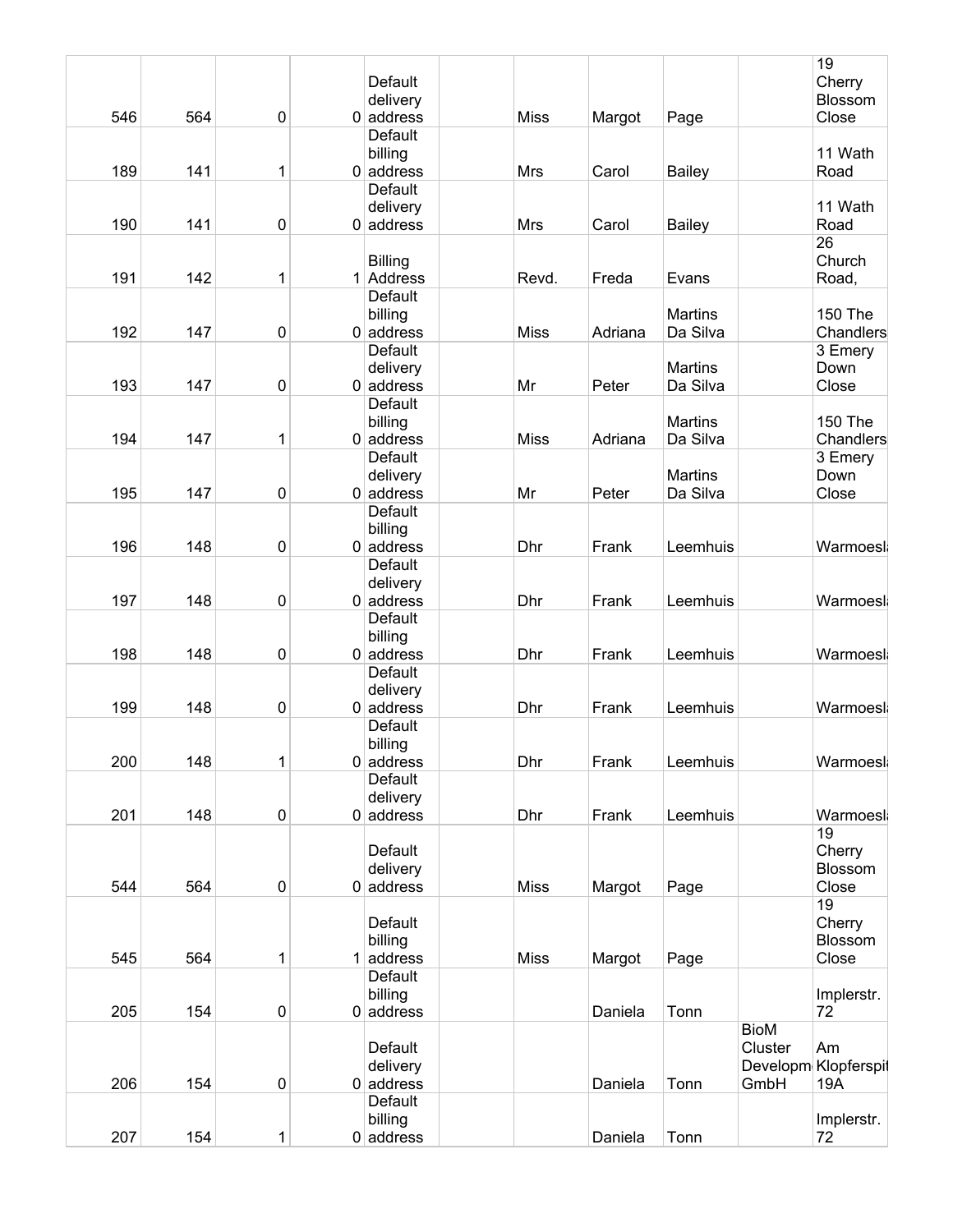|     |     |             |                         |             |              |                 | <b>BioM</b> |                      |
|-----|-----|-------------|-------------------------|-------------|--------------|-----------------|-------------|----------------------|
|     |     |             | Default                 |             |              |                 | Cluster     | Am                   |
|     |     |             | delivery                |             |              |                 |             | Developm Klopferspil |
| 208 | 154 | $\mathbf 0$ | $0$ address             |             | Daniela      | Tonn            | GmbH        | 19A                  |
|     |     |             | Default                 |             |              |                 |             | Erraid               |
|     |     |             | billing                 |             |              |                 |             | Station              |
| 209 | 156 | 1           | $0$ address             | Rev         | David        | Bowen           |             | House                |
|     |     |             | Default                 |             |              |                 |             | Erraid               |
|     |     |             | delivery                |             |              |                 |             | Station              |
| 210 | 156 | $\pmb{0}$   | $0$ address             | Rev         | David        | Bowen           |             | House                |
|     |     |             | <b>Default</b>          |             |              |                 |             | 20                   |
|     |     |             | billing                 |             |              |                 |             | Stockley             |
| 211 | 157 | $\pmb{0}$   | $0$ address             | Mr          | Alex         | Seys            |             | Road                 |
|     |     |             | Default                 |             |              |                 |             | 20                   |
|     |     |             | delivery                |             |              |                 |             | Stockley             |
| 212 | 157 | $\pmb{0}$   | $0$ address             | Mr          | Alex         | Seys            |             | Road                 |
|     |     |             | <b>Default</b>          |             |              |                 |             | 20                   |
|     |     |             | billing                 |             |              |                 |             | Stockley             |
| 213 | 157 | 1           | $0$ address             | Mr          | Alex         | Seys            |             | Road                 |
|     |     |             | Default                 |             |              |                 |             | 20                   |
| 214 |     | $\pmb{0}$   | delivery<br>$0$ address |             |              |                 |             | Stockley             |
|     | 157 |             | Default                 | Mr          | Alex         | Seys            |             | Road<br>212          |
|     |     |             | billing                 |             |              |                 |             | Eagleshan            |
| 215 | 158 | $\pmb{0}$   | $0$ address             | <b>Miss</b> |              |                 |             | road                 |
|     |     |             | Default                 |             | Lucy         | Milligan        |             | 212                  |
|     |     |             | delivery                |             |              |                 |             | Eagleshan            |
| 216 | 158 | $\pmb{0}$   | $0$ address             | <b>Miss</b> | Lucy         | Milligan        |             | road                 |
|     |     |             | Default                 |             |              |                 |             | 212                  |
|     |     |             | billing                 |             |              |                 |             | Eagleshan            |
| 217 | 158 | 1           | $0$ address             | <b>Miss</b> | Lucy         | Milligan        |             | road                 |
|     |     |             | Default                 |             |              |                 |             | 212                  |
|     |     |             | delivery                |             |              |                 |             | Eagleshan            |
| 218 | 158 | $\pmb{0}$   | $0$ address             | <b>Miss</b> | Lucy         | Milligan        |             | road                 |
|     |     |             |                         |             |              |                 |             | 19                   |
|     |     |             |                         |             |              |                 |             | Winderme             |
| 219 | 159 | 1           | 1 Address               | Mrs         | Sandra       | Smith           |             | Road                 |
|     |     |             | Default                 |             |              |                 |             |                      |
|     |     |             | billing                 |             |              |                 |             |                      |
| 220 | 161 | $\pmb{0}$   | $0$ address             | Mr          | <b>Blair</b> | McMillan        |             | 1/2/2013             |
|     |     |             | Default                 |             |              |                 |             |                      |
|     |     |             | delivery                |             |              |                 |             |                      |
| 221 | 161 | $\pmb{0}$   | $0$ address             | Mr          | <b>Blair</b> | McMillan        |             | 1/2/2013             |
|     |     |             | <b>Default</b>          |             |              |                 |             |                      |
|     |     |             | billing                 |             |              |                 |             |                      |
| 222 | 161 | $\pmb{0}$   | $0$ address             | Mr          | <b>Blair</b> | McMillan        |             | 1/2/2013             |
|     |     |             | Default                 |             |              |                 |             |                      |
|     |     |             | delivery                |             |              |                 |             |                      |
| 223 | 161 | $\pmb{0}$   | $0$ address             | Mr          | <b>Blair</b> | McMillan        |             | 1/2/2013             |
|     |     |             | Default                 |             |              |                 |             |                      |
|     |     |             | billing                 |             |              |                 |             |                      |
| 224 | 161 | 1           | $0$ address             | Mr          | <b>Blair</b> | McMillan        |             | 1/2/2013             |
|     |     |             | Default                 |             |              |                 |             |                      |
|     |     |             | delivery                |             |              |                 |             |                      |
| 225 | 161 | $\pmb{0}$   | $0$ address             | Mr          | <b>Blair</b> | McMillan        |             | 1/2/2013             |
|     |     |             | Default                 |             |              |                 |             | 104                  |
|     |     |             | billing                 |             |              |                 |             | <b>CARR</b>          |
| 226 | 163 | 1           | $0$ address             | <b>MR</b>   |              | ANDREW WILLIAMS |             | LANE                 |
|     |     |             | Default                 |             |              |                 |             | 104                  |
|     |     |             | delivery                |             |              |                 |             | <b>CARR</b>          |
| 227 | 163 | $\pmb{0}$   | $0$ address             | <b>MR</b>   |              | ANDREW WILLIAMS |             | LANE                 |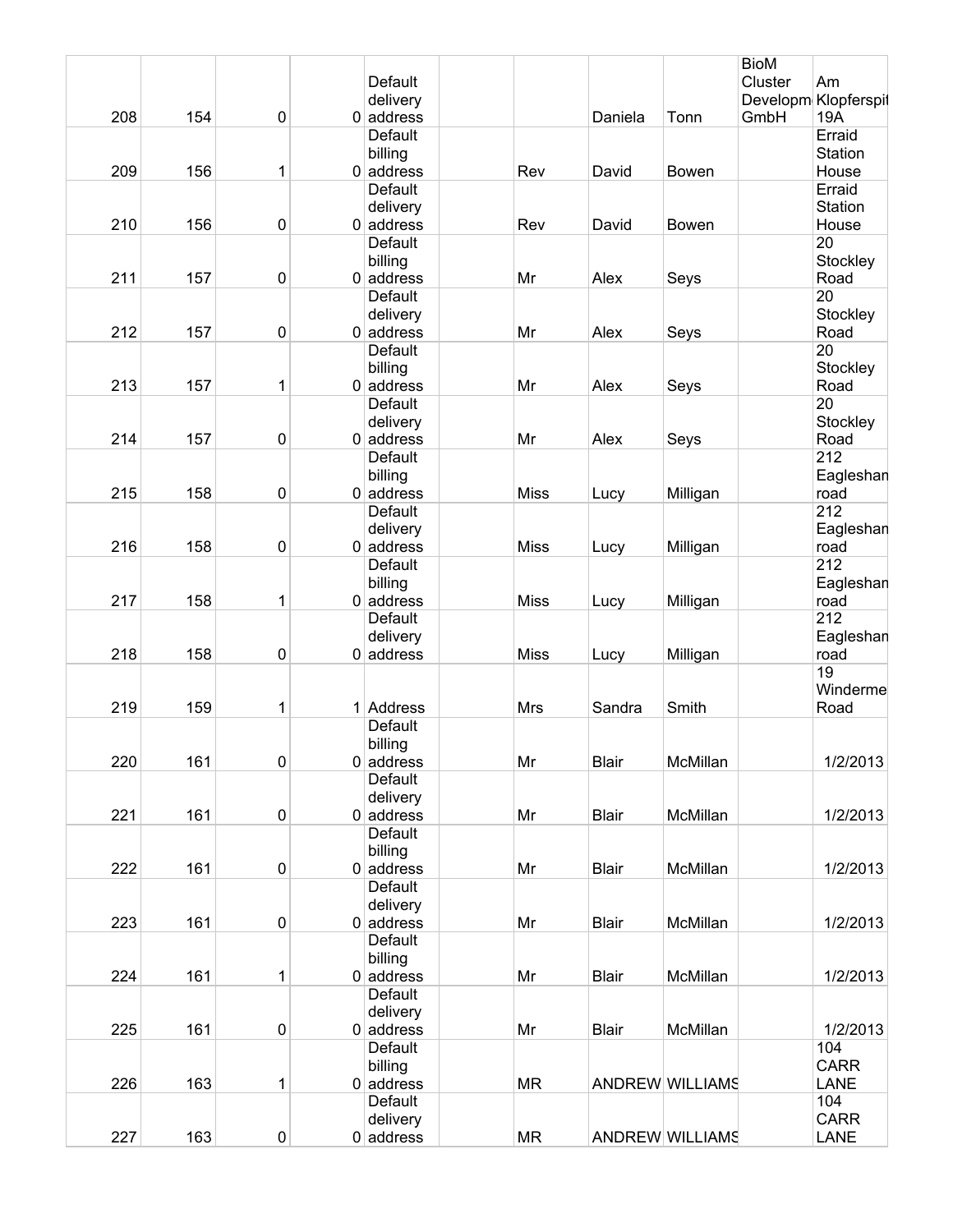|     |     |           | Default        |             |                |              |          | 13          |
|-----|-----|-----------|----------------|-------------|----------------|--------------|----------|-------------|
|     |     |           | billing        |             |                |              |          | Whittingha  |
| 228 | 164 | 0         | $0$ address    | Mr          | Joe            | Kelleher     |          | Road        |
|     |     |           | Default        |             |                |              |          | 13          |
|     |     |           | delivery       |             |                |              |          | Whittingha  |
| 229 | 164 | 0         | $0$ address    | Mr          | Joe            | Kelleher     |          | Road        |
|     |     |           | Default        |             |                |              |          | 13          |
|     |     |           | billing        |             |                |              |          | Whittingha  |
| 230 | 164 | 1         | $0$ address    | Mr          | Joe            | Kelleher     |          | Road        |
|     |     |           | Default        |             |                |              |          | 13          |
|     |     |           | delivery       |             |                |              |          | Whittingha  |
| 231 | 164 | 0         | $0$ address    | Mr          | Joe            | Kelleher     |          | Road        |
|     |     |           | Default        |             |                |              |          | 33 Oak      |
|     |     |           |                |             |                |              |          | Tree        |
| 232 | 167 |           | billing        | <b>Mrs</b>  |                | <b>Miles</b> |          | Close       |
|     |     | 0         | $0$ address    |             | Pat            |              |          |             |
|     |     |           | Default        |             |                |              |          | 33 Oak      |
|     |     |           | delivery       |             |                |              |          | <b>Tree</b> |
| 233 | 167 | 0         | $0$ address    | <b>Mrs</b>  | Pat            | <b>Miles</b> |          | Close       |
|     |     |           | Default        |             |                |              |          | 33 Oak      |
|     |     |           | billing        |             |                |              |          | <b>Tree</b> |
| 234 | 167 | 1         | $0$ address    | Mrs         | Pat            | <b>Miles</b> |          | Close       |
|     |     |           | Default        |             |                |              |          | 33 Oak      |
|     |     |           | delivery       |             |                |              |          | <b>Tree</b> |
| 235 | 167 | 0         | $0$ address    | Mrs         | Pat            | <b>Miles</b> |          | Close       |
|     |     |           | Default        |             |                |              |          |             |
|     |     |           | billing        |             |                | Livingston   |          | Redwing     |
| 236 | 168 | 0         | $0$ address    | <b>Mrs</b>  | Susannah Booth |              |          | House       |
|     |     |           | <b>Default</b> |             |                |              |          |             |
|     |     |           |                |             |                |              |          |             |
|     |     |           | delivery       |             |                | Livingston   |          | Redwing     |
| 237 | 168 | 0         | $0$ address    | <b>Mrs</b>  | Susannah Booth |              |          | House       |
|     |     |           | Default        |             |                |              |          |             |
|     |     |           | billing        |             |                | Livingston   |          | Redwing     |
| 238 | 168 | 1         | $0$ address    | <b>Mrs</b>  | Susannah Booth |              |          | House       |
|     |     |           | Default        |             |                |              |          |             |
|     |     |           | delivery       |             |                | Livingston   |          | Redwing     |
| 239 | 168 | 0         | $0$ address    | Mrs         | Susannah Booth |              |          | House       |
|     |     |           | Default        |             |                |              | AvialT   | 98          |
|     |     |           | billing        |             |                |              | Services | Manning     |
| 240 | 169 | 0         | $0$ address    | <b>Mrs</b>  | Lisa           | Hall         | Ltd      | Road        |
|     |     |           | Default        |             |                |              | AvialT   | 98          |
|     |     |           | delivery       |             |                |              | Services | Manning     |
| 241 | 169 | 0         | $0$ address    | Mrs         | Lisa           | Hall         | Ltd      | Road        |
|     |     |           | Default        |             |                |              | AvialT   | 98          |
|     |     |           |                |             |                |              |          |             |
|     |     |           | billing        |             |                |              | Services | Manning     |
| 242 | 169 | 1         | $0$ address    | Mrs         | Lisa           | Hall         | Ltd      | Road        |
|     |     |           | Default        |             |                |              | AvialT   | 98          |
|     |     |           | delivery       |             |                |              | Services | Manning     |
| 243 | 169 | $\pmb{0}$ | $0$ address    | <b>Mrs</b>  | Lisa           | Hall         | Ltd      | Road        |
|     |     |           | Default        |             |                |              |          |             |
|     |     |           | billing        |             |                |              |          | 9 Corbett   |
| 244 | 172 | 0         | $0$ address    | <b>Miss</b> | Sam            | Rowland      |          | Road        |
|     |     |           | Default        |             |                |              |          |             |
|     |     |           | delivery       |             |                |              |          | 9 Corbett   |
| 245 | 172 | 0         | $0$ address    | <b>Miss</b> | Sam            | Rowland      |          | Road        |
|     |     |           | Default        |             |                |              |          |             |
|     |     |           | billing        |             |                |              |          | 9 Corbett   |
| 246 | 172 | 1         | $0$ address    | <b>Miss</b> | Sam            | Rowland      |          | Road        |
|     |     |           | Default        |             |                |              |          |             |
|     |     |           |                |             |                |              |          |             |
|     |     |           | delivery       |             |                |              |          | 9 Corbett   |
| 247 | 172 | 0         | $0$ address    | <b>Miss</b> | Sam            | Rowland      |          | Road        |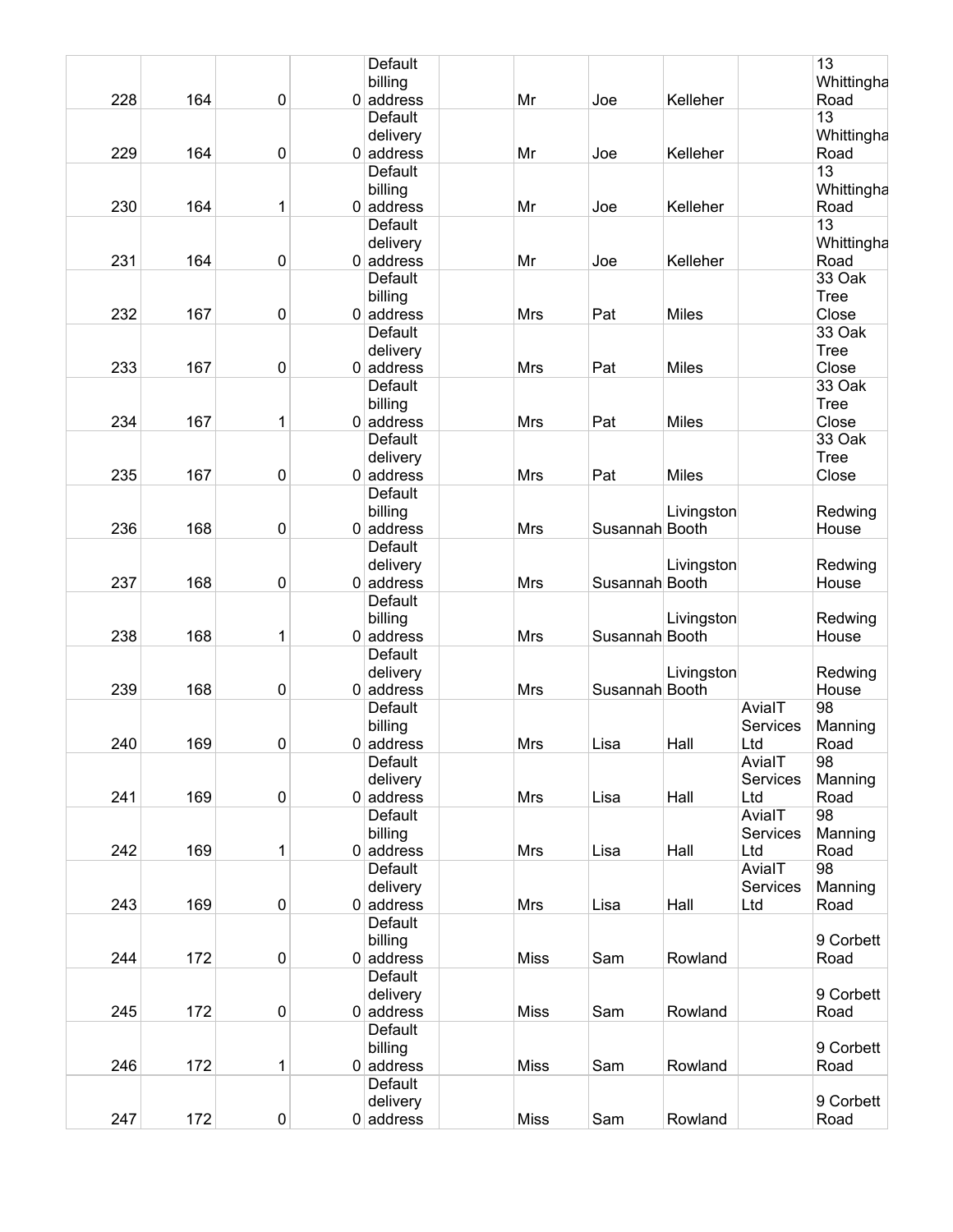|     |     |             | Default        |             |         |         |                  |                   |
|-----|-----|-------------|----------------|-------------|---------|---------|------------------|-------------------|
|     |     |             | billing        |             |         |         | J M              | 34 Beech          |
| 248 | 173 | $\mathbf 0$ | $0$ address    | Ms          | Janet   | Ramsay  | Ramsay           | Terrace           |
|     |     |             | Default        |             |         |         |                  | 42                |
|     |     |             | delivery       |             |         |         |                  | Deeble            |
| 249 | 173 | $\pmb{0}$   | $0$ address    | <b>Mrs</b>  | May     | Ramsay  |                  | Road              |
|     |     |             | Default        |             |         |         |                  |                   |
|     |     |             | billing        |             |         |         | J M              | 34 Beech          |
| 250 | 173 | 1           | $0$ address    | Ms          | Janet   | Ramsay  | Ramsay           | Terrace           |
|     |     |             | Default        |             |         |         |                  | 42                |
|     |     |             | delivery       |             |         |         |                  | Deeble            |
| 251 | 173 | $\pmb{0}$   | $0$ address    | Mrs         | May     | Ramsay  |                  | Road              |
|     |     |             | Default        |             |         |         |                  | 90                |
|     |     |             | billing        |             |         |         |                  | Marshall          |
| 252 | 175 | 1           | $0$ address    | Mr          | Gareth  | Jenkins |                  | <b>Hill Drive</b> |
|     |     |             | Default        |             |         |         | <b>British</b>   |                   |
|     |     |             | delivery       |             |         |         | Geologica Nicker |                   |
| 253 | 175 | $\pmb{0}$   | $0$ address    | Mr          | Gareth  | Jenkins | Survey           | Hill              |
|     |     |             | Default        |             |         |         |                  | 46a               |
|     |     |             | billing        |             |         |         |                  | <b>Burford</b>    |
| 254 | 176 | 0           | $0$ address    | <b>Miss</b> |         | Kerr    |                  | Gardens           |
|     |     |             | <b>Default</b> |             | Rosalyn |         |                  | 46a               |
|     |     |             |                |             |         |         |                  |                   |
|     |     |             | delivery       |             |         |         |                  | <b>Burford</b>    |
| 255 | 176 | $\pmb{0}$   | $0$ address    | <b>Miss</b> | Rosalyn | Kerr    |                  | Gardens           |
|     |     |             | Default        |             |         |         |                  | 46a               |
|     |     |             | billing        |             |         |         |                  | <b>Burford</b>    |
| 256 | 176 | 1           | $0$ address    | <b>Miss</b> | Rosalyn | Kerr    |                  | Gardens           |
|     |     |             | Default        |             |         |         |                  | 46a               |
|     |     |             | delivery       |             |         |         |                  | <b>Burford</b>    |
| 257 | 176 | $\pmb{0}$   | $0$ address    | <b>Miss</b> | Rosalyn | Kerr    |                  | Gardens           |
|     |     |             | Default        |             |         |         |                  |                   |
|     |     |             | billing        |             |         |         |                  | 33 Sunny          |
| 258 | 178 | 0           | $0$ address    | Mr          | Andy    | Cox     |                  | Close             |
|     |     |             | Default        |             |         |         |                  |                   |
|     |     |             | delivery       |             |         |         |                  | 33 Sunny          |
| 259 | 178 | $\pmb{0}$   | $0$ address    | Mr          | Andy    | Cox     |                  | Close             |
|     |     |             | Default        |             |         |         |                  |                   |
|     |     |             | billing        |             |         |         |                  | 33 Sunny          |
| 260 | 178 | 1           | $0$ address    | Mr          | Andy    | Cox     |                  | Close             |
|     |     |             | <b>Default</b> |             |         |         |                  |                   |
|     |     |             | delivery       |             |         |         |                  | 33 Sunny          |
| 261 | 178 | $\pmb{0}$   | $0$ address    | Mr          | Andy    | Cox     |                  | Close             |
|     |     |             | Default        |             |         |         | <b>Miss</b>      | 244               |
|     |     |             | billing        |             |         |         | Naomi            | Amesbury          |
| 262 | 179 | 0           | $0$ address    | <b>Miss</b> | Naomi   | White   | White            | Avenue            |
|     |     |             | Default        |             |         |         |                  | 16                |
|     |     |             | delivery       |             |         |         | The              | Flaxman           |
| 263 | 179 | $\pmb{0}$   | $0$ address    | <b>Miss</b> | Naomi   | White   | Place            | Terrace           |
|     |     |             | Default        |             |         |         | <b>Miss</b>      | 244               |
|     |     |             | billing        |             |         |         | Naomi            | Amesbury          |
| 264 | 179 | 1           | $0$ address    | <b>Miss</b> | Naomi   | White   | White            | Avenue            |
|     |     |             | Default        |             |         |         |                  | 16                |
|     |     |             |                |             |         |         |                  |                   |
|     |     |             | delivery       |             |         |         | The              | Flaxman           |
| 265 | 179 | $\pmb{0}$   | $0$ address    | <b>Miss</b> | Naomi   | White   | Place            | Terrace           |
|     |     |             | Default        |             |         |         |                  |                   |
|     |     |             | billing        |             |         |         | Ursula           | <b>Toessfelds</b> |
| 266 | 180 | $\mathbf 0$ | $0$ address    |             | Ursula  | Hess    | Hess             | 6                 |
|     |     |             | Default        |             |         |         |                  |                   |
|     |     |             | delivery       |             |         |         | Ursula           | <b>Toessfelds</b> |
| 267 | 180 | $\pmb{0}$   | $0$ address    |             | Ursula  | Hess    | Hess             | 6                 |
|     |     |             |                |             |         |         |                  |                   |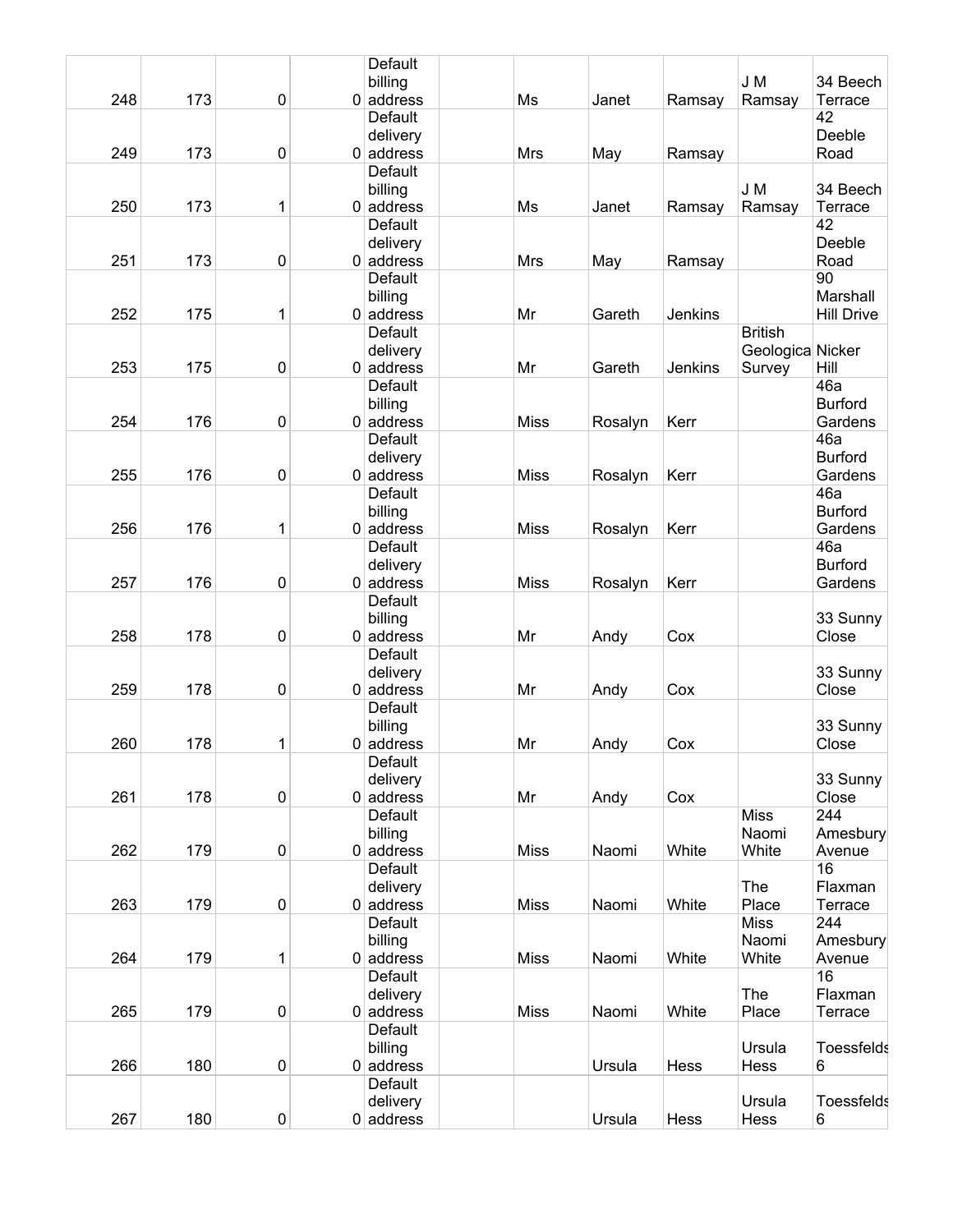|     |     |                  | Default                |             |              |           |                |                        |
|-----|-----|------------------|------------------------|-------------|--------------|-----------|----------------|------------------------|
| 268 | 180 | $\mathbf 0$      | billing<br>$0$ address |             | Ursula       | Hess      | Ursula<br>Hess | <b>Toessfelds</b><br>6 |
|     |     |                  | <b>Default</b>         |             |              |           |                |                        |
|     |     |                  | delivery               |             |              |           | Ursula         | <b>Toessfelds</b>      |
| 269 | 180 | $\boldsymbol{0}$ | $0$ address            |             | Ursula       | Hess      | Hess           | 6                      |
|     |     |                  | Default                |             |              |           |                |                        |
|     |     |                  | billing                |             |              |           | Ursula         | <b>Toessfelds</b>      |
| 270 | 180 | 1                | $0$ address            |             | Ursula       | Hess      | Hess           | 6                      |
|     |     |                  | Default                |             |              |           |                |                        |
|     |     |                  |                        |             |              |           |                | <b>Toessfelds</b>      |
|     |     |                  | delivery               |             |              |           | Ursula         |                        |
| 271 | 180 | $\boldsymbol{0}$ | $0$ address            |             | Ursula       | Hess      | Hess           | 6                      |
|     |     |                  |                        |             |              |           |                | Springfield            |
|     |     |                  | Default                |             |              |           |                | post                   |
|     |     |                  | billing                |             |              |           |                | Office                 |
| 272 | 181 | 1                | $0$ address            | Mr          | <b>Terry</b> | Cladingbo |                | Lane                   |
|     |     |                  |                        |             |              |           |                | Springfield            |
|     |     |                  | Default                |             |              |           |                | post                   |
|     |     |                  | delivery               |             |              |           |                | Office                 |
| 273 | 181 | $\pmb{0}$        | $0$ address            | Mr          | <b>Terry</b> | Cladingbo |                | Lane                   |
|     |     |                  |                        |             |              |           |                | Flat 5,                |
|     |     |                  | Delivery               |             |              |           |                | Perry                  |
| 274 | 181 | 0                | $1$ address            | Mr          | David        | Cladingbo |                | Place                  |
|     |     |                  | Default                |             |              |           |                | <b>Border</b>          |
|     |     |                  |                        |             |              |           |                |                        |
|     |     |                  | billing                |             |              |           |                | <b>Biscuits</b>        |
| 275 | 182 | $\pmb{0}$        | $0$ address            | <b>Miss</b> | Nicola       | Hainie    |                | Ltd                    |
|     |     |                  | Default                |             |              |           |                | <b>Border</b>          |
|     |     |                  | delivery               |             |              |           |                | <b>Biscuits</b>        |
| 276 | 182 | $\mathbf 0$      | $0$ address            | <b>Miss</b> | Nicola       | Hainie    |                | Ltd                    |
|     |     |                  | Default                |             |              |           |                | <b>Border</b>          |
|     |     |                  | billing                |             |              |           |                | <b>Biscuits</b>        |
| 277 | 182 | 1                | $0$ address            | <b>Miss</b> | Nicola       | Hainie    |                | Ltd                    |
|     |     |                  | Default                |             |              |           |                | <b>Border</b>          |
|     |     |                  | delivery               |             |              |           |                | <b>Biscuits</b>        |
| 278 | 182 | 0                | $0$ address            | <b>Miss</b> | Nicola       | Hainie    |                | Ltd                    |
|     |     |                  | Default                |             |              |           |                | 343                    |
|     |     |                  | billing                |             |              |           |                | Bayview                |
| 279 | 183 | 1                | $0$ address            |             | Michael      | Kelly     |                | Lnne                   |
|     |     |                  | Default                |             |              |           |                | 343                    |
|     |     |                  |                        |             |              |           |                |                        |
|     |     |                  | delivery               |             |              |           |                | Bayview                |
| 280 | 183 | 0                | $0$ address            |             | Michael      | Kelly     |                | Lnne                   |
|     |     |                  | Default                |             |              |           |                |                        |
|     |     |                  | billing                |             |              |           |                |                        |
| 281 | 188 | $\pmb{0}$        | $0$ address            | <b>Mrs</b>  | Susan        | Cooksley  |                | Saltaire               |
|     |     |                  | Default                |             |              |           |                |                        |
|     |     |                  | delivery               |             |              |           |                |                        |
| 282 | 188 | $\boldsymbol{0}$ | $0$ address            | <b>Mrs</b>  | Susan        | Cooksley  |                | Saltaire               |
|     |     |                  | Default                |             |              |           |                |                        |
|     |     |                  | billing                |             |              |           |                |                        |
| 283 | 188 | $\pmb{0}$        | $0$ address            | <b>Mrs</b>  | Susan        | Cooksley  |                | Saltaire               |
|     |     |                  | Default                |             |              |           |                |                        |
|     |     |                  | delivery               |             |              |           |                |                        |
| 284 | 188 | $\pmb{0}$        | $0$ address            | <b>Mrs</b>  | Susan        | Cooksley  |                | Saltaire               |
|     |     |                  | Default                |             |              |           |                |                        |
|     |     |                  |                        |             |              |           |                |                        |
|     |     |                  | billing                |             |              |           |                |                        |
| 285 | 188 | 1                | $0$ address            | <b>Mrs</b>  | Susan        | Cooksley  |                | Saltaire               |
|     |     |                  | Default                |             |              |           |                |                        |
|     |     |                  | delivery               |             |              |           |                |                        |
| 286 | 188 | $\pmb{0}$        | $0$ address            | <b>Mrs</b>  | Susan        | Cooksley  |                | Saltaire               |
|     |     |                  | Default                |             |              |           |                |                        |
|     |     |                  | billing                |             |              |           |                |                        |
| 287 | 189 | $\pmb{0}$        | $0$ address            | M           | M            | M         |                | 123                    |
|     |     |                  |                        |             |              |           |                |                        |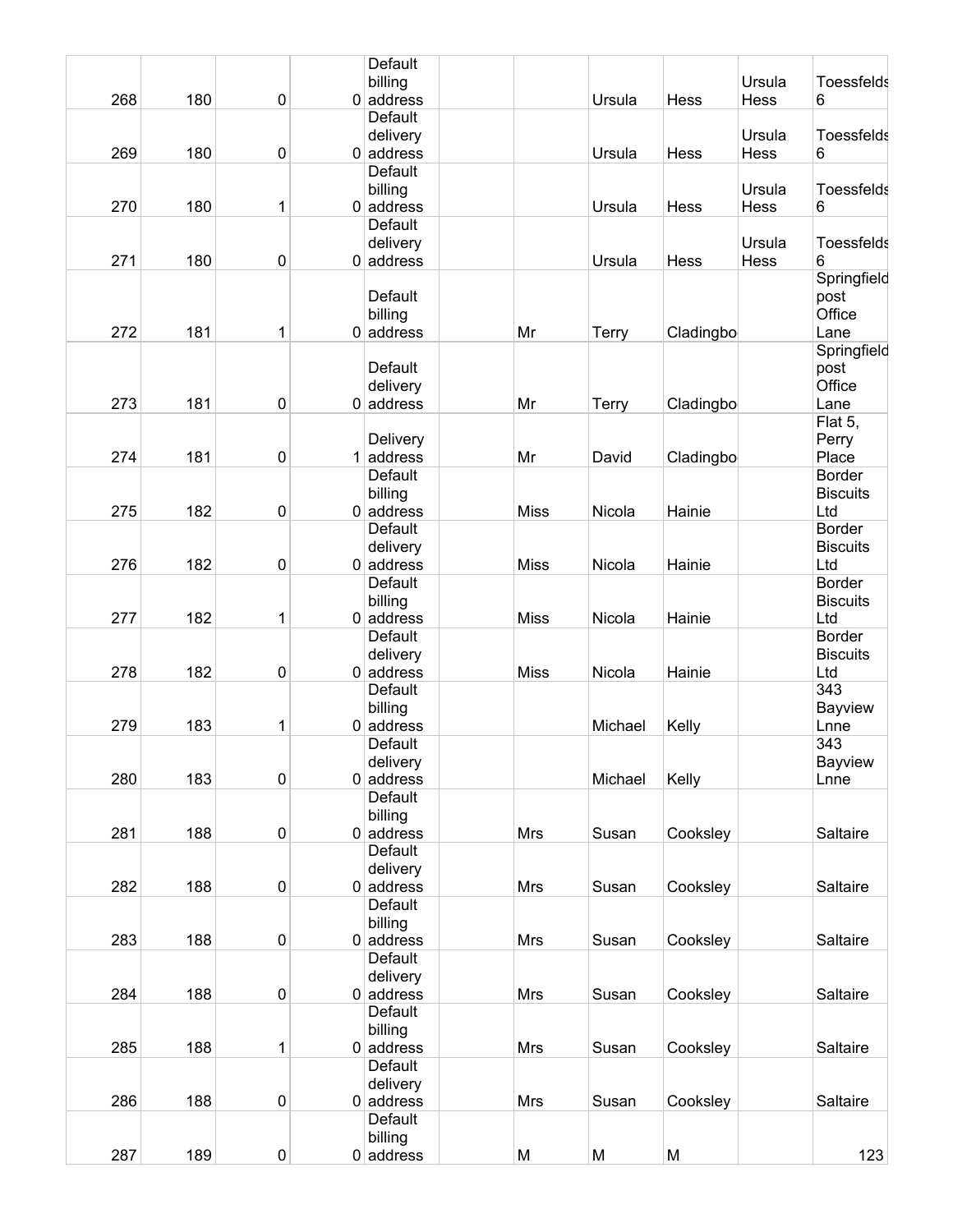|     |     |             | Default                       |             |         |           |                      |
|-----|-----|-------------|-------------------------------|-------------|---------|-----------|----------------------|
|     |     |             | delivery                      |             |         |           |                      |
| 288 | 189 | $\mathbf 0$ | $0$ address<br>Default        | M           | M       | M         | 123                  |
|     |     |             | billing                       |             |         |           |                      |
| 289 | 189 | 1           | $0$ address                   | M           | M       | M         | 123                  |
|     |     |             | <b>Default</b>                |             |         |           |                      |
|     |     |             | delivery                      |             |         |           |                      |
| 290 | 189 | 0           | $0$ address                   | M           | M       | M         | 123                  |
|     |     |             | <b>Default</b>                |             |         |           | 25                   |
|     |     |             | billing                       |             |         |           | Linden               |
| 291 | 190 | $\pmb{0}$   | $0$ address                   |             | Anthony | Cole      | Close                |
|     |     |             | Default                       |             |         |           |                      |
| 292 |     |             | delivery                      |             |         |           | 203 Hills            |
|     | 190 | $\pmb{0}$   | $0$ address<br><b>Default</b> | Master      | Sam     | O'Reilly  | Road<br>25           |
|     |     |             | billing                       |             |         |           | Linden               |
| 293 | 190 | 1           | $0$ address                   |             | Anthony | Cole      | Close                |
|     |     |             | <b>Default</b>                |             |         |           |                      |
|     |     |             | delivery                      |             |         |           | 203 Hills            |
| 294 | 190 | 0           | $0$ address                   | Master      | Sam     | O'Reilly  | Road                 |
|     |     |             | <b>Default</b>                |             |         |           | 2                    |
|     |     |             | billing                       |             |         |           | Newmains             |
| 295 | 191 | $\pmb{0}$   | $0$ address                   | <b>Mrs</b>  | Lesley  | Stenhouse | Road                 |
|     |     |             | Default                       |             |         |           | $\overline{2}$       |
|     |     |             | delivery                      |             |         |           | Newmains             |
| 296 | 191 | $\mathbf 0$ | $0$ address                   | <b>Mrs</b>  | Lesley  | Stenhouse | Road                 |
|     |     |             | Default                       |             |         |           | 2<br>Newmains        |
| 297 | 191 | 1           | billing<br>$0$ address        | Mrs         | Lesley  | Stenhouse | Road                 |
|     |     |             | Default                       |             |         |           | 2                    |
|     |     |             | delivery                      |             |         |           | Newmains             |
| 298 | 191 | 0           | $0$ address                   | Mrs         | Lesley  | Stenhouse | Road                 |
|     |     |             |                               |             |         |           | <b>Brook</b>         |
|     |     |             | Default                       |             |         |           | Cottage,             |
|     |     |             | billing                       |             |         |           | Priest               |
| 299 | 192 | $\pmb{0}$   | $0$ address                   | Mr          | Peter   | Lancaster | Lane                 |
|     |     |             |                               |             |         |           | <b>Brook</b>         |
|     |     |             | Default                       |             |         |           | Cottage,             |
|     |     |             | delivery                      |             |         |           | Priest               |
| 300 | 192 | $\mathbf 0$ | $0$ address                   | Mr          | Peter   | Lancaster | Lane<br><b>Brook</b> |
|     |     |             | Default                       |             |         |           | Cottage,             |
|     |     |             | billing                       |             |         |           | Priest               |
| 301 | 192 | 1           | $0$ address                   | Mr          | Peter   | Lancaster | Lane                 |
|     |     |             |                               |             |         |           | <b>Brook</b>         |
|     |     |             | Default                       |             |         |           | Cottage,             |
|     |     |             | delivery                      |             |         |           | Priest               |
| 302 | 192 | $\pmb{0}$   | $0$ address                   | Mr          | Peter   | Lancaster | Lane                 |
|     |     |             | Default                       |             |         |           | 5                    |
|     |     |             | billing                       |             |         | Heuer-    | Khartoum             |
| 303 | 193 | $\pmb{0}$   | $0$ address                   | <b>Miss</b> | Amelie  | Jungeman  | Road                 |
|     |     |             | Default                       |             |         |           |                      |
| 304 | 193 | $\pmb{0}$   | delivery<br>$0$ address       |             |         | Heuer-    | Parkring             |
|     |     |             | Default                       |             | Amelie  | Jungeman  | 3<br>5               |
|     |     |             | billing                       |             |         | Heuer-    | Khartoum             |
| 305 | 193 | $\pmb{0}$   | $0$ address                   | <b>Miss</b> | Amelie  | Jungeman  | Road                 |
|     |     |             | Default                       |             |         |           |                      |
|     |     |             | delivery                      |             |         | Heuer-    | Parkring             |
| 306 | 193 | $\pmb{0}$   | $0$ address                   |             | Amelie  | Jungeman  | 3                    |
|     |     |             |                               |             |         |           |                      |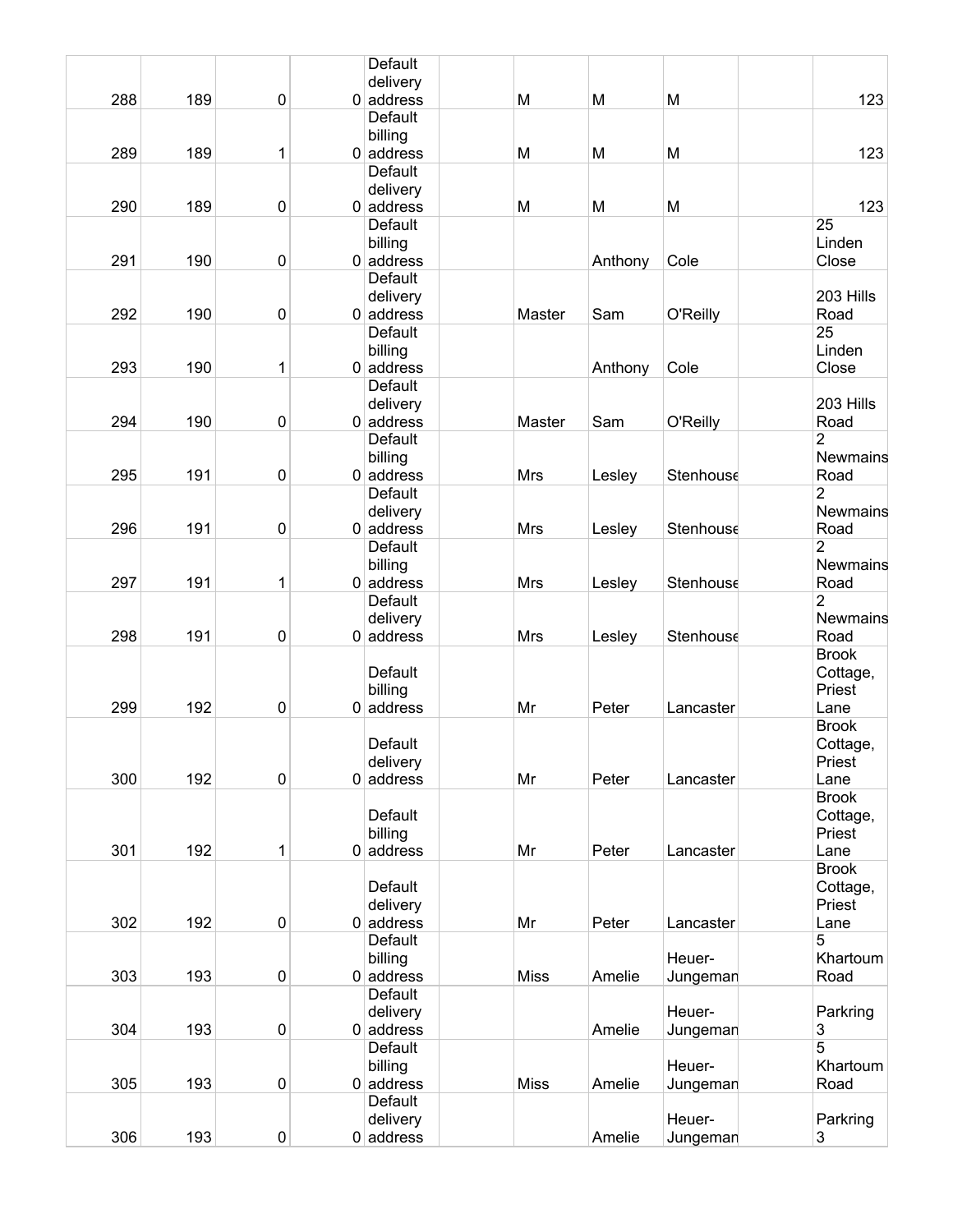| 307 | 193 | 1           | Default<br>billing<br>$0$ address  | <b>Miss</b> | Amelie     | Heuer-<br>Jungeman   | 5<br>Khartoum<br>Road                             |
|-----|-----|-------------|------------------------------------|-------------|------------|----------------------|---------------------------------------------------|
| 308 | 193 | $\pmb{0}$   | Default<br>delivery<br>$0$ address |             | Amelie     | Heuer-<br>Jungeman   | Parkring<br>3                                     |
| 309 | 194 | 1           | Default<br>billing<br>$0$ address  |             | Sarah      | Smith                | 14<br>Kendal<br>Court                             |
| 310 | 194 | $\pmb{0}$   | Default<br>delivery<br>$0$ address |             | Sarah      | Smith                | 76<br>Quarry<br>View                              |
| 311 | 195 | $\pmb{0}$   | Default<br>billing<br>$0$ address  |             | ANTONIO OZ | <b>DIEZ</b><br>M U Ã | <b>DOCTOR</b><br><b>JOAQUIN</b><br><b>ALBARRA</b> |
| 312 | 195 | $\pmb{0}$   | Default<br>delivery<br>$0$ address |             | ANTONIO OZ | <b>DIEZ</b><br>MUÃ   | <b>DOCTOR</b><br><b>JOAQUIN</b><br><b>ALBARRA</b> |
| 313 | 195 | 1           | Default<br>billing<br>$0$ address  |             | ANTONIO OZ | <b>DIEZ</b><br>MUÃ   | <b>DOCTOR</b><br><b>JOAQUIN</b><br><b>ALBARRA</b> |
| 314 | 195 | $\pmb{0}$   | Default<br>delivery<br>$0$ address |             | ANTONIO OZ | <b>DIEZ</b><br>M U Ã | <b>DOCTOR</b><br><b>JOAQUIN</b><br><b>ALBARRA</b> |
| 315 | 197 | $\pmb{0}$   | Default<br>billing<br>$0$ address  | Dr          | Sean       | Sweeney              | 19<br>Chestnut<br>Ave                             |
| 316 | 197 | $\pmb{0}$   | Default<br>delivery<br>$0$ address | Dr          | Sean       | Sweeney              | 19<br>Chestnut<br>Ave                             |
| 317 | 197 | 1           | Default<br>billing<br>$0$ address  | Dr          | Sean       | Sweeney              | 19<br>Chestnut<br>Ave                             |
| 318 | 197 | $\pmb{0}$   | Default<br>delivery<br>$0$ address | Dr          | Sean       | Sweeney              | 19<br>Chestnut<br>Ave                             |
| 319 | 198 | $\mathbf 0$ | Default<br>billing<br>$0$ address  | Dr          | Paula      | Owen                 | 30<br>Daysbrook<br>Road                           |
| 320 | 198 | $\pmb{0}$   | Default<br>delivery<br>$0$ address | Dr          | Paula      | Owen                 | 30<br>Daysbrook<br>Road                           |
| 321 | 198 | 1           | Default<br>billing<br>$0$ address  | Dr          | Paula      | Owen                 | 30<br>Daysbrook<br>Road                           |
| 322 | 198 | $\pmb{0}$   | Default<br>delivery<br>$0$ address | Dr          | Paula      | Owen                 | 30<br>Daysbrook<br>Road                           |
| 323 | 199 | $\pmb{0}$   | Default<br>billing<br>$0$ address  | Mr          | Harold     | Shore                | 34<br>nursery<br>road                             |
| 324 | 199 | $\pmb{0}$   | Default<br>delivery<br>$0$ address | Mr          | Harold     | Shore                | 34<br>nursery<br>road                             |
| 325 | 199 | 1           | Default<br>billing<br>$0$ address  | Mr          | Harold     | Shore                | 34<br>nursery<br>road                             |
| 326 | 199 | 0           | Default<br>delivery<br>$0$ address | Mr          | Harold     | Shore                | 34<br>nursery<br>road                             |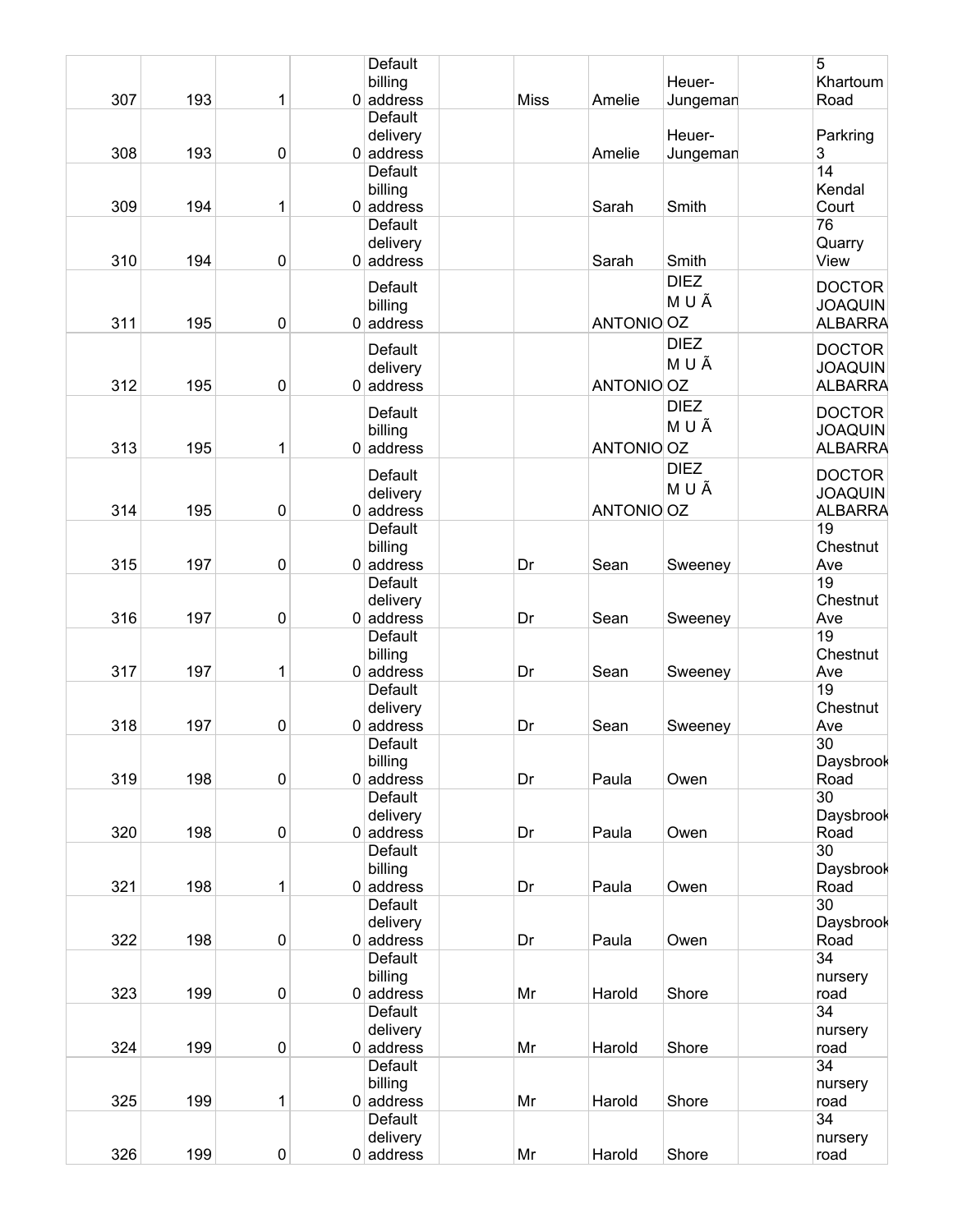|     |     |           |                |            |             |                | Bischof-       |
|-----|-----|-----------|----------------|------------|-------------|----------------|----------------|
|     |     |           | Default        |            |             |                | von-           |
|     |     |           | billing        |            |             |                | Senestrey      |
| 327 | 200 | 0         | $0$ address    |            | Mary        | Leibold        | 3 <sub>c</sub> |
|     |     |           |                |            |             |                | Bischof-       |
|     |     |           | Default        |            |             |                | von-           |
|     |     |           | delivery       |            |             |                | Senestrey      |
| 328 | 200 |           |                |            |             |                | 3c             |
|     |     | 0         | $0$ address    |            | Mary        | Leibold        |                |
|     |     |           |                |            |             |                | Bischof-       |
|     |     |           | Default        |            |             |                | von-           |
|     |     |           | billing        |            |             |                | Senestrey      |
| 329 | 200 | 0         | $0$ address    |            | Mary        | Leibold        | 3c             |
|     |     |           |                |            |             |                | Bischof-       |
|     |     |           | Default        |            |             |                | von-           |
|     |     |           | delivery       |            |             |                | Senestrey      |
| 330 | 200 | 0         | $0$ address    |            | Mary        | Leibold        | 3 <sub>c</sub> |
|     |     |           | Default        |            |             |                |                |
|     |     |           |                |            |             |                |                |
|     |     |           | billing        |            |             |                | 8 Friary       |
| 331 | 201 | 0         | $0$ address    | <b>Mrs</b> | Wendy       | Walker         | Fields         |
|     |     |           | Default        |            |             |                |                |
|     |     |           | delivery       |            |             |                | 8 Friary       |
| 332 | 201 | 0         | $0$ address    | Mrs        | Wendy       | Walker         | Fields         |
|     |     |           | <b>Default</b> |            |             |                |                |
|     |     |           | billing        |            |             |                | 8 Friary       |
| 333 | 201 | 1         | $0$ address    | Mrs        | Wendy       | Walker         | Fields         |
|     |     |           | Default        |            |             |                |                |
|     |     |           |                |            |             |                | 8 Friary       |
|     |     |           | delivery       |            |             |                |                |
| 334 | 201 | 0         | $0$ address    | Mrs        | Wendy       | Walker         | Fields         |
|     |     |           | Default        |            |             |                | 13             |
|     |     |           | billing        |            |             |                | Hedgerley      |
| 335 | 207 | 0         | $0$ address    | Mrs        | <b>Beth</b> | Bladon         | Court          |
|     |     |           | Default        |            |             |                | 13             |
|     |     |           | delivery       |            |             |                | Hedgerley      |
| 336 | 207 | 0         | $0$ address    | Mrs        | <b>Beth</b> | Bladon         | Court          |
|     |     |           | Default        |            |             |                | 13             |
|     |     |           | billing        |            |             |                | Hedgerley      |
| 337 |     | 1         | $0$ address    | Mrs        | <b>Beth</b> | Bladon         |                |
|     | 207 |           |                |            |             |                | Court          |
|     |     |           | Default        |            |             |                | 13             |
|     |     |           | delivery       |            |             |                | Hedgerley      |
| 338 | 207 | $\pmb{0}$ | $0$ address    | <b>Mrs</b> | <b>Beth</b> | Bladon         | Court          |
|     |     |           | Default        |            |             |                | 315            |
|     |     |           | billing        |            |             |                | Amhurst        |
| 339 | 208 | $\pmb{0}$ | $0$ address    | Ms         | Teresa      | <b>Brennan</b> | Road           |
|     |     |           | Default        |            |             |                | 315            |
|     |     |           | delivery       |            |             |                | Amhurst        |
| 340 | 208 | 0         | $0$ address    | Ms         | Teresa      | <b>Brennan</b> | Road           |
|     |     |           |                |            |             |                | 315            |
|     |     |           | Default        |            |             |                |                |
|     |     |           | billing        |            |             |                | Amhurst        |
| 341 | 208 | 1         | $0$ address    | Ms         | Teresa      | <b>Brennan</b> | Road           |
|     |     |           | Default        |            |             |                | 315            |
|     |     |           | delivery       |            |             |                | Amhurst        |
| 342 | 208 | $\pmb{0}$ | $0$ address    | Ms         | Teresa      | Brennan        | Road           |
|     |     |           | Default        |            |             |                | 1/4            |
|     |     |           | billing        |            |             |                | Craigentin     |
| 343 | 209 | 1         | $0$ address    |            | Caroline    |                | Road           |
|     |     |           |                |            |             | Earrey         |                |
|     |     |           | Default        |            |             |                | 1/4            |
|     |     |           | delivery       |            |             |                | Craigentin     |
| 344 | 209 | 0         | $0$ address    |            | Caroline    | Earrey         | Road           |
|     |     |           | Default        |            |             |                |                |
|     |     |           | billing        |            |             |                | 3 THE          |
| 345 | 211 | $\pmb{0}$ | $0$ address    | <b>MR</b>  | Jack        | Serle          | <b>PARAGON</b> |
|     |     |           |                |            |             |                |                |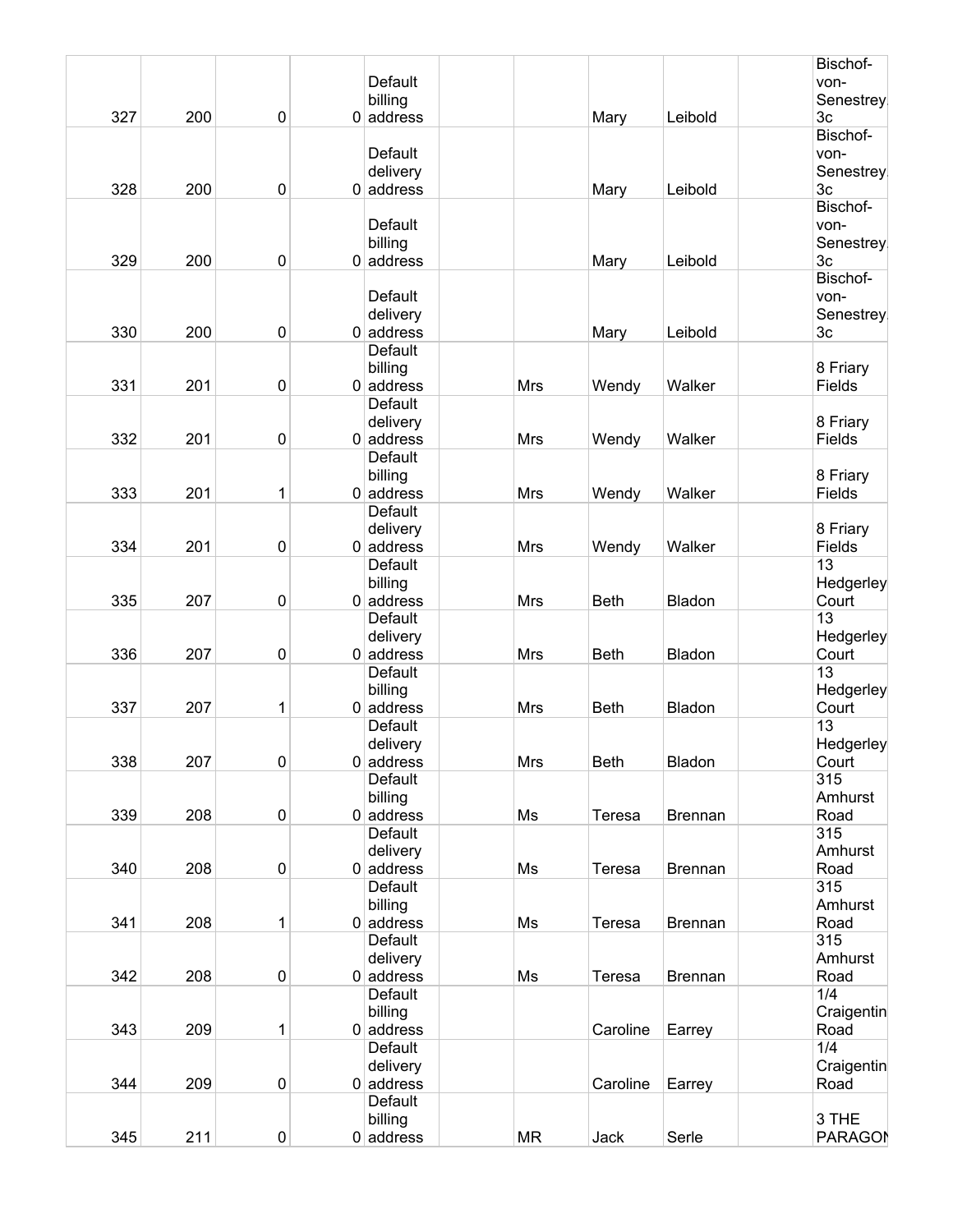|     |            |           | Default                 |           |                         |              |                |
|-----|------------|-----------|-------------------------|-----------|-------------------------|--------------|----------------|
|     |            |           | delivery                |           |                         |              | 3 THE          |
|     | 346<br>211 | 0         | $0$ address             | <b>MR</b> | Jack                    | Serle        | <b>PARAGON</b> |
|     |            |           | Default                 |           |                         |              |                |
|     |            |           | billing                 |           |                         |              | 3 THE          |
|     | 347<br>211 | $\pmb{0}$ | $0$ address             | <b>MR</b> | Jack                    | Serle        | <b>PARAGON</b> |
|     |            |           | Default                 |           |                         |              |                |
|     |            |           | delivery                |           |                         |              | 3 THE          |
|     | 211<br>348 | 0         | $0$ address             | <b>MR</b> | Jack                    | Serle        | <b>PARAGON</b> |
|     |            |           | Default                 |           |                         |              |                |
|     |            |           | billing                 |           |                         |              | 3 THE          |
|     | 349<br>211 | 1         | $0$ address             | <b>MR</b> | Jack                    | Serle        | <b>PARAGON</b> |
|     |            |           | Default                 |           |                         |              |                |
|     |            |           | delivery                |           |                         |              | 3 THE          |
|     | 350<br>211 | $\pmb{0}$ | $0$ address             | <b>MR</b> | Jack                    | Serle        | <b>PARAGON</b> |
|     |            |           | <b>Default</b>          |           |                         |              | 5,             |
|     |            |           | billing                 |           |                         |              | Cavendish      |
| 351 | 215        | $\pmb{0}$ | $0$ address             | Mr        | Colin                   | Anderson     | Road           |
|     |            |           | Default                 |           |                         |              | 5,             |
|     |            |           | delivery                |           |                         |              | Cavendish      |
|     | 352<br>215 | 0         | $0$ address             | Mr        | Colin                   | Anderson     | Road           |
|     |            |           | Default                 |           |                         |              | 5,             |
|     |            |           | billing                 |           |                         |              | Cavendish      |
|     | 353<br>215 | 1         | $1$ address             | Mr        | Colin                   | Anderson     | Road           |
|     |            |           | Default                 |           |                         |              | 5,             |
|     |            |           | delivery                |           |                         |              | Cavendish      |
|     | 354<br>215 | $\pmb{0}$ | $0$ address             | Mr        | Colin                   | Anderson     | Road           |
|     |            |           | Default                 |           |                         |              |                |
|     |            |           | billing                 |           |                         |              |                |
|     | 355<br>216 | $\pmb{0}$ | $0$ address             |           | Constance Atwill        |              | 2 Y Llys       |
|     |            |           | Default                 |           |                         |              |                |
|     |            |           | delivery                |           |                         |              |                |
|     | 356<br>216 | 0         | $0$ address             |           | Constance Atwill        |              | 2 Y Llys       |
|     |            |           | Default                 |           |                         |              |                |
|     |            |           | billing                 |           |                         |              |                |
|     | 357<br>216 | 1         | $1$ address             |           | <b>Constance Atwill</b> |              | 2 Y Llys       |
|     |            |           | Default                 |           |                         |              |                |
|     |            |           | delivery                |           |                         |              |                |
|     | 358<br>216 | 0         | $0$ address             |           | Constance Atwill        |              | 2 Y Llys       |
|     |            |           | Default                 |           |                         |              | 44             |
|     |            |           | billing                 |           |                         |              | Hammond        |
|     | 359<br>218 | 1         | $1$ address             | Mrs.      | Norah                   | Jordan       | Court          |
|     |            |           | Default                 |           |                         |              | 44             |
|     |            |           | delivery                |           |                         |              | Hammond        |
|     | 360<br>218 | 0         | $0$ address             | Mrs.      | Norah                   | Jordan       | Court          |
|     |            |           | Default                 |           |                         |              | 23,            |
|     |            |           | billing                 |           |                         |              | Maple          |
|     | 361<br>222 | $\pmb{0}$ | $0$ address             | Mrs       | Karen                   | Lee          | Way            |
|     |            |           | Default                 |           |                         |              | 23,            |
|     |            |           | delivery                |           |                         |              | Maple          |
|     | 362<br>222 | 0         | $0$ address             | Mrs       | Karen                   | Lee          | Way            |
|     |            |           | Default                 |           |                         |              | 23,            |
|     |            |           | billing                 |           |                         |              | Maple          |
|     | 363<br>222 | 1         | $1$ address<br>Default  | Mrs       | Karen                   | Lee          | Way            |
|     |            |           |                         |           |                         |              | 23,            |
|     | 364        |           | delivery<br>$0$ address |           |                         |              | Maple          |
|     | 222        | 0         | Default                 | Mrs       | Karen                   | Lee          | Way            |
|     |            |           | billing                 |           |                         |              |                |
|     | 365<br>225 | $\pmb{0}$ | $0$ address             |           | <b>Test</b>             | <b>Tesdt</b> | Test str       |
|     |            |           |                         |           |                         |              |                |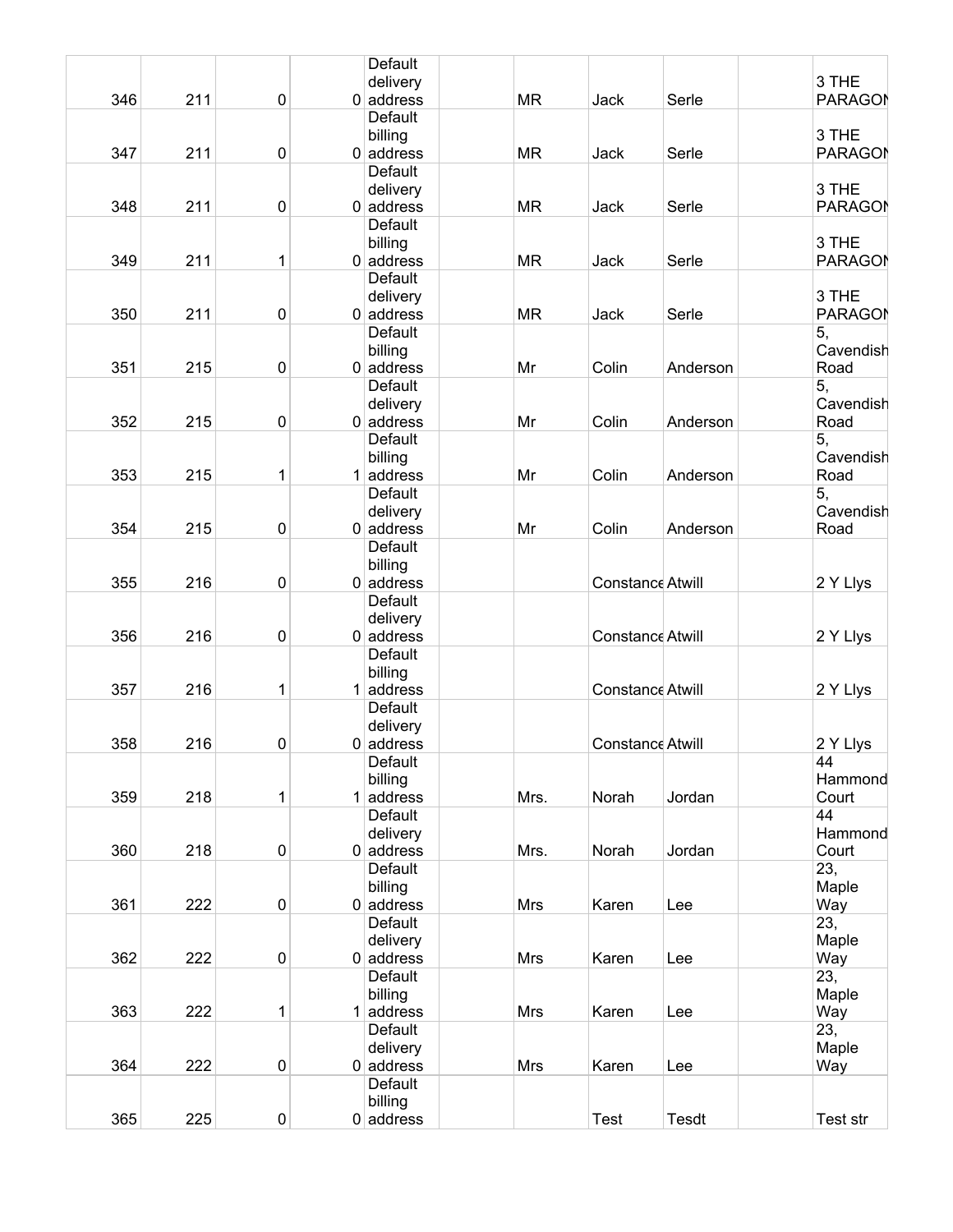|     |     |                |   | Default                 |             |             |                   |        |                    |
|-----|-----|----------------|---|-------------------------|-------------|-------------|-------------------|--------|--------------------|
|     |     |                |   | delivery                |             |             |                   |        |                    |
| 366 | 225 | $\pmb{0}$      |   | $0$ address<br>Default  |             | <b>Test</b> | <b>Tesdt</b>      |        | Test str           |
|     |     |                |   | billing                 |             |             |                   |        |                    |
| 367 | 225 | 1              | 1 | address                 |             | <b>Test</b> | Tesdt             |        | Test str           |
|     |     |                |   | Default                 |             |             |                   |        |                    |
|     |     |                |   | delivery                |             |             |                   |        |                    |
| 368 | 225 | $\pmb{0}$      |   | $0$ address             |             | <b>Test</b> | <b>Tesdt</b>      |        | Test str           |
|     |     |                |   | <b>Default</b>          |             |             |                   |        |                    |
|     |     |                |   | billing                 |             |             |                   |        | Quartier           |
| 369 | 228 | $\pmb{0}$      |   | $0$ address             | Mr          | M           | Lynch             |        | Cybie              |
|     |     |                |   | Default                 |             |             |                   |        |                    |
| 370 | 228 | $\pmb{0}$      |   | delivery<br>$0$ address | Mr          | M           | Lynch             |        | Quartier<br>Cybie  |
|     |     |                |   | <b>Default</b>          |             |             |                   |        |                    |
|     |     |                |   | billing                 |             |             |                   |        | Quartier           |
| 371 | 228 | 1              |   | $1$ address             | Mr          | M           | Lynch             |        | Cybie              |
|     |     |                |   | Default                 |             |             |                   |        |                    |
|     |     |                |   | delivery                |             |             |                   |        | Quartier           |
| 372 | 228 | 0              |   | $0$ address             | Mr          | M           | Lynch             |        | Cybie              |
|     |     |                |   | <b>Default</b>          |             |             |                   |        |                    |
|     |     |                |   | billing                 |             |             |                   | Aileen | Raecheste          |
| 373 | 229 | $\pmb{0}$      |   | $0$ address<br>Default  | <b>Miss</b> | Aileen      | Hay               | hay    | Farm               |
|     |     |                |   | delivery                |             |             |                   | Aileen | Raecheste          |
| 374 | 229 | $\pmb{0}$      |   | $0$ address             | <b>Miss</b> | Aileen      | Hay               | hay    | Farm               |
|     |     |                |   | Default                 |             |             |                   |        |                    |
|     |     |                |   | billing                 |             |             |                   | Aileen | Raecheste          |
| 375 | 229 | 1              |   | $1$ address             | <b>Miss</b> | Aileen      | Hay               | hay    | Farm               |
|     |     |                |   | Default                 |             |             |                   |        |                    |
|     |     |                |   | delivery                |             |             |                   | Aileen | Raecheste          |
| 376 | 229 | $\pmb{0}$      |   | $0$ address             | <b>Miss</b> | Aileen      | Hay               | hay    | Farm               |
|     |     |                |   | Default<br>billing      |             |             |                   |        | <b>The</b>         |
| 377 | 239 | $\pmb{0}$      |   | $0$ address             | Rev         | Olwen       | Field             |        | Vicarage           |
|     |     |                |   | Default                 |             |             |                   |        |                    |
|     |     |                |   | delivery                |             |             |                   |        | The                |
| 378 | 239 | 0              |   | $0$ address             | Rev         | Olwen       | Field             |        | Vicarage           |
|     |     |                |   | <b>Default</b>          |             |             |                   |        |                    |
|     |     |                |   | billing                 |             |             |                   |        | The                |
| 379 | 239 | 1              | 1 | address                 | Rev         | Olwen       | Field             |        | Vicarage           |
|     |     |                |   | Default<br>delivery     |             |             |                   |        | The                |
| 380 | 239 | $\pmb{0}$      |   | $0$ address             | Rev         | Olwen       | Field             |        | Vicarage           |
|     |     |                |   | <b>Default</b>          |             |             |                   |        | 69                 |
|     |     |                |   | billing                 |             |             |                   |        | Chandlers          |
| 381 | 240 | $\overline{0}$ |   | $0$ address             | Mr          | Doug        | Coutts            |        | Croft              |
|     |     |                |   | Default                 |             |             |                   |        | 69                 |
|     |     |                |   | delivery                |             |             |                   |        | Chandlers          |
| 382 | 240 | $\pmb{0}$      |   | $0$ address             | Mr          | Doug        | Coutts            |        | Croft              |
|     |     |                |   | <b>Default</b>          |             |             |                   |        | 69                 |
| 383 | 240 | 1              |   | billing<br>$1$ address  | Mr          | Doug        | Coutts            |        | Chandlers<br>Croft |
|     |     |                |   | Default                 |             |             |                   |        | 69                 |
|     |     |                |   | delivery                |             |             |                   |        | Chandlers          |
| 384 | 240 | $\pmb{0}$      |   | $0$ address             | Mr          | Doug        | Coutts            |        | Croft              |
|     |     |                |   | Default                 |             |             |                   |        | 31                 |
|     |     |                |   | billing                 |             |             |                   |        | Stanhope           |
| 385 | 244 | 1              |   | $1$ address             | Mrs         |             | Jacqueline Cullen |        | Ave                |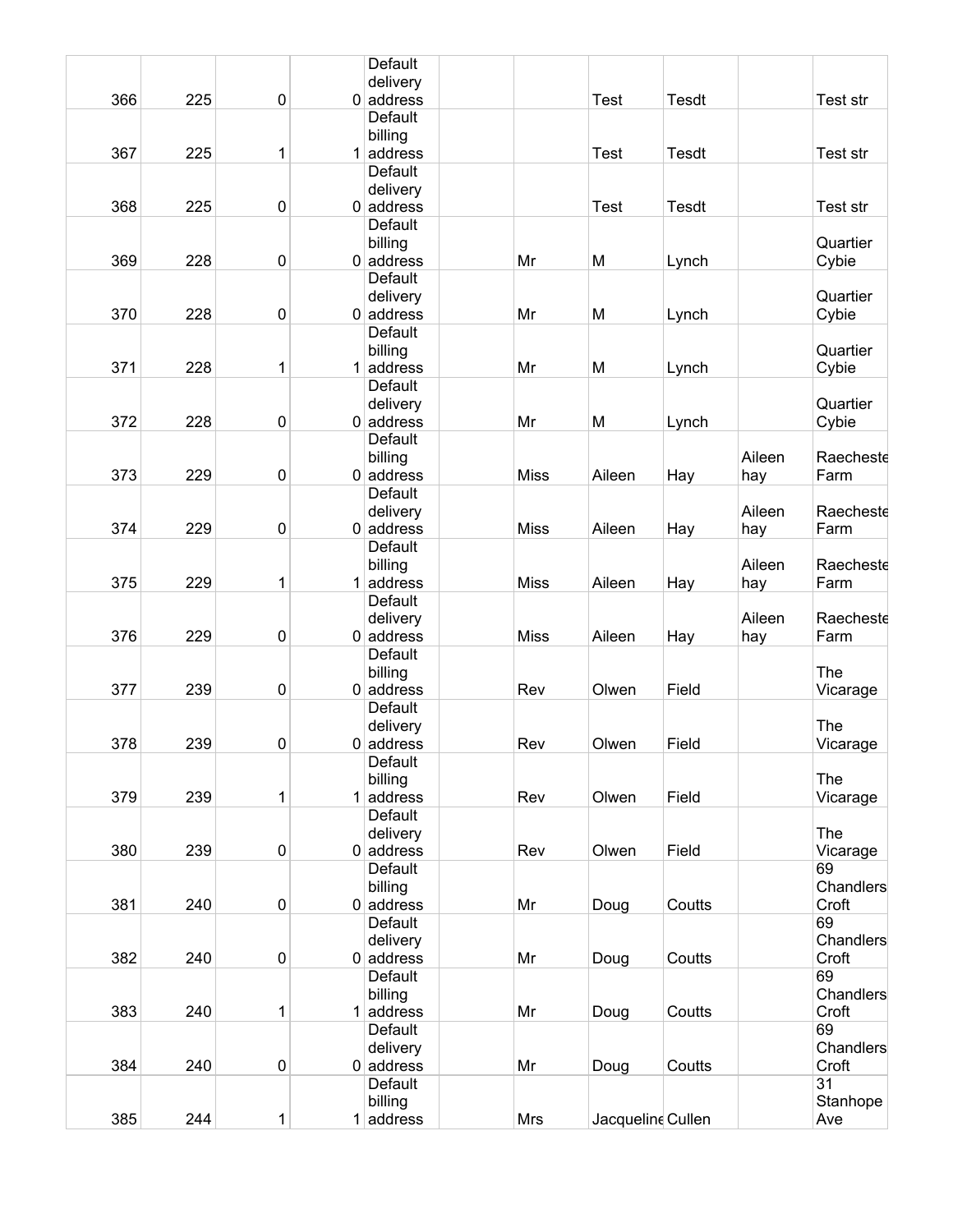|     |     |           | Default                 |            |                   |               | 31         |
|-----|-----|-----------|-------------------------|------------|-------------------|---------------|------------|
|     |     |           | delivery                |            |                   |               | Stanhope   |
| 386 | 244 | $\pmb{0}$ | $0$ address             | <b>Mrs</b> | Jacqueline Cullen |               | Ave        |
|     |     |           | Default                 |            |                   |               |            |
|     |     |           | billing                 |            |                   |               | 43 Post    |
| 387 | 248 | $\pmb{0}$ | $0$ address             | Mrs        | Susan             | Davis         | View       |
|     |     |           | Default                 |            |                   |               |            |
|     |     |           | delivery                |            |                   |               | 43 Post    |
| 388 | 248 | 0         | $0$ address             | <b>Mrs</b> | Susan             | Davis         | View       |
|     |     |           | <b>Default</b>          |            |                   |               |            |
|     |     |           | billing                 |            |                   |               | 43 Post    |
| 389 | 248 | 1         | $1$ address             | <b>Mrs</b> | Susan             | Davis         | View       |
|     |     |           | <b>Default</b>          |            |                   |               |            |
|     |     |           | delivery                |            |                   |               | 43 Post    |
| 390 | 248 | $\pmb{0}$ | $0$ address             | <b>Mrs</b> | Susan             | Davis         | View       |
|     |     |           | <b>Default</b>          |            |                   |               | 1          |
|     |     |           | billing                 |            |                   |               | Gardener's |
| 391 | 254 | 1         | $1$ address             | Mrs        | Shona             | <b>Brand</b>  | Cottage    |
|     |     |           | Default                 |            |                   |               | 1          |
|     |     |           | delivery                |            |                   |               | Gardener's |
| 392 | 254 | 0         | $0$ address             | <b>Mrs</b> | Shona             | <b>Brand</b>  | Cottage    |
|     |     |           | <b>Default</b>          |            |                   |               |            |
|     |     |           | billing                 |            |                   |               | 14 East    |
| 393 | 255 | $\pmb{0}$ | $0$ address             | Mrs        | Alison            | <b>Binnie</b> | Comiston   |
|     |     |           | Default                 |            |                   |               |            |
|     |     |           | delivery                |            |                   |               | 14 East    |
| 394 | 255 | $\pmb{0}$ | $0$ address             | <b>Mrs</b> | Alison            | <b>Binnie</b> | Comiston   |
|     |     |           | Default                 |            |                   |               |            |
|     |     |           | billing                 |            |                   |               | 14 East    |
| 395 | 255 | 1         | $1$ address             | Mrs        | Alison            | <b>Binnie</b> | Comiston   |
|     |     |           | Default                 |            |                   |               |            |
|     |     |           |                         |            |                   |               | 14 East    |
| 396 | 255 | 0         | delivery<br>$0$ address | <b>Mrs</b> | Alison            | <b>Binnie</b> | Comiston   |
|     |     |           | <b>Default</b>          |            |                   |               | 50         |
|     |     |           |                         |            |                   |               |            |
|     |     |           | billing                 |            |                   |               | Woodside   |
| 397 | 256 | 1         | $1$ address             | <b>Mrs</b> | Claire            | Shaw          | Road       |
|     |     |           | Default                 |            |                   |               | 50         |
|     |     |           | delivery                |            |                   |               | Woodside   |
| 398 | 256 | 0         | $0$ address             | <b>Mrs</b> | Claire            | Shaw          | Road       |
|     |     |           | Default                 |            |                   |               |            |
|     |     |           | billing                 |            |                   |               | Oakhurst,  |
| 399 | 257 | $\pmb{0}$ | $0$ address             |            | Keith             | Poulton       | Edgeley    |
|     |     |           | <b>Default</b>          |            |                   |               |            |
|     |     |           | delivery                |            |                   |               | Oakhurst,  |
| 400 | 257 | $\pmb{0}$ | $0$ address             |            | Keith             | Poulton       | Edgeley    |
|     |     |           | Default                 |            |                   |               |            |
|     |     |           | billing                 |            |                   |               | Oakhurst,  |
| 401 | 257 | 1         | $1$ address             |            | Keith             | Poulton       | Edgeley    |
|     |     |           | Default                 |            |                   |               |            |
|     |     |           | delivery                |            |                   |               | Oakhurst,  |
| 402 | 257 | $\pmb{0}$ | $0$ address             |            | Keith             | Poulton       | Edgeley    |
|     |     |           | Default                 |            |                   |               | 55         |
|     |     |           | billing                 |            |                   |               | Halidon    |
| 403 | 260 | $\pmb{0}$ | $0$ address             | Mr         | Graeme            | Neil          | Avenue     |
|     |     |           | Default                 |            |                   |               | 55         |
|     |     |           | delivery                |            |                   |               | Halidon    |
| 404 | 260 | $\pmb{0}$ | $0$ address             | Mr         | Graeme            | Neil          | Avenue     |
|     |     |           | Default                 |            |                   |               | 55         |
|     |     |           | billing                 |            |                   |               | Halidon    |
| 405 | 260 | 1         | $1$ address             | Mr         | Graeme            | Neil          | Avenue     |
|     |     |           |                         |            |                   |               |            |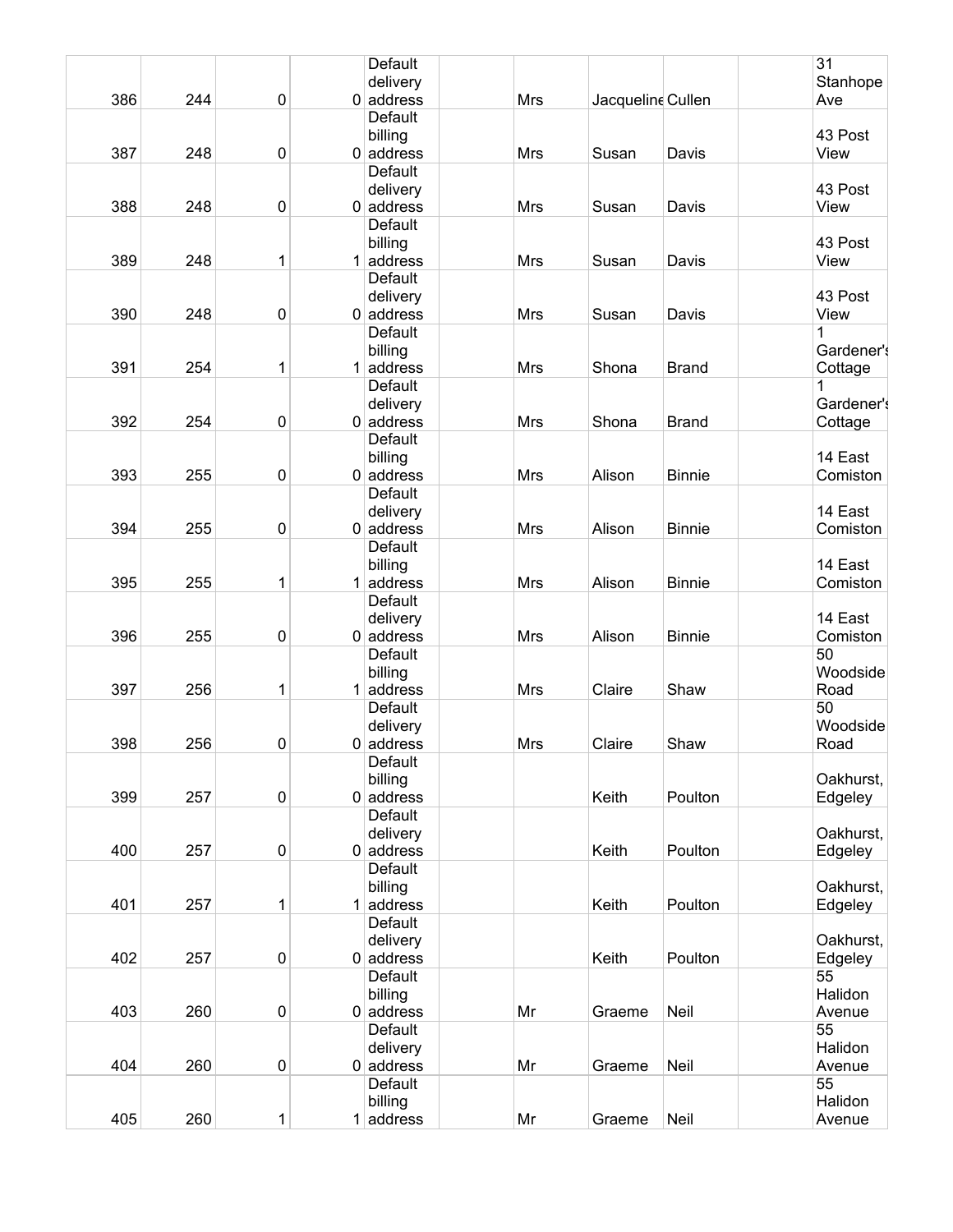|     |     |           | Default                 |             |              |                |                   | 55                     |
|-----|-----|-----------|-------------------------|-------------|--------------|----------------|-------------------|------------------------|
|     |     |           | delivery                |             |              |                |                   | Halidon                |
| 406 | 260 | $\pmb{0}$ | $0$ address             | Mr          | Graeme       | Neil           |                   | Avenue                 |
|     |     |           |                         |             |              |                |                   | 19                     |
|     |     |           | Default                 |             |              |                |                   | Cherry                 |
|     |     |           | billing                 |             |              |                |                   | Blossom                |
| 543 | 564 | $\pmb{0}$ | $0$ address             | <b>Miss</b> | Margot       | Page           |                   | Close                  |
|     |     |           |                         |             |              |                |                   | 11                     |
|     |     |           | <b>Billing</b>          |             |              |                |                   | queens                 |
| 542 | 439 | 1         | 1 Address               |             | Jessica      | Sand           |                   | road                   |
|     |     |           | Default                 |             |              |                |                   | 2                      |
|     |     |           | billing                 |             |              |                |                   | Benjamin               |
| 409 | 268 | $\pmb{0}$ | $0$ address             |             | <b>Britt</b> | <b>Burnett</b> |                   | Mews<br>$\overline{2}$ |
|     |     |           | Default                 |             |              |                |                   |                        |
| 410 | 268 | $\pmb{0}$ | delivery<br>$0$ address |             | <b>Britt</b> | <b>Burnett</b> |                   | Benjamin<br>Mews       |
|     |     |           | Default                 |             |              |                |                   | $\overline{2}$         |
|     |     |           | billing                 |             |              |                |                   | Benjamin               |
| 411 | 268 | 1         | $1$ address             |             | <b>Britt</b> | <b>Burnett</b> |                   | Mews                   |
|     |     |           | Default                 |             |              |                |                   | $\overline{2}$         |
|     |     |           | delivery                |             |              |                |                   | Benjamin               |
| 412 | 268 | $\pmb{0}$ | $0$ address             |             | <b>Britt</b> | <b>Burnett</b> |                   | Mews                   |
|     |     |           | Default                 |             |              |                |                   | 65                     |
|     |     |           | billing                 |             |              |                |                   | Drumaspil              |
| 413 | 269 | $\pmb{0}$ | $0$ address             | Mrs         | Gillian      | Fowler         |                   | Road                   |
|     |     |           | Default                 |             |              |                |                   | 65                     |
|     |     |           | delivery                |             |              |                |                   | Drumaspil              |
| 414 | 269 | $\pmb{0}$ | $0$ address             | Mrs         | Gillian      | Fowler         |                   | Road                   |
|     |     |           | Default                 |             |              |                |                   | 65                     |
| 415 |     |           | billing                 |             | Gillian      |                |                   | Drumaspil              |
|     | 269 | $\pmb{0}$ | $0$ address<br>Default  | Mrs         |              | Fowler         |                   | Road<br>65             |
|     |     |           | delivery                |             |              |                |                   | Drumaspil              |
| 416 | 269 | $\pmb{0}$ | $0$ address             | <b>Mrs</b>  | Gillian      | Fowler         |                   | Road                   |
|     |     |           | Default                 |             |              |                |                   | 65                     |
|     |     |           | billing                 |             |              |                |                   | Drumaspil              |
| 417 | 269 | 1         | $1$ address             | <b>Mrs</b>  | Gillian      | Fowler         |                   | Road                   |
|     |     |           | Default                 |             |              |                |                   | 65                     |
|     |     |           | delivery                |             |              |                |                   | Drumaspil              |
| 418 | 269 | $\pmb{0}$ | $0$ address             | Mrs         | Gillian      | Fowler         |                   | Road                   |
|     |     |           | Default                 |             |              |                |                   | $\overline{22}$        |
|     |     |           | billing                 |             |              |                |                   | Kensingtoi             |
| 419 | 270 | $\pmb{0}$ | $0$ address             | Mr          | <b>Bruce</b> | Fraser         |                   | Avenue                 |
|     |     |           | Default                 |             |              |                |                   | 22                     |
| 420 | 270 | $\pmb{0}$ | delivery<br>$0$ address | Mr          |              |                |                   | Kensingtoi             |
|     |     |           | Default                 |             | <b>Bruce</b> | Fraser         |                   | Avenue<br>22           |
|     |     |           | billing                 |             |              |                |                   | Kensingtor             |
| 421 | 270 | 1         | $1$ address             | Mr          | <b>Bruce</b> | Fraser         |                   | Avenue                 |
|     |     |           | Default                 |             |              |                |                   | $\overline{22}$        |
|     |     |           | delivery                |             |              |                |                   | Kensingtoi             |
| 422 | 270 | $\pmb{0}$ | $0$ address             | Mr          | <b>Bruce</b> | Fraser         |                   | Avenue                 |
|     |     |           |                         |             |              |                | Borden            | Scotia                 |
|     |     |           | Default                 |             |              |                | Ladner            | Plaza,                 |
|     |     |           | billing                 |             |              |                | Gervais           | Suite                  |
| 423 | 271 | 1         | $1$ address             | Ms.         | Carol        | Kilpatrick     | <b>LLP</b>        | 4400                   |
|     |     |           |                         |             |              |                | Borden            | Scotia                 |
|     |     |           | Default<br>delivery     |             |              |                | Ladner<br>Gervais | Plaza,<br>Suite        |
| 424 | 271 | $\pmb{0}$ | $0$ address             | Ms.         | Carol        | Kilpatrick     | <b>LLP</b>        | 4400                   |
|     |     |           |                         |             |              |                |                   |                        |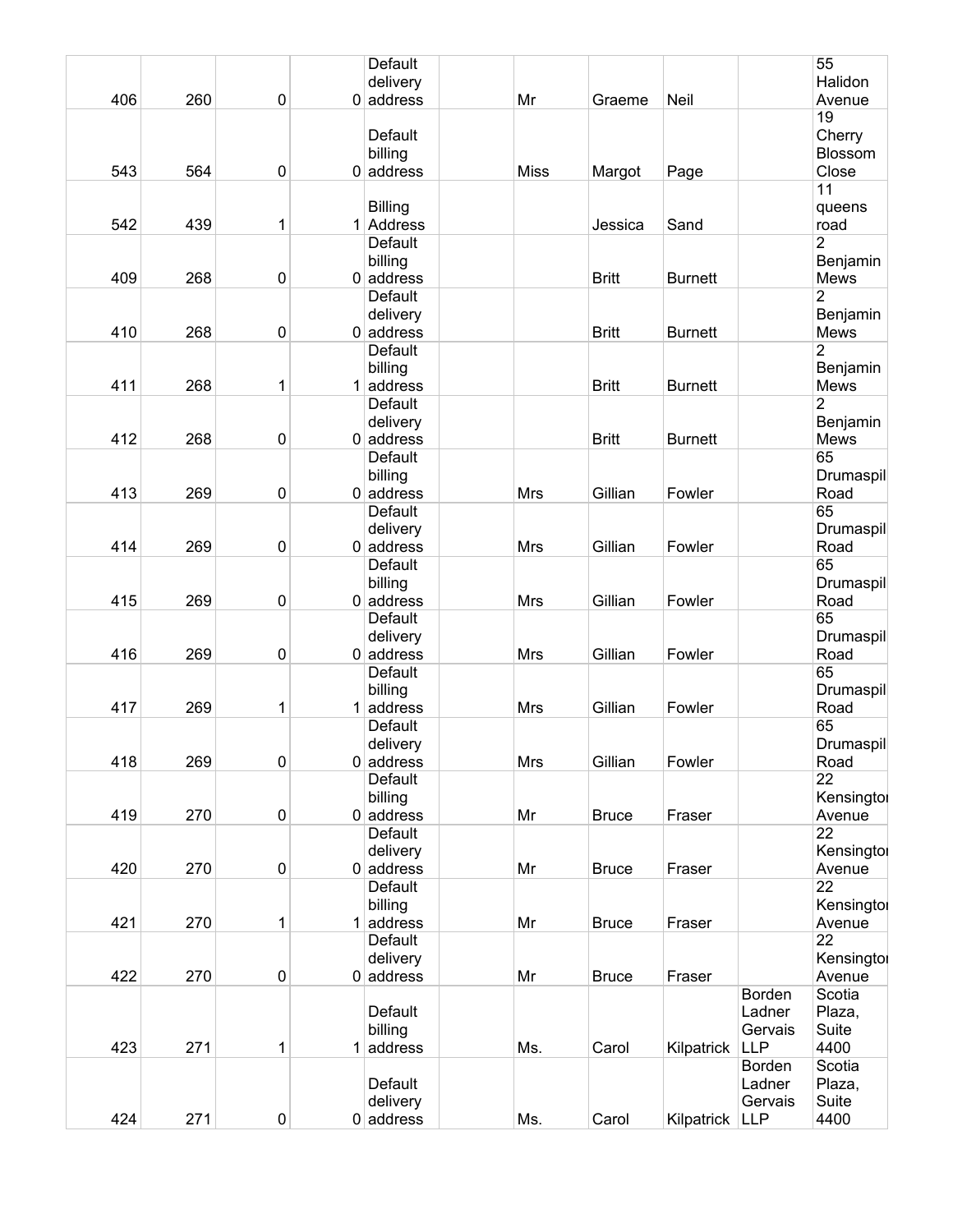|     |     |   | <b>Default</b>          |             |                      |          |              | 413              |
|-----|-----|---|-------------------------|-------------|----------------------|----------|--------------|------------------|
|     |     |   | billing                 |             |                      |          |              | <b>Blackburn</b> |
| 425 | 272 | 0 | $0$ address             | <b>Miss</b> | Rachel               | Ashe     |              | Road             |
|     |     |   | Default                 |             |                      |          |              | 413              |
|     |     |   | delivery                |             |                      |          |              | <b>Blackburn</b> |
| 426 | 272 | 0 | $0$ address             | <b>Miss</b> | Rachel               | Ashe     |              | Road             |
|     |     |   | Default                 |             |                      |          |              | 413              |
|     |     |   | billing                 |             |                      |          |              | <b>Blackburn</b> |
| 427 | 272 | 0 | $0$ address             | <b>Miss</b> | Rachel               | Ashe     |              | Road             |
|     |     |   | Default                 |             |                      |          |              | 413              |
|     |     |   | delivery                |             |                      |          |              | Blackburn        |
| 428 | 272 | 0 | $0$ address             | <b>Miss</b> | Rachel               | Ashe     |              | Road             |
|     |     |   | Default                 |             |                      |          |              | 413              |
|     |     |   | billing                 |             |                      |          |              | <b>Blackburn</b> |
| 429 | 272 | 0 | $0$ address             | <b>Miss</b> | Rachel               | Ashe     |              | Road             |
|     |     |   | Default                 |             |                      |          |              | 413              |
|     |     |   |                         |             |                      |          |              | <b>Blackburn</b> |
| 430 |     |   | delivery<br>$0$ address |             |                      |          |              | Road             |
|     | 272 | 0 |                         | <b>Miss</b> | Rachel               | Ashe     |              |                  |
|     |     |   | Default                 |             |                      |          |              | 413              |
|     |     |   | billing                 |             |                      |          |              | Blackburn        |
| 431 | 272 | 0 | $0$ address             | <b>Miss</b> | Rachel               | Ashe     |              | Road             |
|     |     |   | Default                 |             |                      |          |              | 413              |
|     |     |   | delivery                |             |                      |          |              | <b>Blackburn</b> |
| 432 | 272 | 0 | $0$ address             | <b>Miss</b> | Rachel               | Ashe     |              | Road             |
|     |     |   | Default                 |             |                      |          |              | 413              |
|     |     |   | billing                 |             |                      |          |              | <b>Blackburn</b> |
| 433 | 272 | 1 | $1$ address             | <b>Miss</b> | Rachel               | Ashe     |              | Road             |
|     |     |   | Default                 |             |                      |          |              | 413              |
|     |     |   | delivery                |             |                      |          |              | <b>Blackburn</b> |
| 434 | 272 | 0 | $0$ address             | <b>Miss</b> | Rachel               | Ashe     |              | Road             |
|     |     |   | Default                 |             |                      |          |              | 320              |
|     |     |   | billing                 |             |                      |          |              | Riverside        |
| 435 | 274 | 0 | $0$ address             | Mr          | lan                  | Williams |              | Mansions         |
|     |     |   | <b>Default</b>          |             |                      |          |              | 320              |
|     |     |   | delivery                |             |                      |          |              | Riverside        |
| 436 | 274 | 0 | $0$ address             | Mr          | lan                  | Williams |              | Mansions         |
|     |     |   | Default                 |             |                      |          |              | 320              |
|     |     |   | billing                 |             |                      |          |              | Riverside        |
| 437 | 274 | 1 | $1$ address             | Mr          | lan                  | Williams |              | Mansions         |
|     |     |   | Default                 |             |                      |          |              | 320              |
|     |     |   | delivery                |             |                      |          |              | Riverside        |
| 438 | 274 | 0 | $0$ address             | Mr          | lan                  | Williams |              | Mansions         |
|     |     |   |                         |             |                      |          | <b>THE</b>   |                  |
|     |     |   | Default                 |             |                      |          | <b>FINAL</b> | <b>TAVISTO(</b>  |
|     |     |   | billing                 |             |                      |          | <b>STEP</b>  | <b>HOUSE</b>     |
| 439 | 275 | 0 | $0$ address             |             | <b>MALCOLN DIACK</b> |          | <b>LTD</b>   | <b>NORTH</b>     |
|     |     |   |                         |             |                      |          | <b>THE</b>   |                  |
|     |     |   | Default                 |             |                      |          | <b>FINAL</b> | <b>TAVISTO(</b>  |
|     |     |   | delivery                |             |                      |          | <b>STEP</b>  | <b>HOUSE</b>     |
| 440 | 275 | 0 | $0$ address             |             | <b>MALCOLN DIACK</b> |          | <b>LTD</b>   | <b>NORTH</b>     |
|     |     |   |                         |             |                      |          | <b>THE</b>   |                  |
|     |     |   | Default                 |             |                      |          | <b>FINAL</b> | <b>TAVISTO(</b>  |
|     |     |   |                         |             |                      |          |              |                  |
|     |     |   | billing                 |             |                      |          | <b>STEP</b>  | <b>HOUSE</b>     |
| 441 | 275 | 0 | $0$ address             |             | <b>MALCOLN DIACK</b> |          | <b>LTD</b>   | <b>NORTH</b>     |
|     |     |   |                         |             |                      |          | <b>THE</b>   |                  |
|     |     |   | Default                 |             |                      |          | <b>FINAL</b> | <b>TAVISTO0</b>  |
|     |     |   | delivery                |             |                      |          | <b>STEP</b>  | <b>HOUSE</b>     |
| 442 | 275 | 0 | $0$ address             |             | <b>MALCOLN DIACK</b> |          | <b>LTD</b>   | <b>NORTH</b>     |
|     |     |   |                         |             |                      |          | <b>THE</b>   |                  |
|     |     |   | Default                 |             |                      |          | <b>FINAL</b> | <b>TAVISTO(</b>  |
|     |     |   | billing                 |             |                      |          | <b>STEP</b>  | <b>HOUSE</b>     |
| 443 | 275 | 1 | $1$ address             |             | <b>MALCOLN DIACK</b> |          | <b>LTD</b>   | <b>NORTH</b>     |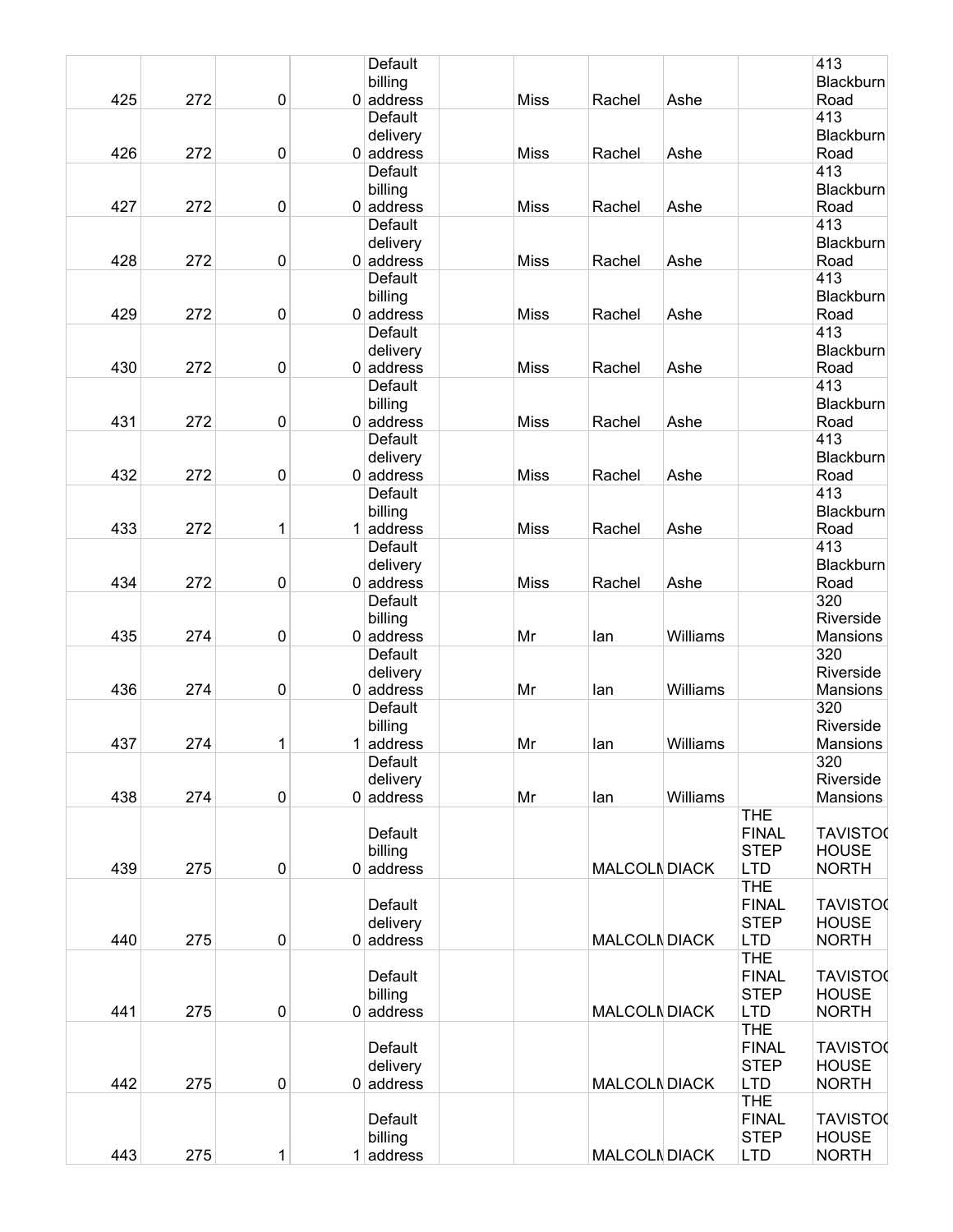|     |     |             |                |             |                      |        | <b>THE</b>   |                 |
|-----|-----|-------------|----------------|-------------|----------------------|--------|--------------|-----------------|
|     |     |             | Default        |             |                      |        | <b>FINAL</b> | <b>TAVISTO0</b> |
|     |     |             | delivery       |             |                      |        | <b>STEP</b>  | <b>HOUSE</b>    |
| 444 | 275 | $\mathbf 0$ | $0$ address    |             | <b>MALCOLN DIACK</b> |        | <b>LTD</b>   | <b>NORTH</b>    |
|     |     |             | Default        |             |                      |        |              |                 |
|     |     |             | billing        |             |                      |        | Akie         | 14A Park        |
| 445 | 276 | $\pmb{0}$   | $0$ address    |             | Akie                 |        | Narita       |                 |
|     |     |             |                |             |                      | Narita |              | Road            |
|     |     |             | Default        |             |                      |        |              |                 |
|     |     |             | delivery       |             |                      |        | Akie         | 14A Park        |
| 446 | 276 | 0           | $0$ address    |             | Akie                 | Narita | Narita       | Road            |
|     |     |             | <b>Default</b> |             |                      |        |              |                 |
|     |     |             | billing        |             |                      |        | Akie         | 14A Park        |
| 447 | 276 | 1           | $1$ address    |             | Akie                 | Narita | Narita       | Road            |
|     |     |             | Default        |             |                      |        |              |                 |
|     |     |             | delivery       |             |                      |        | Akie         | 14A Park        |
| 448 | 276 | 0           | $0$ address    |             | Akie                 | Narita | Narita       | Road            |
|     |     |             | Default        |             |                      |        |              | 0/2, 9          |
|     |     |             |                |             |                      |        |              |                 |
|     |     |             | billing        |             |                      |        |              | Grantley        |
| 449 | 279 | $\pmb{0}$   | $0$ address    | <b>Miss</b> | Lindsay              | Taylor |              | <b>Street</b>   |
|     |     |             | Default        |             |                      |        |              | 0/2, 9          |
|     |     |             | delivery       |             |                      |        |              | Grantley        |
| 450 | 279 | 0           | $0$ address    | <b>Miss</b> | Lindsay              | Taylor |              | <b>Street</b>   |
|     |     |             | Default        |             |                      |        |              | 0/2, 9          |
|     |     |             | billing        |             |                      |        |              | Grantley        |
| 451 | 279 | 1           | $1$ address    | <b>Miss</b> | Lindsay              | Taylor |              | <b>Street</b>   |
|     |     |             | Default        |             |                      |        |              |                 |
|     |     |             |                |             |                      |        |              | 0/2, 9          |
|     |     |             | delivery       |             |                      |        |              | Grantley        |
| 452 | 279 | 0           | $0$ address    | <b>Miss</b> | Lindsay              | Taylor |              | <b>Street</b>   |
|     |     |             | Default        |             |                      |        |              | 23 the          |
|     |     |             | billing        |             |                      |        | graham       | meads           |
| 453 | 282 | 1           | $1$ address    | Mr          | Graham               | Harper | harper       | eastfield       |
|     |     |             | Default        |             |                      |        |              | 23 the          |
|     |     |             | delivery       |             |                      |        | graham       | meads           |
| 454 | 282 | 0           | $0$ address    | Mr          | Graham               | Harper | harper       | eastfield       |
|     |     |             | Default        |             |                      |        |              |                 |
|     |     |             |                |             |                      |        |              |                 |
|     |     |             | billing        |             |                      |        | Randy        | PO Box          |
| 455 | 283 | 1           | $1$ address    |             | Randy                | Adams  | Adams        | 116             |
|     |     |             | Default        |             |                      |        |              |                 |
|     |     |             | delivery       |             |                      |        | Randy        | PO Box          |
| 456 | 283 | $\pmb{0}$   | $0$ address    |             | Randy                | Adams  | Adams        | 116             |
|     |     |             | Default        |             |                      |        |              | 25              |
|     |     |             | billing        |             |                      |        |              | Church          |
| 457 | 284 | 1           | $1$ address    | Mrs         | Allison              | Page   |              | Avenue          |
|     |     |             | Default        |             |                      |        |              | 25              |
|     |     |             |                |             |                      |        |              |                 |
|     |     |             | delivery       |             |                      |        |              | Church          |
| 458 | 284 | 0           | $0$ address    | Mrs         | Allison              | Page   |              | Avenue          |
|     |     |             | Default        |             |                      |        |              |                 |
|     |     |             | billing        |             |                      |        |              | 630 1st         |
| 459 | 285 | $\pmb{0}$   | $0$ address    |             | Darren               | Rettew |              | St Apt 3        |
|     |     |             | <b>Default</b> |             |                      |        |              |                 |
|     |     |             | delivery       |             |                      |        |              | 630 1st         |
| 460 | 285 | $\pmb{0}$   | $0$ address    |             | Darren               | Rettew |              | St Apt 3        |
|     |     |             | <b>Default</b> |             |                      |        |              |                 |
|     |     |             |                |             |                      |        |              |                 |
|     |     |             | billing        |             |                      |        |              | 630 1st         |
| 461 | 285 | $\pmb{0}$   | $0$ address    |             | Darren               | Rettew |              | St Apt 3        |
|     |     |             | Default        |             |                      |        |              |                 |
|     |     |             | delivery       |             |                      |        |              | 630 1st         |
| 462 | 285 | $\pmb{0}$   | $0$ address    |             | Darren               | Rettew |              | St Apt 3        |
|     |     |             | Default        |             |                      |        |              |                 |
|     |     |             | billing        |             |                      |        |              | 630 1st         |
| 463 | 285 | 1           | $1$ address    |             | Darren               | Rettew |              | St Apt 3        |
|     |     |             |                |             |                      |        |              |                 |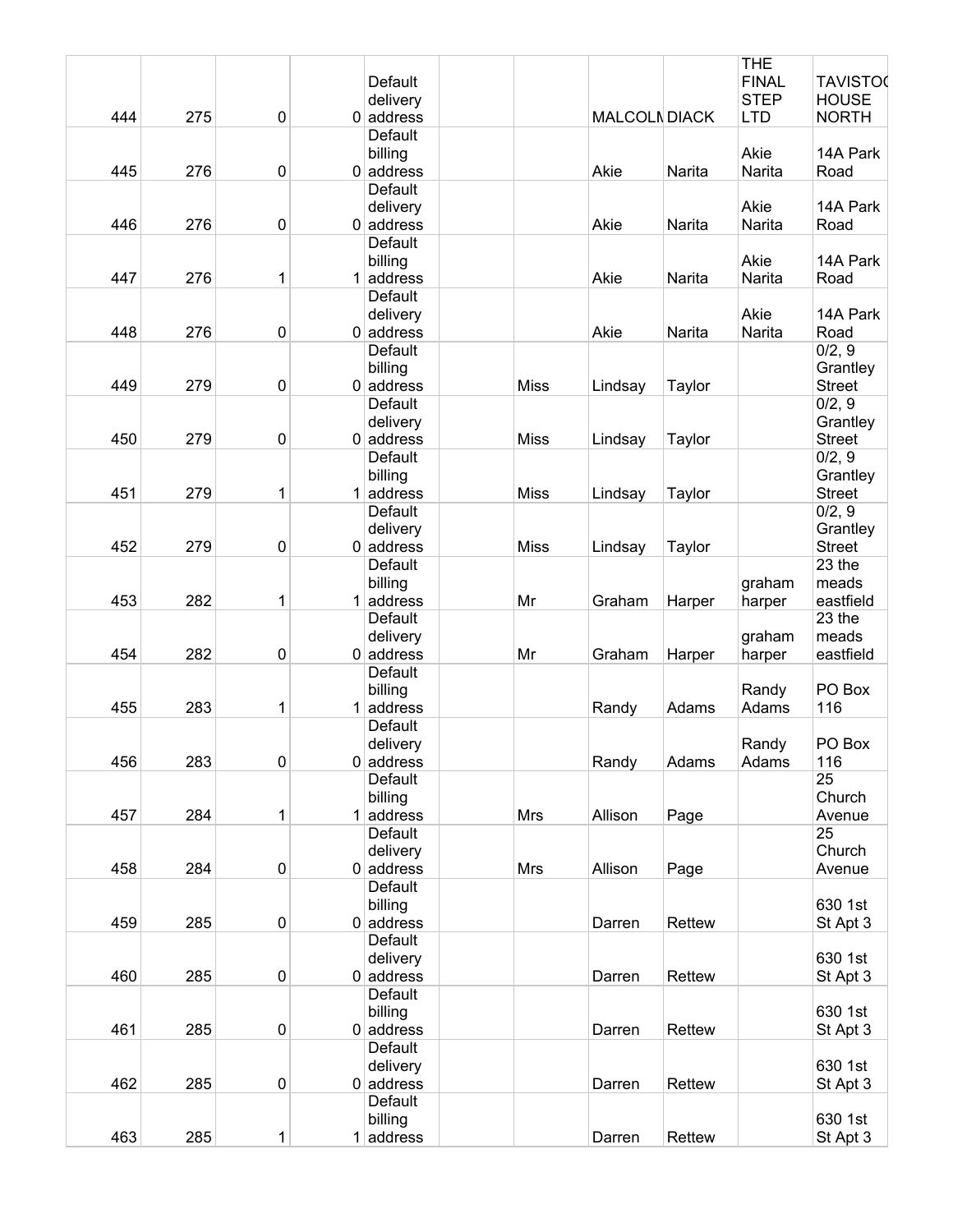|     |     |           | Default                 |            |        |                   |                            |
|-----|-----|-----------|-------------------------|------------|--------|-------------------|----------------------------|
|     |     |           | delivery                |            |        |                   | 630 1st                    |
| 464 | 285 | $\pmb{0}$ | $0$ address             |            | Darren | Rettew            | St Apt 3                   |
|     |     |           | Default                 |            |        |                   | 1450                       |
|     |     |           | billing                 |            |        |                   | Greenwich                  |
| 465 | 287 | 0         | $0$ address             |            | Joel   | <b>Miller</b>     | <b>Street</b>              |
|     |     |           | Default                 |            |        |                   | 1450                       |
|     |     |           | delivery                |            |        |                   | Greenwich                  |
| 466 | 287 | 0         | $0$ address             |            | Joel   | Miller            | <b>Street</b>              |
|     |     |           | <b>Default</b>          |            |        |                   | 1450                       |
| 467 |     |           | billing                 |            |        |                   | Greenwich                  |
|     | 287 | 1         | $1$ address             |            | Joel   | <b>Miller</b>     | <b>Street</b>              |
|     |     |           | Default                 |            |        |                   | 1450                       |
| 468 | 287 | 0         | delivery<br>$0$ address |            | Joel   | <b>Miller</b>     | Greenwich<br><b>Street</b> |
|     |     |           | <b>Default</b>          |            |        |                   |                            |
|     |     |           | billing                 |            |        |                   | 32 Athol                   |
| 469 | 293 | 1         | $1$ address             | <b>Mrs</b> | Fiona  | Greenwold         | Gardens                    |
|     |     |           | Default                 |            |        |                   |                            |
|     |     |           | delivery                |            |        |                   | 32 Athol                   |
| 470 | 293 | 0         | $0$ address             | <b>Mrs</b> | Fiona  | Greenwold         | Gardens                    |
|     |     |           | <b>Default</b>          |            |        |                   | 228                        |
|     |     |           | billing                 |            |        |                   | Church                     |
| 471 | 299 | $\pmb{0}$ | $0$ address             | Mr         | David  | <b>Moss</b>       | road                       |
|     |     |           | Default                 |            |        |                   | 228                        |
|     |     |           | delivery                |            |        |                   | Church                     |
| 472 | 299 | $\pmb{0}$ | $0$ address             | Mr         | David  | <b>Moss</b>       | road                       |
|     |     |           | Default                 |            |        |                   | 228                        |
|     |     |           | billing                 |            |        |                   | Church                     |
| 473 | 299 | 1         | $1$ address             | Mr         | David  | Moss              | road                       |
|     |     |           | Default                 |            |        |                   | 228                        |
|     |     |           | delivery                |            |        |                   | Church                     |
| 474 | 299 | 0         | $0$ address             | Mr         | David  | <b>Moss</b>       | road                       |
|     |     |           | <b>Billing</b>          |            |        |                   |                            |
| 475 | 301 | 1         | 1 Address               |            | Lorna  | Millar            | 69                         |
|     |     |           | Default                 |            |        |                   |                            |
|     |     |           | billing                 |            |        |                   | 33 Beach                   |
| 476 | 313 | 1         | $1 $ address<br>Default |            |        | Mary Ann McKenney | Park Ave                   |
|     |     |           |                         |            |        |                   | 33 Beach                   |
| 477 | 313 | 0         | delivery<br>$0$ address |            |        | Mary Ann McKenney | Park Ave                   |
|     |     |           | Default                 |            |        |                   |                            |
|     |     |           | billing                 |            |        |                   | 10SCOBIE                   |
| 478 | 316 | 0         | $0$ address             | <b>MR</b>  |        | MICHAEL POWLESI   | <b>PLACE</b>               |
|     |     |           | Default                 |            |        |                   |                            |
|     |     |           | delivery                |            |        |                   | 10SCOBIE                   |
| 479 | 316 | 0         | $0$ address             | <b>MR</b>  |        | MICHAEL POWLESI   | <b>PLACE</b>               |
|     |     |           | Default                 |            |        |                   |                            |
|     |     |           | billing                 |            |        |                   | 10SCOBIE                   |
| 480 | 316 | 1         | $1 $ address            | <b>MR</b>  |        | MICHAEL POWLESI   | <b>PLACE</b>               |
|     |     |           | Default                 |            |        |                   |                            |
|     |     |           | delivery                |            |        |                   | 10SCOBIE                   |
| 481 | 316 | $\pmb{0}$ | $0$ address             | <b>MR</b>  |        | MICHAEL POWLESI   | <b>PLACE</b>               |
|     |     |           | Default                 |            |        |                   | Joyful-                    |
|     |     |           | billing                 |            |        |                   | Chofu                      |
| 482 | 332 | 0         | $0$ address             | Mr.        | Shoma  | Tashiro           | No.210                     |
|     |     |           | Default                 |            |        |                   | Joyful-                    |
|     |     |           | delivery                |            |        |                   | Chofu                      |
| 483 | 332 | 0         | $0$ address             | Mr.        | Shoma  | Tashiro           | No.210                     |
|     |     |           | Default                 |            |        |                   | Joyful-<br>Chofu           |
| 484 | 332 | 1         | billing<br>$1$ address  | Mr.        | Shoma  | Tashiro           | No.210                     |
|     |     |           |                         |            |        |                   |                            |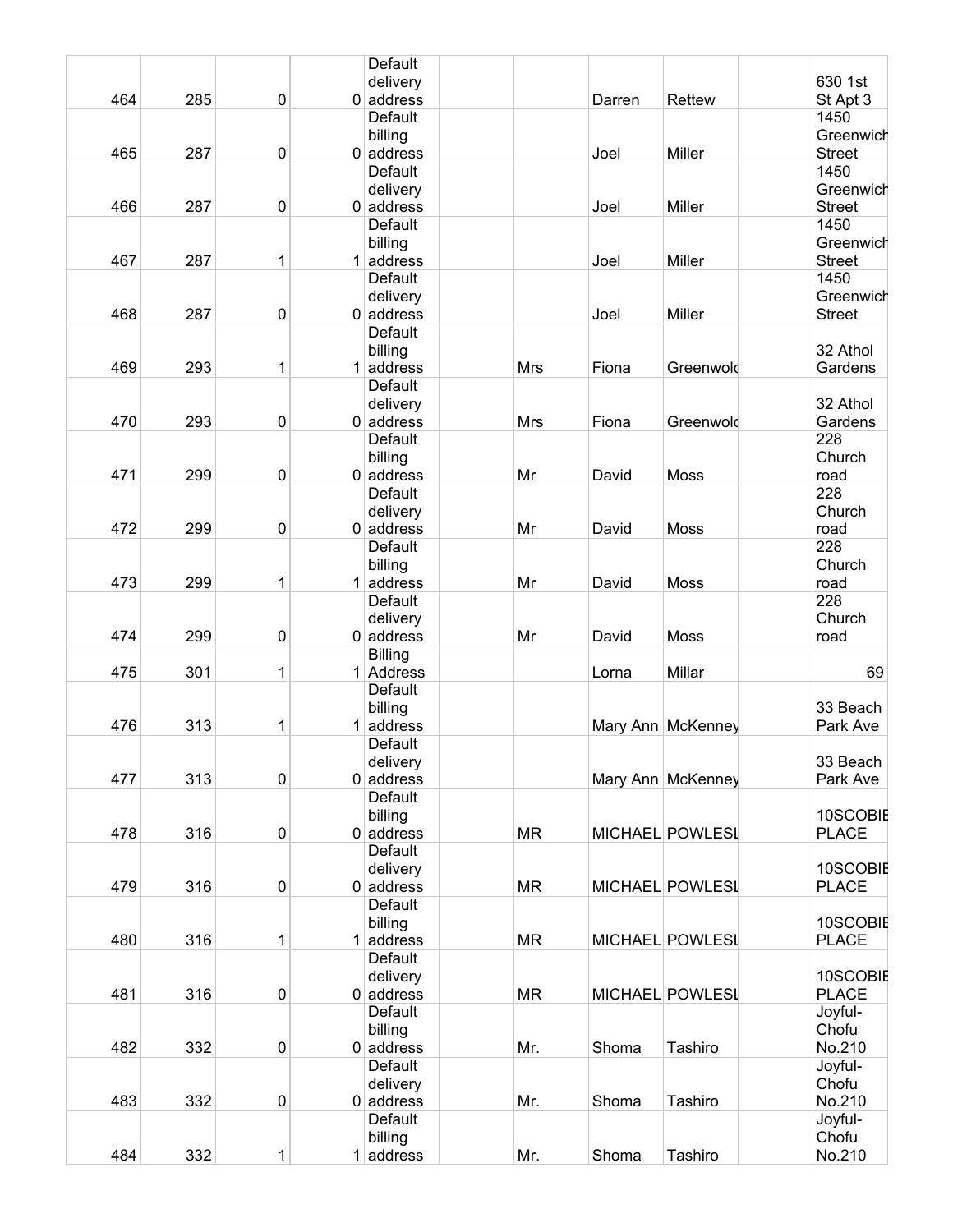|     |     |           | Default                 |            |                      |          | Joyful-            |
|-----|-----|-----------|-------------------------|------------|----------------------|----------|--------------------|
|     |     |           | delivery                |            |                      |          | Chofu              |
| 485 | 332 | 0         | $0$ address             | Mr.        | Shoma                | Tashiro  | No.210             |
|     |     |           | Default                 |            |                      |          | 33 BUSH            |
| 486 | 354 | 1         | billing<br>$1$ address  | <b>MRS</b> | <b>ROSEMAI WILES</b> |          | <b>HILL</b>        |
|     |     |           | Default                 |            |                      |          |                    |
|     |     |           | delivery                |            |                      |          | 33 BUSH            |
| 487 | 354 | 0         | $0$ address             | <b>MRS</b> | <b>ROSEMAI WILES</b> |          | <b>HILL</b>        |
|     |     |           | <b>Default</b>          |            |                      |          | flat $3$           |
|     |     |           | billing                 |            |                      |          | caspian            |
| 488 | 356 | 1         | $1$ address             | Ms         | Heather              | White    | court              |
|     |     |           | Default                 |            |                      |          | flat 3             |
| 489 | 356 | 0         | delivery<br>$0$ address | Ms         | Heather              | White    | caspian<br>court   |
|     |     |           | <b>Default</b>          |            |                      |          |                    |
|     |     |           | billing                 |            |                      |          | 3 hagget           |
| 490 | 359 | 1         | $1$ address             | Mr         | <b>Nicolas</b>       | Dennis   | end close          |
|     |     |           | Default                 |            |                      |          |                    |
|     |     |           | delivery                |            |                      |          | 3 hagget           |
| 491 | 359 | 0         | $0$ address             | Mr         | Nicolas              | Dennis   | end close          |
|     |     |           | <b>Default</b>          |            |                      |          | 256                |
| 562 | 614 | 0         | delivery<br>$0$ address |            | Ryan                 | Melanson | Ogden<br>Drive SE  |
|     |     |           | Default                 |            |                      |          | 256                |
|     |     |           | billing                 |            |                      |          | Ogden              |
| 561 | 614 | 0         | $0$ address             |            | Ryan                 | Melanson | Drive SE           |
|     |     |           | Default                 |            |                      |          |                    |
|     |     |           | billing                 |            |                      |          | 4Loveridge         |
| 494 | 362 | 0         | $0$ address             |            | Caroline             | Marron   | Road               |
|     |     |           | Default                 |            |                      |          |                    |
| 495 | 362 | 0         | delivery<br>$0$ address |            | Caroline             | Marron   | 4Loveridge<br>Road |
|     |     |           | Default                 |            |                      |          |                    |
|     |     |           | billing                 |            |                      |          | 4Loveridge         |
| 496 | 362 | 1         | $1$ address             |            | Caroline             | Marron   | Road               |
|     |     |           | Default                 |            |                      |          |                    |
|     |     |           | delivery                |            |                      |          | 4Loveridge         |
| 497 | 362 | 0         | $0$ address             |            | Caroline             | Marron   | Road               |
|     |     |           | Default<br>billing      |            |                      |          | The                |
| 498 | 369 | $\pmb{0}$ | $0$ address             |            | <b>Becky</b>         | Francis  | Paddocks           |
|     |     |           | Default                 |            |                      |          |                    |
|     |     |           | delivery                |            |                      |          | The                |
| 499 | 369 | $\pmb{0}$ | $0$ address             |            | <b>Becky</b>         | Francis  | Paddocks           |
|     |     |           | <b>Default</b>          |            |                      |          |                    |
|     |     |           | billing                 |            |                      |          | The                |
| 500 | 369 | 0         | $0$ address             |            | <b>Becky</b>         | Francis  | Paddocks           |
|     |     |           | Default<br>delivery     |            |                      |          | The                |
| 501 | 369 | $\pmb{0}$ | $0$ address             |            | <b>Becky</b>         | Francis  | Paddocks           |
|     |     |           | Default                 |            |                      |          | 732                |
|     |     |           | billing                 |            |                      |          | Sequoia            |
| 502 | 370 | $\pmb{0}$ | $0$ address             |            | Shelley              | Landfair | Way                |
|     |     |           | Default                 |            |                      |          | 732                |
|     |     |           | delivery                |            |                      |          | Sequoia            |
| 503 | 370 | $\pmb{0}$ | $0$ address<br>Default  |            | Shelley              | Landfair | Way<br>732         |
|     |     |           | billing                 |            |                      |          | Sequoia            |
| 504 | 370 | 1         | $1$ address             |            | Shelley              | Landfair | Way                |
|     |     |           |                         |            |                      |          |                    |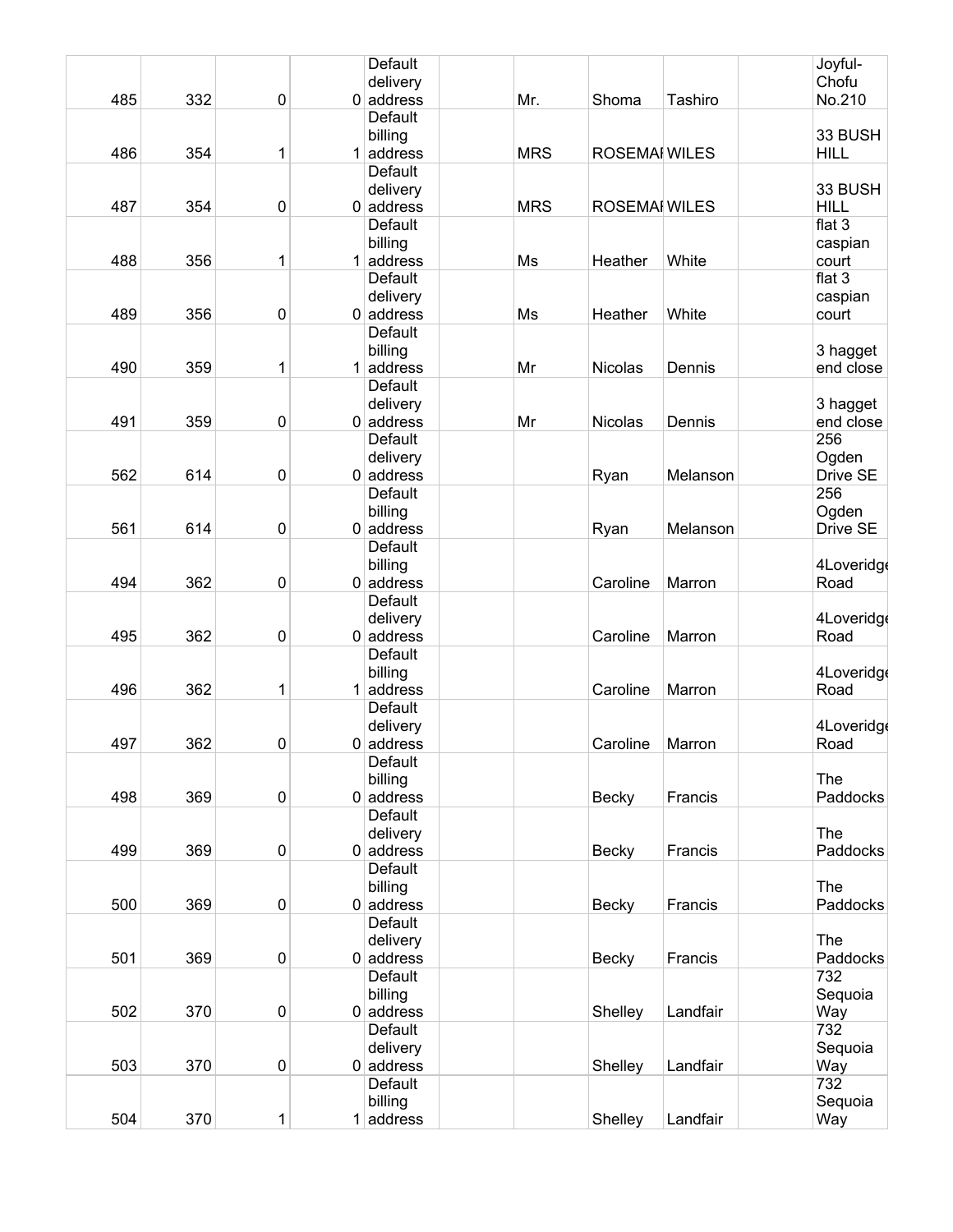|     |     |           |   | Default        |             |              |                  | 732         |
|-----|-----|-----------|---|----------------|-------------|--------------|------------------|-------------|
|     |     |           |   | delivery       |             |              |                  | Sequoia     |
| 505 | 370 | $\pmb{0}$ |   | $0$ address    |             | Shelley      | Landfair         | Way         |
|     |     |           |   | <b>Default</b> |             |              |                  |             |
|     |     |           |   | billing        |             |              |                  |             |
| 506 | 372 | 1         |   | $1$ address    | Ms          | Linden       | Moore            | 4 Kilcraig  |
|     |     |           |   | Default        |             |              |                  |             |
|     |     |           |   | delivery       |             |              |                  |             |
| 507 | 372 |           |   |                |             |              |                  |             |
|     |     | 0         |   | $0$ address    | Ms          | Linden       | Moore            | 4 Kilcraig  |
|     |     |           |   |                |             |              |                  | 53          |
|     |     |           |   | <b>Default</b> |             |              |                  | Harvest     |
|     |     |           |   | billing        |             |              |                  | <b>Bank</b> |
| 508 | 373 | 1         | 1 | address        | Mrs         | Chris        | <b>Dines</b>     | Road        |
|     |     |           |   |                |             |              |                  | 53          |
|     |     |           |   | Default        |             |              |                  | Harvest     |
|     |     |           |   | delivery       |             |              |                  | Bank        |
| 509 | 373 | 0         |   | $0$ address    | Mrs         | Chris        | <b>Dines</b>     | Road        |
|     |     |           |   | Default        |             |              |                  | 45          |
|     |     |           |   | billing        |             |              |                  | Whitton     |
| 510 | 374 | $\pmb{0}$ |   | $0$ address    | <b>Miss</b> | Catriona     | <b>McGilvery</b> | Walk        |
|     |     |           |   | <b>Default</b> |             |              |                  | 45          |
|     |     |           |   | delivery       |             |              |                  | Whitton     |
| 511 | 374 | 0         |   | $0$ address    | <b>Miss</b> | Catriona     | <b>McGilvery</b> | Walk        |
|     |     |           |   | <b>Default</b> |             |              |                  | 45          |
|     |     |           |   | billing        |             |              |                  | Whitton     |
| 512 | 374 | $\pmb{0}$ |   | $0$ address    | <b>Miss</b> | Catriona     | McGilvery        | Walk        |
|     |     |           |   | Default        |             |              |                  | 45          |
|     |     |           |   | delivery       |             |              |                  | Whitton     |
| 513 | 374 | 0         |   | $0$ address    | <b>Miss</b> |              |                  | Walk        |
|     |     |           |   |                |             | Catriona     | <b>McGilvery</b> | 45          |
|     |     |           |   | Default        |             |              |                  |             |
|     |     |           |   | billing        |             |              |                  | Whitton     |
| 514 | 374 | $\pmb{0}$ |   | $0$ address    | <b>Miss</b> | Catriona     | <b>McGilvery</b> | Walk        |
|     |     |           |   | Default        |             |              |                  | 45          |
|     |     |           |   | delivery       |             |              |                  | Whitton     |
| 515 | 374 | 0         |   | $0$ address    | <b>Miss</b> | Catriona     | McGilvery        | Walk        |
|     |     |           |   | Default        |             |              |                  | 45          |
|     |     |           |   | billing        |             |              |                  | Whitton     |
| 516 | 374 | 1         | 1 | address        | <b>Miss</b> | Catriona     | McGilvery        | Walk        |
|     |     |           |   | Default        |             |              |                  | 45          |
|     |     |           |   | delivery       |             |              |                  | Whitton     |
| 517 | 374 | 0         |   | $0$ address    | <b>Miss</b> | Catriona     | McGilvery        | Walk        |
|     |     |           |   | Default        |             |              |                  |             |
|     |     |           |   | billing        |             |              |                  | The         |
| 518 | 369 | $\pmb{0}$ |   | $0$ address    |             | <b>Becky</b> | Francis          | Paddocks    |
|     |     |           |   | Default        |             |              |                  |             |
|     |     |           |   | delivery       |             |              |                  | The         |
| 519 | 369 | $\pmb{0}$ |   | $0$ address    |             | <b>Becky</b> | Francis          | Paddocks    |
|     |     |           |   | <b>Default</b> |             |              |                  |             |
|     |     |           |   | billing        |             |              |                  | The         |
| 520 | 369 | 1         |   | $1$ address    |             | <b>Becky</b> | Francis          | Paddocks    |
|     |     |           |   | Default        |             |              |                  |             |
|     |     |           |   |                |             |              |                  | The         |
|     |     |           |   | delivery       |             |              |                  |             |
| 521 | 369 | 0         |   | $0$ address    |             | <b>Becky</b> | Francis          | Paddocks    |
|     |     |           |   | Default        |             |              |                  | 256         |
|     |     |           |   | delivery       |             |              |                  | Ogden       |
| 564 | 614 | $\pmb{0}$ |   | $0$ address    |             | Ryan         | Melanson         | Drive SE    |
|     |     |           |   | Default        |             |              |                  | 256         |
|     |     |           |   | billing        |             |              |                  | Ogden       |
| 563 | 614 | 1         |   | $1$ address    |             | Ryan         | Melanson         | Drive SE    |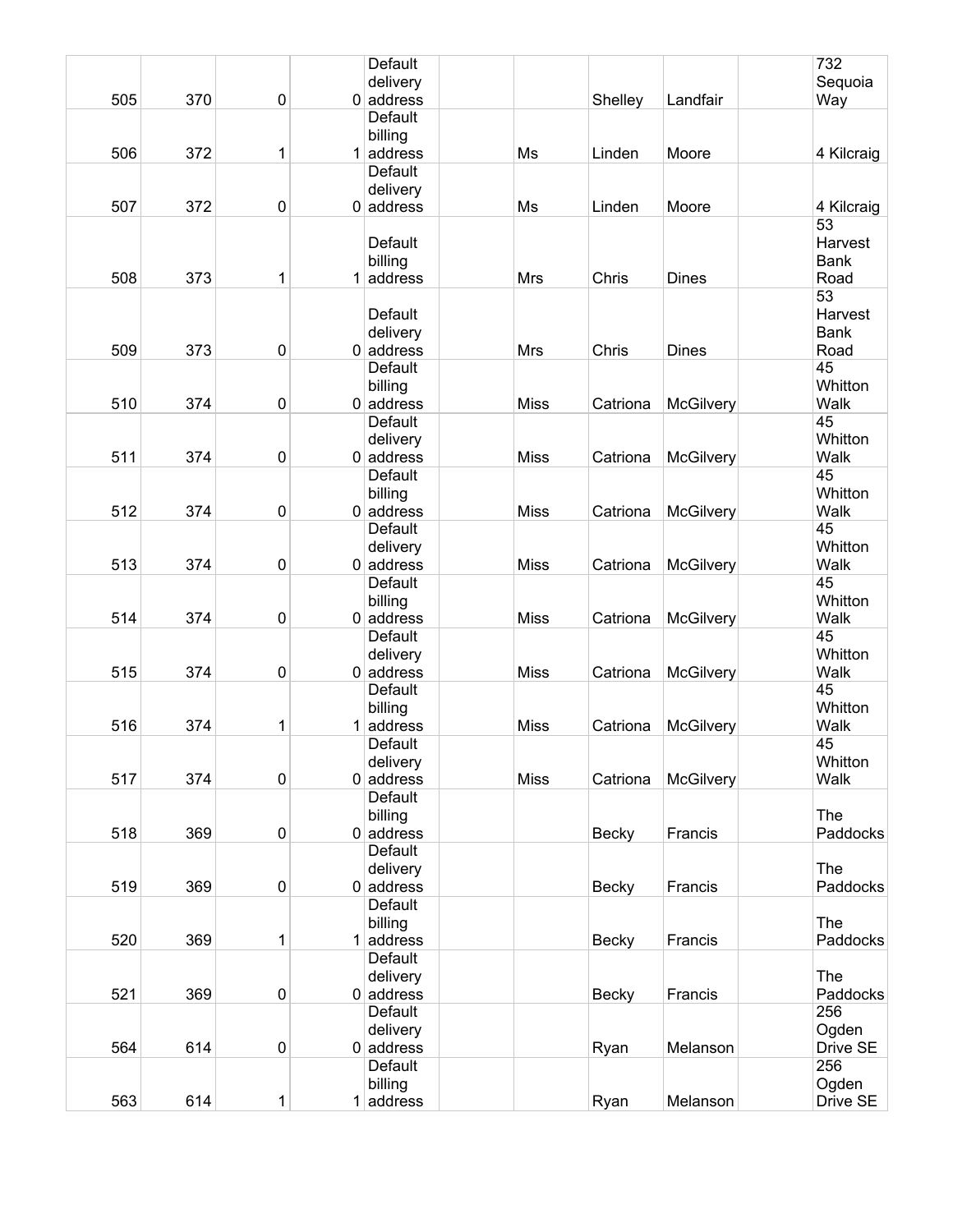|     |     |           | Default                  |             |          |                   | Flat 1,<br>325 |
|-----|-----|-----------|--------------------------|-------------|----------|-------------------|----------------|
|     |     |           | billing                  |             |          |                   | Carmunno       |
| 524 | 396 | 0         | $0$ address              | <b>Miss</b> | Adele    | <b>Bates</b>      | Road           |
|     |     |           |                          |             |          |                   | Flat 1,        |
|     |     |           | Default                  |             |          |                   | 325            |
|     |     |           | delivery                 |             |          |                   | Carmunno       |
| 525 | 396 | 0         | $0$ address              | <b>Miss</b> | Adele    | <b>Bates</b>      | Road           |
|     |     |           |                          |             |          |                   | Flat 1,        |
|     |     |           | Default                  |             |          |                   | 325            |
|     |     |           | billing                  |             |          |                   | Carmunno       |
| 526 | 396 | 1         | $1$ address              | <b>Miss</b> | Adele    | <b>Bates</b>      | Road           |
|     |     |           |                          |             |          |                   | Flat 1,        |
|     |     |           | Default                  |             |          |                   | 325            |
|     |     |           | delivery                 |             |          |                   | Carmunno       |
| 527 | 396 | 0         | $0$ address              | <b>Miss</b> | Adele    | <b>Bates</b>      | Road           |
|     |     |           | Default                  |             |          |                   | 95E            |
|     |     |           | billing                  |             |          |                   | Sutherland     |
| 528 | 399 | 0         | $0$ address              |             | Louise   | Rooney            | Avenue         |
|     |     |           | Default                  |             |          |                   | 95E            |
|     |     |           | delivery                 |             |          |                   | Sutherland     |
| 529 | 399 | 0         | $0$ address              |             | Louise   | Rooney            | Avenue         |
|     |     |           | Default                  |             |          |                   | 95E            |
|     |     |           | billing                  |             |          |                   | Sutherland     |
| 530 | 399 | 1         | $1$ address              |             | Louise   | Rooney            | Avenue         |
|     |     |           | Default                  |             |          |                   | 95E            |
|     |     |           | delivery                 |             |          |                   | Sutherland     |
| 531 | 399 | 0         | $0$ address              |             | Louise   | Rooney            | Avenue         |
|     |     |           | Default                  |             |          |                   | 79             |
|     |     |           | billing                  |             |          |                   | whitestille    |
| 532 | 407 | 1         | $1$ address              | Ms          | Michaela | Varmusov          | road           |
|     |     |           | Default                  |             |          |                   | 79             |
|     |     |           | delivery                 |             |          |                   | whitestille    |
| 533 | 407 | 0         | $0$ address              | Ms          | Michaela | Varmusov          | road           |
|     |     |           | Default                  |             |          |                   | 65             |
|     |     |           | billing                  |             |          |                   | beardsley      |
| 534 | 410 | 0         | $0$ address              | <b>Mrs</b>  | Sharon   | Rayfield          | drive          |
|     |     |           | Default                  |             |          |                   | 65             |
|     | 410 | $\pmb{0}$ | delivery<br>$0 $ address |             |          |                   | beardsley      |
| 535 |     |           |                          | Mrs         | Sharon   | Rayfield          | drive<br>65    |
|     |     |           | Default                  |             |          |                   | beardsley      |
|     |     |           | billing                  |             |          |                   |                |
| 536 | 410 | 0         | $0$ address<br>Default   | Mrs         | Sharon   | Rayfield          | drive<br>65    |
|     |     |           | delivery                 |             |          |                   | beardsley      |
| 537 | 410 | 0         | $0$ address              | Mrs         | Sharon   | Rayfield          | drive          |
|     |     |           | Default                  |             |          |                   | 65             |
|     |     |           | billing                  |             |          |                   | Beardsley      |
| 538 | 410 | 0         | $0$ address              | Mrs         | Sharon   | Rayfield          | drive          |
|     |     |           | Default                  |             |          |                   | 65             |
|     |     |           | delivery                 |             |          |                   | Beardsley      |
| 539 | 410 | 0         | $0$ address              | Mrs         | Sharon   | Rayfield          | drive          |
|     |     |           | Default                  |             |          |                   | 65             |
|     |     |           | billing                  |             |          |                   | Beardsley      |
| 540 | 410 | 1         | $1$ address              | Mrs         | Sharon   | Rayfield          | drive          |
|     |     |           | Default                  |             |          |                   | 65             |
|     |     |           | delivery                 |             |          |                   | Beardsley      |
| 541 | 410 | 0         | $0$ address              | <b>Mrs</b>  | Sharon   | Rayfield          | drive          |
|     |     |           |                          |             |          |                   | 19 3f2         |
|     |     |           | Default                  |             |          |                   | baster         |
|     |     |           | billing                  |             |          |                   | park           |
| 565 | 624 | 0         | $0$ address              |             |          | Valsamina Mavromm | terrace        |
|     |     |           |                          |             |          |                   |                |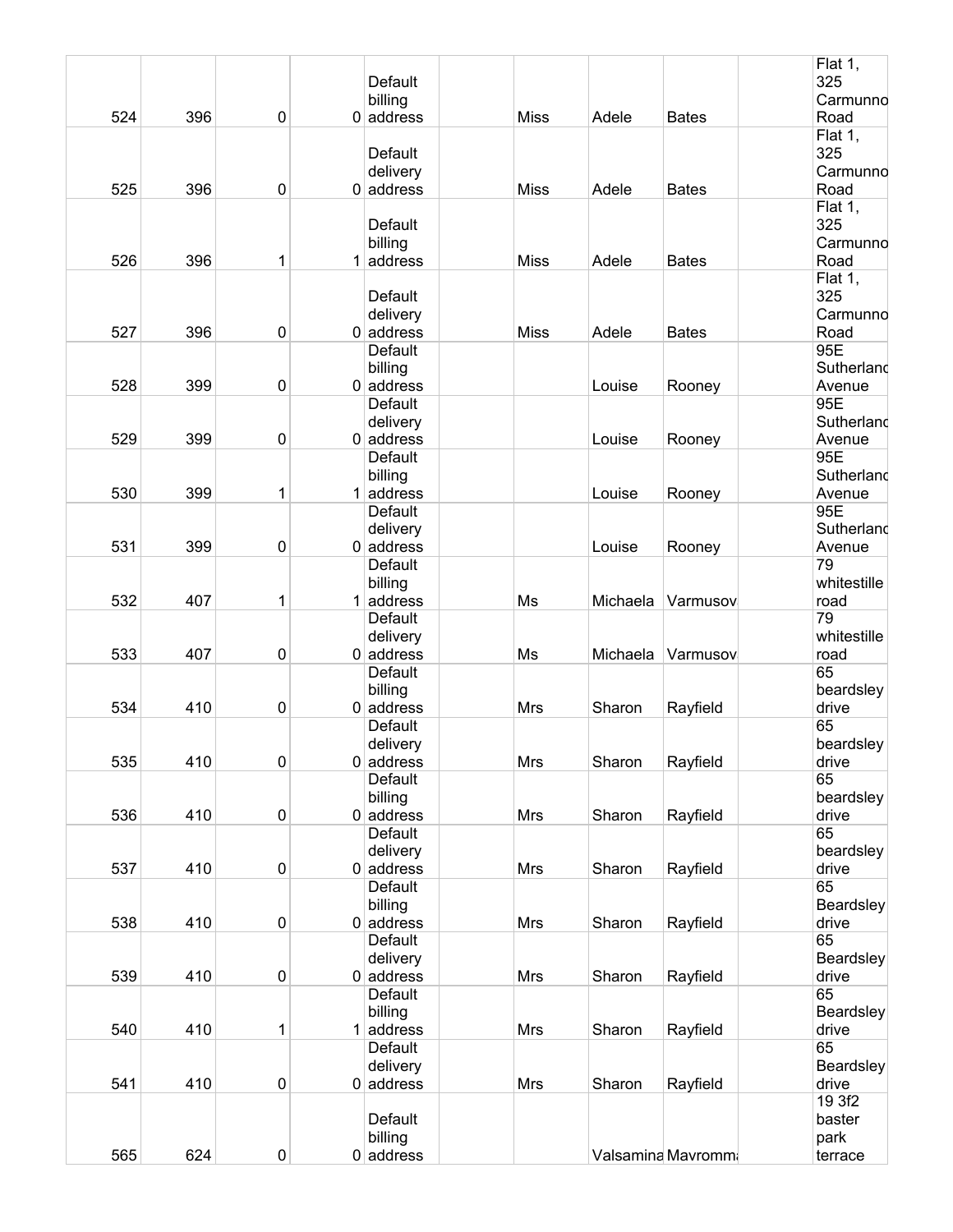|     |     |             |   |                |     |        |                   | 19 3f2         |
|-----|-----|-------------|---|----------------|-----|--------|-------------------|----------------|
|     |     |             |   | Default        |     |        |                   | baster         |
|     |     |             |   | delivery       |     |        |                   | park           |
| 566 | 624 | 0           |   | $0$ address    |     |        | Valsamina Mavromm | terrace        |
|     |     |             |   |                |     |        |                   | 19 3f2         |
|     |     |             |   | Default        |     |        |                   | baster         |
|     |     |             |   | billing        |     |        |                   | park           |
| 567 | 624 | 1           | 1 | address        |     |        | Valsamina Mavromm | terrace        |
|     |     |             |   |                |     |        |                   | 19 3f2         |
|     |     |             |   | Default        |     |        |                   | baster         |
|     |     |             |   | delivery       |     |        |                   | park           |
| 568 | 624 | $\pmb{0}$   |   | $0$ address    |     |        | Valsamina Mavromm | terrace        |
|     |     |             |   | <b>Default</b> |     |        |                   |                |
|     |     |             |   |                |     |        |                   |                |
|     |     |             |   | billing        |     |        |                   | 565 Glen       |
| 569 | 631 | 1           |   | $1$ address    | Mr. | Forbes | Symon             | Tay Road       |
|     |     |             |   | <b>Default</b> |     |        |                   |                |
|     |     |             |   | delivery       |     |        |                   | 565 Glen       |
| 570 | 631 | $\mathbf 0$ |   | $0$ address    | Mr. | Forbes | Symon             | Tay Road       |
|     |     |             |   |                |     |        |                   | Bischof-       |
|     |     |             |   | Default        |     |        |                   | von            |
|     |     |             |   | billing        |     |        |                   | Senestrey      |
| 571 | 200 | $\pmb{0}$   |   | $0$ address    |     | Mary   | Leibold           | 3 <sub>c</sub> |
|     |     |             |   |                |     |        |                   | Bischof-       |
|     |     |             |   | Default        |     |        |                   | von            |
|     |     |             |   | delivery       |     |        |                   | Senestrey      |
| 572 | 200 | $\pmb{0}$   |   | $0$ address    |     | Mary   | Leibold           | 3 <sub>c</sub> |
|     |     |             |   |                |     |        |                   | Bischof-       |
|     |     |             |   | Default        |     |        |                   | von            |
|     |     |             |   |                |     |        |                   |                |
|     |     |             |   | billing        |     |        |                   | Senestrey      |
| 573 | 200 | 1           |   | $1$ address    |     | Mary   | Leibold           | 3c             |
|     |     |             |   |                |     |        |                   | Bischof-       |
|     |     |             |   | Default        |     |        |                   | von            |
|     |     |             |   | delivery       |     |        |                   | Senestrey      |
| 574 | 200 | 0           |   | $0$ address    |     | Mary   | Leibold           | 3 <sub>c</sub> |
|     |     |             |   |                |     |        |                   | 30             |
|     |     |             |   | Default        |     |        |                   | Beland         |
|     |     |             |   | billing        |     |        |                   | Ave            |
| 575 | 655 | 1           | 1 | address        |     | Angela | McGillivray       | South          |
|     |     |             |   |                |     |        |                   | 30             |
|     |     |             |   | Default        |     |        |                   | Beland         |
|     |     |             |   | delivery       |     |        |                   | Ave            |
| 576 | 655 | $\pmb{0}$   |   | $0$ address    |     | Angela | <b>McGillivra</b> | South          |
|     |     |             |   | Default        |     |        |                   | 58             |
|     |     |             |   | billing        |     |        |                   | Clanwillian    |
| 577 | 665 |             |   | address        | Mr  | Thomas | McCreadie         | <b>Street</b>  |
|     |     | 1           |   |                |     |        |                   |                |
|     |     |             |   | Default        |     |        |                   | 58             |
|     |     |             |   | delivery       |     |        |                   | Clanwillian    |
| 578 | 665 | $\pmb{0}$   |   | $0$ address    | Mr  | Thomas | McCreadie         | <b>Street</b>  |
|     |     |             |   | <b>Default</b> |     |        |                   |                |
|     |     |             |   | billing        |     |        |                   | 56 N           |
| 579 | 666 | $\pmb{0}$   |   | $0$ address    |     | Helena | Geissler          | McLean         |
|     |     |             |   | Default        |     |        |                   |                |
|     |     |             |   | delivery       |     |        |                   | 56 N           |
| 580 | 666 | $\pmb{0}$   |   | $0$ address    |     | Helena | Geissler          | McLean         |
|     |     |             |   | <b>Default</b> |     |        |                   |                |
|     |     |             |   | billing        |     |        |                   | 56 N           |
| 581 | 666 | 1           |   | address        |     | Helena | Geissler          | McLean         |
|     |     |             |   | <b>Default</b> |     |        |                   |                |
|     |     |             |   | delivery       |     |        |                   | 56 N           |
| 582 | 666 | $\pmb{0}$   |   | $0$ address    |     | Helena | Geissler          | McLean         |
|     |     |             |   |                |     |        |                   |                |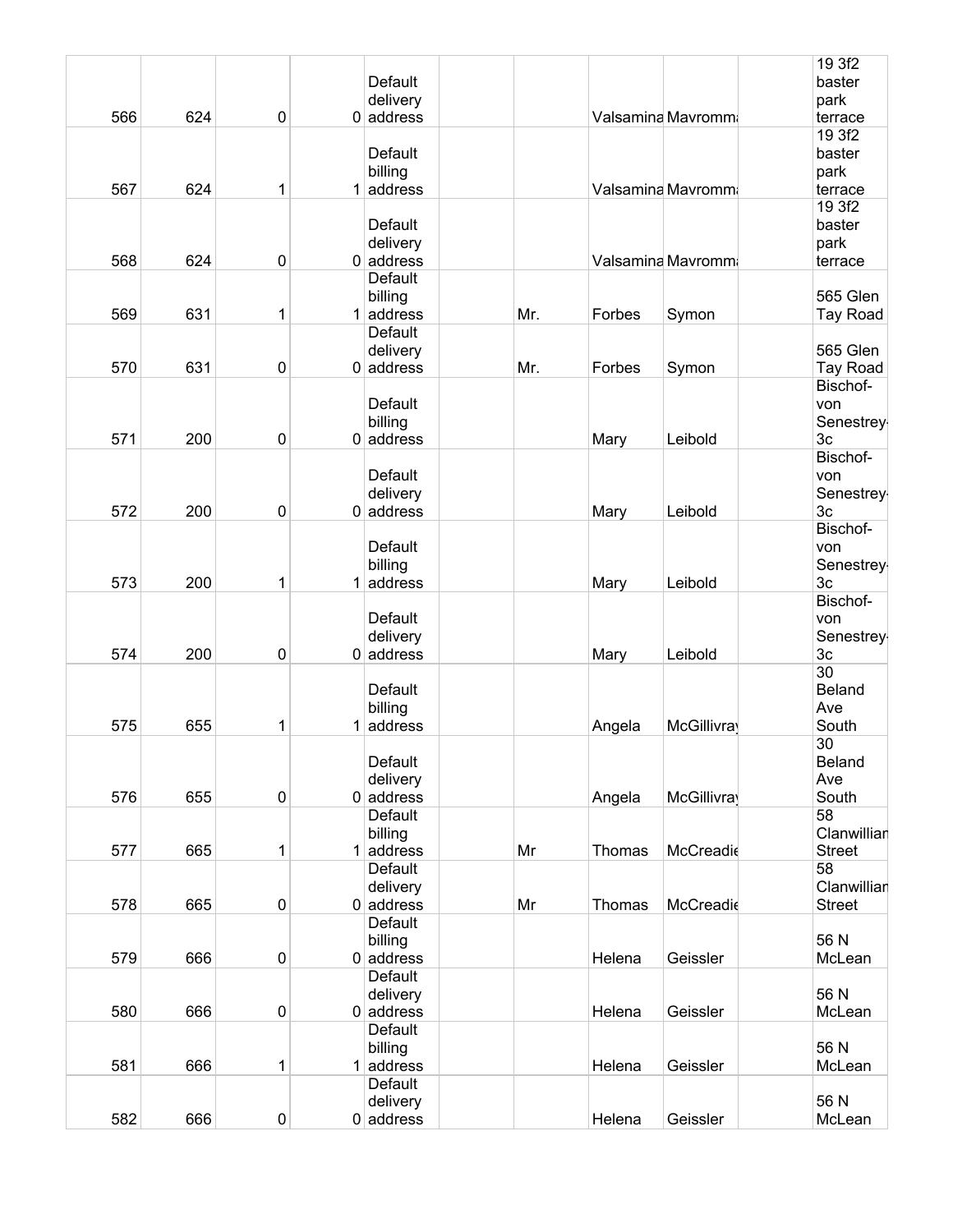|     |     |              | Default                 |            |          |               |              |
|-----|-----|--------------|-------------------------|------------|----------|---------------|--------------|
|     |     |              | billing                 |            |          |               |              |
| 583 | 67  | 0            | $0$ address             | Mrs        | M        | Mac           | 89           |
|     |     |              | Default                 |            |          |               |              |
|     |     |              | delivery                |            |          |               |              |
| 584 | 67  | $\pmb{0}$    | $0$ address             | <b>Mrs</b> | M        | Mac           | 89           |
|     |     |              | Default                 |            |          |               |              |
|     |     |              | billing                 |            |          |               |              |
| 585 | 67  | 1            | $1$ address             | <b>Mrs</b> | M        | Mac           | 89           |
|     |     |              | <b>Default</b>          |            |          |               |              |
|     |     |              | delivery                |            |          |               |              |
| 586 | 67  | $\pmb{0}$    | $0$ address             | Mrs        | M        | Mac           | 89           |
|     |     |              | Default                 |            |          |               |              |
|     |     |              | billing                 |            |          |               | 23 Talma     |
| 594 | 692 | 1            | $1$ address             | Ms         | Heather  | Williams      | Road         |
|     |     |              | Default                 |            |          |               |              |
|     |     |              | delivery                |            |          |               | 23 Talma     |
| 595 | 692 | $\pmb{0}$    | $0$ address             | Ms         | Heather  | Williams      | Road         |
|     |     |              |                         |            |          |               | 81           |
|     |     |              | Default                 |            |          |               | Emanuel      |
|     |     |              | billing                 |            |          |               | Church       |
| 596 | 693 | 1            | $1$ address             | Dr         | Amanda   | Hayward       | Road         |
|     |     |              |                         |            |          |               | 81           |
|     |     |              | Default                 |            |          |               | Emanuel      |
| 597 | 693 | 0            | delivery<br>$0$ address | Dr         |          |               | Church       |
|     |     |              | Default                 |            | Amanda   | Hayward       | Road         |
|     |     |              | billing                 |            |          |               | 48 Abbey     |
| 598 | 694 | 1            | $1$ address             | Mrs        | Elspeth  | <b>BARRON</b> | <b>Drive</b> |
|     |     |              | Default                 |            |          |               |              |
|     |     |              | delivery                |            |          |               | 48 Abbey     |
| 599 | 694 | 0            | $0$ address             | <b>Mrs</b> | Elspeth  | <b>BARRON</b> | <b>Drive</b> |
|     |     |              | Default                 |            |          |               | 28           |
|     |     |              | billing                 |            |          |               | Greenlady    |
| 600 | 695 | 0            | $0$ address             | Mr         | Laurie   | Mackintos     | Walk         |
|     |     |              | Default                 |            |          |               | 28           |
|     |     |              | delivery                |            |          |               | Greenlady    |
| 601 | 695 | 0            | $0$ address             | Mr         | Laurie   | Mackintos     | Walk         |
|     |     |              | Default                 |            |          |               | 28           |
|     |     |              | billing                 |            |          |               | Greenlady    |
| 602 | 695 | $\mathbf{1}$ | $1$ address             | Mr         | Laurie   | Mackintos     | Walk         |
|     |     |              | Default                 |            |          |               | 28           |
|     |     |              | delivery                |            |          |               | Greenlady    |
| 603 | 695 | 0            | $0$ address             | Mr         | Laurie   | Mackintos     | Walk         |
|     |     |              | <b>Default</b>          |            |          |               | 4            |
|     |     |              | billing                 |            |          |               | Ferndale     |
| 604 | 696 | $\pmb{0}$    | $0$ address             | Mr         | Don      | <b>Berry</b>  | Road         |
|     |     |              | Default                 |            |          |               | 4            |
|     |     |              | delivery                |            |          |               | Ferndale     |
| 605 | 696 | 0            | $0$ address             | Mr         | Don      | <b>Berry</b>  | Road         |
|     |     |              | Default                 |            |          |               | 4            |
|     |     |              | billing                 |            |          |               | Ferndale     |
| 606 | 696 | $\mathbf{1}$ | $1$ address             | Mr         | Don      | <b>Berry</b>  | Road         |
|     |     |              | Default                 |            |          |               | 4            |
|     |     |              | delivery                |            |          |               | Ferndale     |
| 607 | 696 | $\pmb{0}$    | $0$ address             | Mr         | Don      | <b>Berry</b>  | Road         |
|     |     |              | Default                 |            |          |               |              |
|     |     |              | delivery                |            |          |               | 123 main     |
| 614 | 699 | $\pmb{0}$    | $0$ address             | <b>Mrs</b> | Eliz     | MacG          | street       |
|     |     |              | Default                 |            |          |               | 330          |
| 609 |     |              | billing                 |            |          |               |              |
|     | 698 | 0            | $0$ address             |            | Patricia | Ramsey        | Candelaria   |